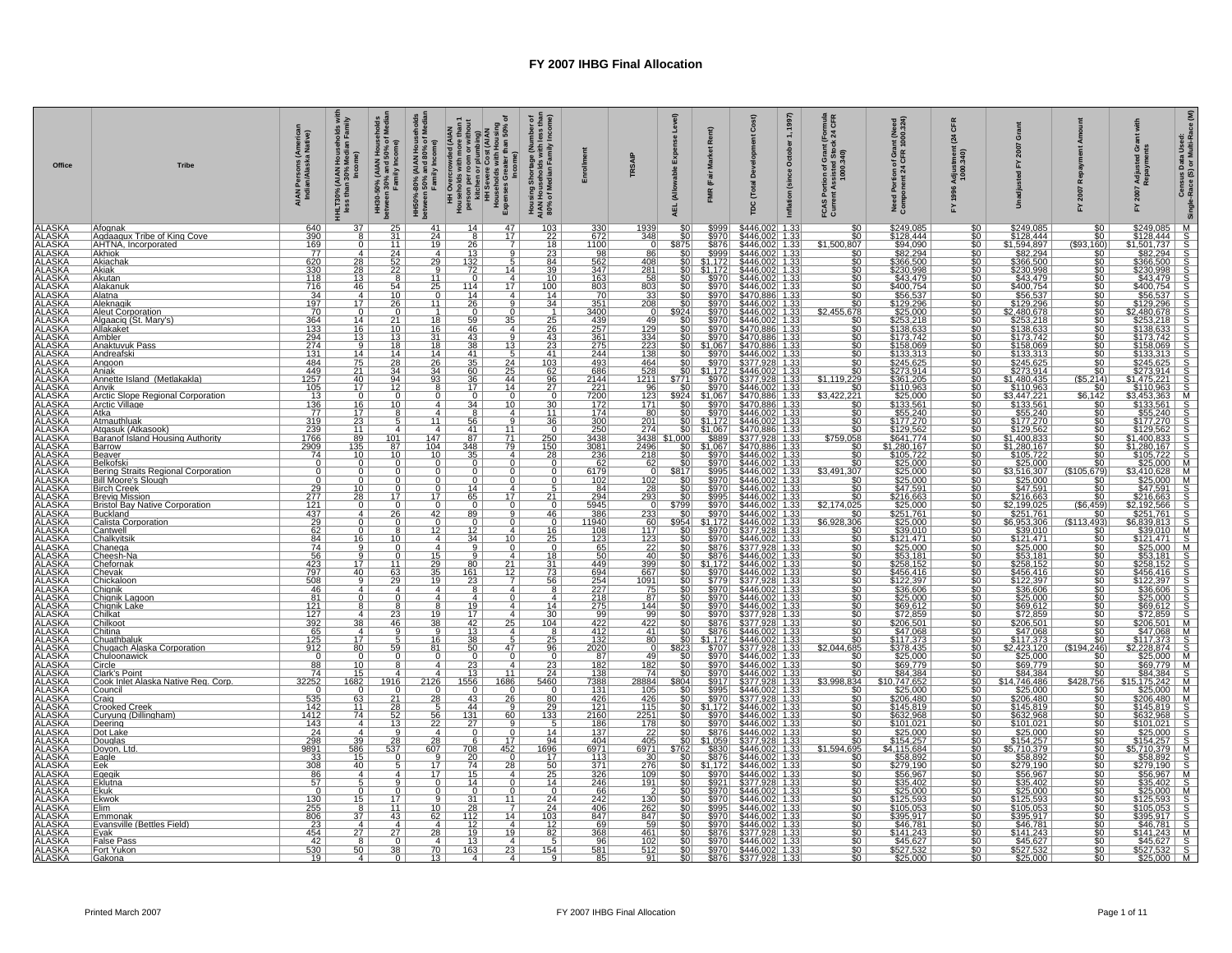| ALAARSKAA ARABA KA ARABA KA ARABA KA ARABA KA ARABA KA ARABA KA ARABA KA ARABA KA ARABA KA ARABA KA ARABA KA A<br>ARABA ARABA ARABA KA ARABA KA ARABA KA ARABA KA ARABA KA ARABA KA ARABA KA ARABA KA ARABA KA ARABA KA ARABA KA<br><br>14<br>S446,002 1.33<br>S470,886 1.33<br>S446,002 1.33<br>S446,002 1.33<br>S446,002 1.33<br>S446,002 1.33<br>S446,002 1.33<br>S446,002 1.33<br>S446,002 1.33<br>S446,002 1.33<br>S446,002 1.33<br>443<br>23<br>$\overline{4}$<br>74<br>41<br>$$970$<br>$$995$<br>$$1,172$<br>$$995$<br>\$202,292<br>\$409,925<br>\$25,000<br>\$57,896<br>\$220,800<br>\$180,706<br>\$58,368<br>\$25,000<br>\$449,883<br>\$49,884<br>\$202,292<br>\$409.925<br>\$25,000<br>\$97,896<br>Galena<br>$\overline{4}$<br>652<br>747<br>113<br>110<br>428<br>715<br>\$0<br>$\overline{30}$<br>109<br>99<br>မ္ကားမယ်ဆိုင်ရာ အစောင်းကြောင်းတွင် အတွေ့ရှိ အစောင်းကြီး အစောင်းကြီး အစောင်းကြီး အစောင်းကြီး အစောင်းကြီး အစောင်<br>အစီတီ အစောင်းကြီး အစောင်းကြီး အစောင်းကြီး အစောင်းကြီး အစောင်းကြီး အစောင်းကြီး အစောင်းကြီး အစောင်းကြီး အစောင်းက<br>$\overline{\$0}$<br>688<br>$\overline{35}$<br>$\overline{53}$<br>$\overline{21}$<br>Gambell<br>$rac{1}{100}$<br>$\frac{3}{147}$<br>$\frac{0}{7}$<br>$\frac{51}{110}$<br>$\frac{0}{9}$<br>$\frac{0}{4}$<br>$\frac{0}{21}$<br>$\frac{17}{12}$<br>$\frac{0}{41}$<br>$\circ$<br>$rac{60}{50}$<br>Georgetown<br>Golovin (Chinik)<br>$\frac{\frac{3220.800}{\$220.800}}{\frac{180.706}{\$58.368}}$<br>$\frac{245}{177}$<br>$\overline{17}$<br>\$0<br>\$0<br>\$0<br>\$0<br>\$0<br>$\overline{\text{so}}$ $\overline{\text{}}$<br>$\frac{34}{24}$<br>$\frac{18}{9}$<br>$\frac{74}{13}$<br>$\frac{60}{53}$<br>346<br>$\frac{338}{171}$<br>Goodnews Bav<br>5 <sub>1</sub><br>$\overline{14}$<br>$\frac{$970}{$970}$<br><u>19</u><br><u>\$0  </u><br> Grayling<br> Gulkana<br>$\frac{319}{132}$ $\frac{26}{34}$<br>$\frac{79}{0}$<br>$\overline{9}$<br>$rac{18}{9}$<br>$\frac{142}{25}$ $\frac{27}{219}$ $\frac{219}{596}$<br>$\frac{$0}{$0}{$0 $}$<br>$\overline{4}$<br>4 <sup>1</sup><br>Hamilton<br>Healy Lake<br>$\frac{0}{4}$<br>$\overline{0}$<br>$\Omega$<br>$\frac{29}{227}$<br>538<br>$\frac{17}{17}$<br>$\Omega$<br>4 I<br>$\frac{28}{46}$<br>$\frac{528}{596}$<br>1356<br>$\frac{$446,002}{$377,928}$ 1.33<br>$$446.002$ 1.33<br>$$446.002$ 1.33<br>$\frac{12}{32}$<br>75<br>$\frac{12}{44}$<br>$\frac{33}{44}$<br>$rac{50}{81}$<br>\$970<br>en and the second to the second of the second state of the second state of the second state of the second state of the second state of the second state of the second state of the second state of the second state of the sec<br>349.884<br>\$259.943<br>\$259.943<br>\$259.943<br>\$265.806<br>\$365.806<br>\$344.959<br>\$25.000<br>\$25.000<br>\$25.000<br>\$25.000<br>\$25.000<br>\$25.000<br>\$25.000<br>\$25.000<br>50 <sub>1</sub><br>Holv Cross<br>$\frac{16}{32}$<br>5970<br>$\overline{\$0}$<br>50 <sub>1</sub><br>1094<br>75<br>58<br>$\frac{236}{23}$<br>$\frac{23}{56}$<br>159<br>1011<br>\$970<br>တို့ အမြစ်မှု အမြစ်မှု အမြစ်မှု အမြစ်မှု<br>Hooper Bav<br>33<br><u>so l</u><br>63<br>283<br>348<br>37<br>45<br>20<br>20<br>20<br>20<br>20<br>20<br>20<br>20<br>0<br>$\frac{10}{20}$<br>$\overline{4}$<br>$\frac{19}{50}$<br>$\frac{139}{522}$<br>\$970<br>8446.002 1333<br>8470.886 1333<br>8470.886 1333<br>8446.002 1333<br>8446.002 1333<br>8446.002 1333<br>8446.002 1333<br>8446.002 1333<br>8446.002 1333<br>8470.886 1333<br>8470.886 1333<br>8470.886 1333<br>8446.002 1333<br>8446.002 1333<br>8446.002 133<br>Hughes<br>Huslia<br>$\begin{array}{c c}\n4 \\ \hline\n23 \\ 27\n\end{array}$<br>$\frac{61}{274}$<br>$\overline{32}$<br>$\frac{$970}{$970}$ $\frac{$970}{$970}$ $\frac{$970}{9950}$ $\frac{$995}{9970}$<br>$\frac{44}{4}$<br>$\frac{65}{7}$<br>318<br>318<br>Hvdaburg<br>24<br>13<br>26 <sub>1</sub><br>$\overline{4}$<br>$\overline{0}$<br>$\overline{4}$<br>$\overline{4}$<br>$\frac{65}{103}$ $\frac{190}{294}$ $\frac{190}{15}$<br>$\frac{42}{91}$<br>lgiugig<br>$\overline{8}$<br>$\overline{4}$<br>$\overline{8}$<br>$\overline{4}$<br>$\overline{0}$<br><u>Illiamna</u><br>$\overline{4}$<br>$\frac{17}{14}$<br>$\frac{32}{54}$<br>$\frac{205}{309}$<br>$rac{1}{50}$<br>Inalik (Diomede)<br>$\frac{4}{31}$<br>$\frac{11}{30}$<br>$\frac{43}{32}$<br>9<br>llgurmuit<br>$\overline{0}$<br>$\frac{0}{0}$<br>$\frac{0}{72}$<br>11<br>$\begin{array}{r l} -39701 & 59701 \\ \hline 59991 & 59701 \\ \hline 51,0671 & 59701 \\ \hline 51,1721 & 59701 \\ \hline 59991 & 5011 \\ \hline 639991 & 59911 \\ \hline 64,4731 \\ \hline \end{array}$<br>$rac{50}{50}$<br>$\overline{0}$<br>4<br>$\overline{0}$<br>Ivanof Bay<br>$\cap$<br>$rac{1}{52}$<br>$\overline{0}$<br>$\overline{0}$<br>Kaguyak<br>$\overline{0}$<br>$\Omega$<br>$\overline{30}$<br>$\overline{\text{SO}}$ $\overline{\text{}}$<br>$\frac{41}{17}$<br>$\frac{31}{53}$<br>53<br>60<br>$\frac{497}{227}$ $\frac{190}{190}$<br>512<br>259<br>190<br>Kake<br>Kaktovik<br>Kalskag<br>$\overline{4}$<br>$rac{50}{50}$<br>$\overline{4}$<br>Q<br>$\frac{26}{54}$<br>$\frac{0}{5}$<br>$\frac{25}{19}$<br>$\begin{array}{c} \n \frac{17}{17} \\  \hline\n 0\n \end{array}$<br>$\frac{21}{21}$<br>16 <sub>1</sub><br>48<br>$\frac{404}{133}$<br>$\frac{194}{57}$<br>$\frac{$446,002}{$446,002}$$ 1.33<br>\$446,002 1.33<br>\$446,002 1.33<br>coco coco<br>$\frac{1}{20}$<br>Kaltag<br>Kanatak<br>$\frac{1}{20}$<br>$\overline{\mathbb{Q}}$ ,<br>$\Omega$<br>$\frac{29}{602}$<br>186<br>Karluk<br>$\frac{4}{29}$<br>$\overline{4}$<br>$\begin{array}{c c}\n4 \\ \hline\n23 \\ \hline\n7\n\end{array}$<br>$\overline{0}$<br>9 <sub>1</sub><br><u>186</u><br><u>so l</u><br>$\frac{40}{2}$<br>$\frac{109}{4}$<br>$\frac{81}{12}$<br>$\frac{51,172}{5970}$<br>3446.002 1.33<br>3377.928 1.33<br>3377.928 1.33<br>3377.928 1.33<br>3377.928 1.33<br>3446.002 1.33<br>3446.002 1.33<br>3446.002 1.33<br>3446.002 1.33<br>3446.002 1.33<br>3446.002 1.33<br>3446.002 1.33<br>$rac{1}{50}$<br>Kasigluk<br>$\frac{607}{57}$<br>$\frac{603}{53}$<br>$\frac{16}{4}$<br><u> Kassan</u><br>1200<br>$\frac{2400}{2589}$<br>$\frac{106}{121}$ $\frac{25}{13}$<br>122<br>190<br>$\frac{145}{121}$<br>91<br>$\frac{388}{\frac{501}{45}}$<br>$\frac{$0}{0}$<br>$\frac{$0}{0}$<br>Kenaitze<br>3701<br>3100<br>356<br>\$0 I<br>$rac{164}{25}$<br>$rac{17}{17}$<br>$\frac{216}{25}$<br>$\frac{4660}{683}$<br>\$930<br>$rac{1}{20}$<br>Ketchikan<br>$\frac{168}{20}$<br>Kiana<br>$\frac{$995}{970}$<br>$\frac{\$0}{\$0}$<br>King Island<br>$\begin{array}{r}\n 403 \\  \hline\n 51 \\  \hline\n 715 \\  \hline\n 409\n \end{array}$<br>$\frac{15}{0}$<br>44<br>10<br>477<br>85<br>776<br>389<br>510<br>510<br>1199<br>$\frac{414}{73}$<br>$\frac{$0}{0}$<br>King Salmor<br>$rac{1}{\frac{40}{22}}$<br>$\overline{0}$<br>$\frac{34}{22}$ $\frac{40}{35}$ $\frac{35}{140}$<br>$\overline{52}$<br>$\frac{776}{370}$<br>.172<br>Kipnuk<br>$\frac{165}{79}$ $\frac{34}{37}$ $\frac{256}{250}$<br>$\frac{\$0}{\$0}$<br>$\overline{\text{SO}}$<br>$\frac{116}{55}$ $\frac{38}{41}$<br>\$970<br>11<br>50 <sub>1</sub><br>Kivalina<br>13 <sup>1</sup><br>491<br>2398<br>2398<br>145<br>145<br>235<br>621<br>637<br>$\frac{40}{13}$<br>$\frac{13}{105}$<br>$\frac{29}{26}$<br>68<br>$\frac{510}{326}$<br>326<br>3264<br>\$970<br>3446.002 1.33<br>3377.928 1.33<br>3377.928 1.33<br>3377.928 1.33<br>3392.405 1.33<br>3446.002 1.33<br>3446.002 1.33<br>3446.002 1.33<br>3446.002 1.33<br>3446.002 1.33<br>\$0<br>\$0<br>\$0<br>$\overline{\text{SO}}$<br>$\frac{19}{13}$<br> Klawock<br> Kluti Kaah (Copper Center)<br> Knik<br>$rac{8876}{\$779}$<br>$\frac{80}{80}$<br>$\frac{413}{25}$<br>$\frac{25}{38}$<br>131<br>\$970<br>$\frac{13}{12}$<br>$\frac{17}{20}$<br>$\frac{23}{36}$<br>$\frac{9}{12}$<br>$\frac{31}{29}$ $\frac{29}{52}$ $\frac{92}{14}$<br>$\overline{\text{SO}}$<br>Kobuk<br>Kokhanok<br>$\frac{9}{17}$<br>$\frac{78}{190}$<br>$\frac{74}{174}$<br>$\overline{13}$<br>\$970<br>$\overline{\$0}$<br>$\overline{\$0}$<br>\$970<br>$\frac{15}{17}$<br>$\frac{17}{40}$<br>262<br>174<br>Koliganek<br>$\overline{4}$<br>4 <sup>1</sup><br>$\frac{14}{45}$<br>11<br><u>so l</u><br>$\frac{34}{24}$<br>$\frac{12}{101}$<br>$\frac{480}{3300}$<br>$\begin{array}{r}\n 450 \\  \hline\n 1882 \\  \hline\n 570 \\  \hline\n 2175 \\  \hline\n 260\n \end{array}$<br>$\frac{1,172}{1,172}$<br>Kongiganak<br>$\frac{$0 }{.049}$<br>$\overline{45}$<br>Koniag, Incorporated<br>\$3,160.<br>$\overline{06}$<br>$\frac{77}{215}$<br>$\frac{215}{21}$<br>$\frac{58}{123}$<br>$\frac{121}{275}$<br>$\frac{275}{31}$<br>\$0<br>$\frac{$0}{\$0}$<br>Kotlik<br>$\frac{29}{100}$<br>$\frac{570}{2538}$<br>76<br>$\begin{array}{r} 3970 \\ 8970 \\ 8995 \\ 81,172 \\ 81,172 \\ 81,172 \end{array}$<br>\$446.0021 1333<br>\$446.0021 1333<br>\$446.0021 1333<br>\$446.0021 1333<br>\$446.0021 1333<br>\$446.0021 1333<br>\$446.0021 1333<br>\$446.0021 1333<br>\$446.0021 1333<br>\$446.0021 1333<br>\$446.0021 1333<br>\$446.0021 1333<br>\$446.0021 1333<br>2466<br>$rac{$0}{0}$<br>Kotzebue<br>$\frac{302}{302}$ $\frac{95}{379}$ $\frac{379}{612}$<br>$\overline{13}$<br>\$0<br>Kovuk<br><u>20 l</u><br>$\overline{4}$<br>$\frac{29}{123}$<br>$\frac{37}{133}$<br>$\frac{$0}{\$0}$<br>Koyukuk<br>$\frac{21}{63}$<br>$\frac{23}{23}$<br>$\frac{51}{1}$<br>$\frac{4}{52}$<br>$\frac{17}{55}$<br>$\begin{array}{c c}\n\hline\n4 \\ \hline\n39 \\ \hline\n17\n\end{array}$<br>$\frac{33}{167}$<br>4 <sup>1</sup><br>$\frac{280}{784}$<br>$\frac{92}{584}$<br>266<br>$\frac{$0}{\$0}$<br>26<br>Kwethluk<br>$\frac{408}{661}$<br>\$0<br><b>aaaaa</b><br>Kwiaillinaok<br>Q<br>Kwinhagak (Quinhagak)<br>33<br>\$0<br>148<br>9<br>616<br>$\frac{100}{100}$ $\frac{38}{105}$ $\frac{105}{37}$ $\frac{272}{272}$<br>$\overline{9}$<br>$\frac{471}{255}$<br><u>\$9991<br/>\$9991<br/>\$9701<br/>\$1.1721<br/>\$9701<br/>\$9701<br/>\$9701<br/>\$9701</u><br><b>SOLU</b><br>$\begin{array}{c}\n4 \\ \hline\n2 \\ 17\n\end{array}$<br>$\overline{9}$<br>$\overline{9}$<br>Larsen Bay<br>$\frac{73}{115}$<br>4<br>$\frac{6}{26}$<br>$\overline{1}$<br>$\frac{2}{4}$<br>$\overline{1}$<br>Lesnoi (Woody Island)<br>21<br>124<br>Levelock<br>$\frac{9}{26}$<br>$\frac{16}{63}$<br>$\frac{63}{17}$<br>$\frac{62}{77}$<br>$\frac{50}{50}$<br>$\frac{50}{50}$<br>$rac{1}{100}$<br>$\frac{3}{32}$<br>$\frac{44}{280}$<br>$\frac{43}{388}$<br>Lime Village<br>$\overline{14}$<br>11<br>$\frac{46}{12}$<br>$\frac{66}{59}$<br>Lower.Kalskag<br>$\frac{18}{412}$<br>$\frac{412}{386}$<br>$\frac{77}{515}$<br>$\frac{515}{345}$<br>50 <sub>1</sub><br>Manley Hot Springs<br>$\frac{8}{41}$<br>$\frac{4}{21}$<br>$\frac{21}{16}$<br>$\frac{0}{17}$<br>$\frac{17}{32}$<br>4<br>17<br>Manokotak<br>Marshall<br>$\frac{404}{265}$<br>$\frac{1}{30}$<br>$\frac{15}{16}$<br>$\overline{26}$<br>$\begin{array}{r} \n 3995 \\  \hline\n $970 \\  \hline\n $1.1721 \\  \hline\n $876 \\  \hline\n $970 \\  \hline\n $970 \\  \hline\n $970 \\  \hline\n $970 \\  \hline\n $970 \\  \hline\n $970 \\  \hline\n $970 \\  \hline\n $970 \\  \hline\n $970 \\  \hline\n $970 \\  \hline\n $970 \\  \hline\n $970 \\  \hline\n $970 \\  \hline\n $970 \\  \hline\n $970 \\  \hline\n $970 \\  \hline\n $970 \\  \hline\n $970 \\  \hline\n $970 \\  \hline\n$<br>Mary's Igloo<br>50 <sub>1</sub><br>$\frac{0}{23}$<br>$\frac{0}{12}$<br>$\frac{12}{25}$<br>$\overline{0}$<br>$\overline{0}$<br>0<br>$\frac{98}{322}$<br><u> 106 l</u><br>$\begin{array}{r} 0 \\ 227 \\ 218 \\ 96 \\ 245 \\ 786 \\ 320 \\ 226 \\ 172 \\ 0 \end{array}$<br>$\overline{0}$<br>McGrath<br>$\frac{19}{31}$<br>$\frac{29}{34}$<br>$\frac{48}{31}$<br>$\frac{446.002}{1.33}$ $\frac{446.002}{1.33}$ $\frac{446.002}{1.33}$ $\frac{446.002}{1.33}$ $\frac{446.002}{1.33}$ $\frac{446.002}{1.33}$ $\frac{446.002}{1.33}$<br>$rac{$0}{0}$<br>17<br>176<br>201<br>$\overline{\text{SO}}$<br>Mekorvuk<br>$\overline{0}$<br>$\frac{11}{17}$<br>$\frac{15}{43}$<br>$\frac{250}{424}$<br>Mentasta<br>$\frac{20}{29}$<br>$\frac{4}{17}$<br>$\frac{17}{50}$<br>4 <br>$\frac{18}{59}$<br>$\frac{59}{118}$<br>$\frac{311}{237}$<br>$rac{1}{50}$<br>19<br>43<br>$\overline{38}$<br>$\frac{\sqrt{50}}{2}$<br>101<br>$\frac{1026}{627}$<br>Mountain Village (Asa'Carsarmiut)<br>13<br>29<br>45<br>\$0<br>Naknek<br>8<br>13<br>13 <br>300<br>\$3.098.478<br>$\frac{$122.706}{$3.123.478}$<br>$\frac{$123.478}{$26.00651}$<br>$\frac{$287.165}{$287.360}$<br>$\frac{$29.957}{$29.957}$<br>$\frac{$143.1361}{$319.151}$<br>$\frac{$73.900}{$184.270}$<br>$\frac{100}{90}$<br>NANA Corporation<br>Nanwelek (English Bay)<br>$\frac{10406}{248}$<br>(S5C)<br>$\begin{array}{c}\n\hline\n0 \\ 13 \\ 0\n\end{array}$<br>$\frac{0}{13}$<br>$\frac{0}{13}$<br>$rac{0}{20}$<br>$\mathbf{0}$<br>0<br>$\Omega$<br>$rac{39}{0}$<br>$\frac{261}{75}$<br>$\overline{4}$<br>Napaimute<br>$\overline{0}$<br>$\overline{0}$<br>50 <sub>1</sub><br>$\frac{389}{437}$<br>$\frac{23}{29}$<br>$\frac{39}{23}$<br>$\frac{70}{69}$<br>$\frac{526}{512}$<br>306<br>$\frac{33}{33}$<br>$\frac{100}{102}$<br>$rac{1}{100}$<br>Napakiak<br>401<br><u>\$ō</u><br>5 <br>Napaskiak<br>$\overline{\text{SO}}$<br>69<br>$\frac{1}{32}$<br>$\frac{32}{32}$<br>13<br>$\frac{4}{20}$<br>26<br>$\frac{10}{37}$<br>83<br>$\frac{50}{717}$<br>47<br>50 <sub>1</sub><br>Nelson Lagoon<br>0<br>4 <sup>1</sup><br>$\frac{171}{476}$<br>$\frac{10}{10}$<br>$\frac{40}{12}$<br>$\frac{12}{17}$<br>$\frac{165}{400}$<br>50<br>50<br>50<br>50<br>\$0  <br>\$0  <br>Nenana<br>$\frac{21}{74}$<br>19<br>14<br>$\frac{20}{ }$<br><b>New Stuyahol</b><br>$\frac{17}{43}$<br>$\frac{194}{313}$<br>$\frac{131}{352}$<br>$\frac{8}{11}$<br>$\frac{8}{23}$<br>$\frac{4}{5}$<br>$\frac{135}{308}$<br>\$0<br><u>INewhalen</u><br>so <br>So <br>63<br>50 <sub>1</sub><br>INewtok | Office | <b>Tribe</b> | AIAN Persons (America<br>Indian/Alaska Native) | I Households wit<br>Median Family<br>HHLT30% (AIAN H<br>less than 30% l | HH30-50% (AIAN Households<br>between 30% and 50% of Media<br>Family Income) | HH50%-80% (AIAN Households<br>between 50% and 80% of Median<br>Family Income) | HH Overcrewded (ALN<br>person person with more than 1<br>person person with more than<br>the shown of person (ALN)<br>HH Severe Cost (ALN)<br>H Severe Creater than 50% of<br>Expenses Greater than 50% of | Housing Shortage (Number of<br>AIAN Households with less than<br>80% of Median Family Income) | <b>TRSAIP</b> | <b>Ise Level</b><br>Expe<br>able<br>(Alloy<br>AEL. | Đ<br>Ren<br>(Fair | Cos <sub>f</sub><br>Total<br><b>TDC</b> | (166)<br>$\div$<br>October 1<br>(since<br>Inflation | (Formula<br>k 24 CFR<br>tion of Grant (F<br>ssisted Stock<br>1000.340)<br>FCAS<br>്റ | int (Need<br>1000.324)<br>Need Portion of Gran<br>Component 24 CFR 1 | 뜽<br>24<br>tmen<br>.340)<br>Adjus<br>1000. | ö | 놊 | ဗီ ဒီ<br>Adju<br>Repa<br>200<br>놊 | Census Data Used:<br>Race (S) or Multi-Race (M)<br>Single- |
|------------------------------------------------------------------------------------------------------------------------------------------------------------------------------------------------------------------------------------------------------------------------------------------------------------------------------------------------------------------------------------------------------------------------------------------------------------------------------------------------------------------------------------------------------------------------------------------------------------------------------------------------------------------------------------------------------------------------------------------------------------------------------------------------------------------------------------------------------------------------------------------------------------------------------------------------------------------------------------------------------------------------------------------------------------------------------------------------------------------------------------------------------------------------------------------------------------------------------------------------------------------------------------------------------------------------------------------------------------------------------------------------------------------------------------------------------------------------------------------------------------------------------------------------------------------------------------------------------------------------------------------------------------------------------------------------------------------------------------------------------------------------------------------------------------------------------------------------------------------------------------------------------------------------------------------------------------------------------------------------------------------------------------------------------------------------------------------------------------------------------------------------------------------------------------------------------------------------------------------------------------------------------------------------------------------------------------------------------------------------------------------------------------------------------------------------------------------------------------------------------------------------------------------------------------------------------------------------------------------------------------------------------------------------------------------------------------------------------------------------------------------------------------------------------------------------------------------------------------------------------------------------------------------------------------------------------------------------------------------------------------------------------------------------------------------------------------------------------------------------------------------------------------------------------------------------------------------------------------------------------------------------------------------------------------------------------------------------------------------------------------------------------------------------------------------------------------------------------------------------------------------------------------------------------------------------------------------------------------------------------------------------------------------------------------------------------------------------------------------------------------------------------------------------------------------------------------------------------------------------------------------------------------------------------------------------------------------------------------------------------------------------------------------------------------------------------------------------------------------------------------------------------------------------------------------------------------------------------------------------------------------------------------------------------------------------------------------------------------------------------------------------------------------------------------------------------------------------------------------------------------------------------------------------------------------------------------------------------------------------------------------------------------------------------------------------------------------------------------------------------------------------------------------------------------------------------------------------------------------------------------------------------------------------------------------------------------------------------------------------------------------------------------------------------------------------------------------------------------------------------------------------------------------------------------------------------------------------------------------------------------------------------------------------------------------------------------------------------------------------------------------------------------------------------------------------------------------------------------------------------------------------------------------------------------------------------------------------------------------------------------------------------------------------------------------------------------------------------------------------------------------------------------------------------------------------------------------------------------------------------------------------------------------------------------------------------------------------------------------------------------------------------------------------------------------------------------------------------------------------------------------------------------------------------------------------------------------------------------------------------------------------------------------------------------------------------------------------------------------------------------------------------------------------------------------------------------------------------------------------------------------------------------------------------------------------------------------------------------------------------------------------------------------------------------------------------------------------------------------------------------------------------------------------------------------------------------------------------------------------------------------------------------------------------------------------------------------------------------------------------------------------------------------------------------------------------------------------------------------------------------------------------------------------------------------------------------------------------------------------------------------------------------------------------------------------------------------------------------------------------------------------------------------------------------------------------------------------------------------------------------------------------------------------------------------------------------------------------------------------------------------------------------------------------------------------------------------------------------------------------------------------------------------------------------------------------------------------------------------------------------------------------------------------------------------------------------------------------------------------------------------------------------------------------------------------------------------------------------------------------------------------------------------------------------------------------------------------------------------------------------------------------------------------------------------------------------------------------------------------------------------------------------------------------------------------------------------------------------------------------------------------------------------------------------------------------------------------------------------------------------------------------------------------------------------------------------------------------------------------------------------------------------------------------------------------------------------------------------------------------------------------------------------------------------------------------------------------------------------------------------------------------------------------------------------------------------------------------------------------------------------------------------------------------------------------------------------------------------------------------------------------------------------------------------------------------------------------------------------------------------------------------------------------------------------------------------------------------------------------------------------------------------------------------------------------------------------------------------------------------------------------------------------------------------------------------------------------------------------------------------------------------------------------------------------------------------------------------------------------------------------------------------------------------------------------------------------------------------------------------------------------------------------------------------------------------------------------------------------------------------------------------------------------------------------------------------------------------------------------------------------------------------------------------------------------------------------------------------------------------------------------------------------------------------------------------------------------------------------------------------------------------------------------------------------------------------------------------------------------------------------------------------------------------------------------------------------------------------------------------------------------------------------------------------------------------------------------------------------------------------------------------------------------------------------------------------------------------------------------------------------------------------------------------------------------------------------------------------------------------------------------------------------------------------------------------------------------------------------------------------------------------------------------------------------------------------------------------------------------------------------------------------------------------------------------------------------------------------------------------------------------------------------------------------------------------------------------------------------------------------------------------------------------------------------------------------------------------------------------------------------------------------------------------------------------------------------------------------------------------------------------------------------------------------------------------------------------------------------------------------------------------------------------------------------------------------------------------------------------------------------------------------------------------------------------------------------------------------------------------------------------------------------------------------------------------------------------------------------------------------------------------------------------------------------------------------------------------------------------------------------------------------------------------------------------------------------------------------------------------------------------------------------------------------------------------------------------------------------------------------------------------------------------------------------------------------------------------------------------------------------------------------------------------------------------------------------------------------------------------------------------------------------------------------------------------------------------------------------------------------------------------------------------------------------------------------------------------------------------------------------------------------------------------------------------------------------------------------------------------------------------------------------------------------------------------------------------------------------------------------------------------------------------------------------------------------------------------------------------------------------------------------------------------------------------------------------------------------------------------------------------------------------------------------------------|--------|--------------|------------------------------------------------|-------------------------------------------------------------------------|-----------------------------------------------------------------------------|-------------------------------------------------------------------------------|------------------------------------------------------------------------------------------------------------------------------------------------------------------------------------------------------------|-----------------------------------------------------------------------------------------------|---------------|----------------------------------------------------|-------------------|-----------------------------------------|-----------------------------------------------------|--------------------------------------------------------------------------------------|----------------------------------------------------------------------|--------------------------------------------|---|---|-----------------------------------|------------------------------------------------------------|
|                                                                                                                                                                                                                                                                                                                                                                                                                                                                                                                                                                                                                                                                                                                                                                                                                                                                                                                                                                                                                                                                                                                                                                                                                                                                                                                                                                                                                                                                                                                                                                                                                                                                                                                                                                                                                                                                                                                                                                                                                                                                                                                                                                                                                                                                                                                                                                                                                                                                                                                                                                                                                                                                                                                                                                                                                                                                                                                                                                                                                                                                                                                                                                                                                                                                                                                                                                                                                                                                                                                                                                                                                                                                                                                                                                                                                                                                                                                                                                                                                                                                                                                                                                                                                                                                                                                                                                                                                                                                                                                                                                                                                                                                                                                                                                                                                                                                                                                                                                                                                                                                                                                                                                                                                                                                                                                                                                                                                                                                                                                                                                                                                                                                                                                                                                                                                                                                                                                                                                                                                                                                                                                                                                                                                                                                                                                                                                                                                                                                                                                                                                                                                                                                                                                                                                                                                                                                                                                                                                                                                                                                                                                                                                                                                                                                                                                                                                                                                                                                                                                                                                                                                                                                                                                                                                                                                                                                                                                                                                                                                                                                                                                                                                                                                                                                                                                                                                                                                                                                                                                                                                                                                                                                                                                                                                                                                                                                                                                                                                                                                                                                                                                                                                                                                                                                                                                                                                                                                                                                                                                                                                                                                                                                                                                                                                                                                                                                                                                                                                                                                                                                                                                                                                                                                                                                                                                                                                                                                                                                                                                                                                                                                                                                                                                                                                                                                                                                                                                                                                                                                                                                                                                                                                                                                                                                                                                                                                                                                                                                                                                                                                                                                                                                                                                                                                                                                                                                                                                                                                                                                                                                                                                                                                                                                                                                                                                                                                                                                                                                                                                                                                                                                                                                                                                                                                                                                                                                                                                                                                                                                                                                                                                                                                                                                                                                                                                                                                                                                                                                                                                                                                                                                                                                                                                                                                                                                        |        |              |                                                |                                                                         |                                                                             |                                                                               |                                                                                                                                                                                                            |                                                                                               |               |                                                    |                   |                                         |                                                     |                                                                                      |                                                                      |                                            |   |   |                                   |                                                            |
|                                                                                                                                                                                                                                                                                                                                                                                                                                                                                                                                                                                                                                                                                                                                                                                                                                                                                                                                                                                                                                                                                                                                                                                                                                                                                                                                                                                                                                                                                                                                                                                                                                                                                                                                                                                                                                                                                                                                                                                                                                                                                                                                                                                                                                                                                                                                                                                                                                                                                                                                                                                                                                                                                                                                                                                                                                                                                                                                                                                                                                                                                                                                                                                                                                                                                                                                                                                                                                                                                                                                                                                                                                                                                                                                                                                                                                                                                                                                                                                                                                                                                                                                                                                                                                                                                                                                                                                                                                                                                                                                                                                                                                                                                                                                                                                                                                                                                                                                                                                                                                                                                                                                                                                                                                                                                                                                                                                                                                                                                                                                                                                                                                                                                                                                                                                                                                                                                                                                                                                                                                                                                                                                                                                                                                                                                                                                                                                                                                                                                                                                                                                                                                                                                                                                                                                                                                                                                                                                                                                                                                                                                                                                                                                                                                                                                                                                                                                                                                                                                                                                                                                                                                                                                                                                                                                                                                                                                                                                                                                                                                                                                                                                                                                                                                                                                                                                                                                                                                                                                                                                                                                                                                                                                                                                                                                                                                                                                                                                                                                                                                                                                                                                                                                                                                                                                                                                                                                                                                                                                                                                                                                                                                                                                                                                                                                                                                                                                                                                                                                                                                                                                                                                                                                                                                                                                                                                                                                                                                                                                                                                                                                                                                                                                                                                                                                                                                                                                                                                                                                                                                                                                                                                                                                                                                                                                                                                                                                                                                                                                                                                                                                                                                                                                                                                                                                                                                                                                                                                                                                                                                                                                                                                                                                                                                                                                                                                                                                                                                                                                                                                                                                                                                                                                                                                                                                                                                                                                                                                                                                                                                                                                                                                                                                                                                                                                                                                                                                                                                                                                                                                                                                                                                                                                                                                                                                                                        |        |              |                                                |                                                                         |                                                                             |                                                                               |                                                                                                                                                                                                            |                                                                                               |               |                                                    |                   |                                         |                                                     |                                                                                      |                                                                      |                                            |   |   |                                   |                                                            |
|                                                                                                                                                                                                                                                                                                                                                                                                                                                                                                                                                                                                                                                                                                                                                                                                                                                                                                                                                                                                                                                                                                                                                                                                                                                                                                                                                                                                                                                                                                                                                                                                                                                                                                                                                                                                                                                                                                                                                                                                                                                                                                                                                                                                                                                                                                                                                                                                                                                                                                                                                                                                                                                                                                                                                                                                                                                                                                                                                                                                                                                                                                                                                                                                                                                                                                                                                                                                                                                                                                                                                                                                                                                                                                                                                                                                                                                                                                                                                                                                                                                                                                                                                                                                                                                                                                                                                                                                                                                                                                                                                                                                                                                                                                                                                                                                                                                                                                                                                                                                                                                                                                                                                                                                                                                                                                                                                                                                                                                                                                                                                                                                                                                                                                                                                                                                                                                                                                                                                                                                                                                                                                                                                                                                                                                                                                                                                                                                                                                                                                                                                                                                                                                                                                                                                                                                                                                                                                                                                                                                                                                                                                                                                                                                                                                                                                                                                                                                                                                                                                                                                                                                                                                                                                                                                                                                                                                                                                                                                                                                                                                                                                                                                                                                                                                                                                                                                                                                                                                                                                                                                                                                                                                                                                                                                                                                                                                                                                                                                                                                                                                                                                                                                                                                                                                                                                                                                                                                                                                                                                                                                                                                                                                                                                                                                                                                                                                                                                                                                                                                                                                                                                                                                                                                                                                                                                                                                                                                                                                                                                                                                                                                                                                                                                                                                                                                                                                                                                                                                                                                                                                                                                                                                                                                                                                                                                                                                                                                                                                                                                                                                                                                                                                                                                                                                                                                                                                                                                                                                                                                                                                                                                                                                                                                                                                                                                                                                                                                                                                                                                                                                                                                                                                                                                                                                                                                                                                                                                                                                                                                                                                                                                                                                                                                                                                                                                                                                                                                                                                                                                                                                                                                                                                                                                                                                                                                                        |        |              |                                                |                                                                         |                                                                             |                                                                               |                                                                                                                                                                                                            |                                                                                               |               |                                                    |                   |                                         |                                                     |                                                                                      |                                                                      |                                            |   |   |                                   |                                                            |
|                                                                                                                                                                                                                                                                                                                                                                                                                                                                                                                                                                                                                                                                                                                                                                                                                                                                                                                                                                                                                                                                                                                                                                                                                                                                                                                                                                                                                                                                                                                                                                                                                                                                                                                                                                                                                                                                                                                                                                                                                                                                                                                                                                                                                                                                                                                                                                                                                                                                                                                                                                                                                                                                                                                                                                                                                                                                                                                                                                                                                                                                                                                                                                                                                                                                                                                                                                                                                                                                                                                                                                                                                                                                                                                                                                                                                                                                                                                                                                                                                                                                                                                                                                                                                                                                                                                                                                                                                                                                                                                                                                                                                                                                                                                                                                                                                                                                                                                                                                                                                                                                                                                                                                                                                                                                                                                                                                                                                                                                                                                                                                                                                                                                                                                                                                                                                                                                                                                                                                                                                                                                                                                                                                                                                                                                                                                                                                                                                                                                                                                                                                                                                                                                                                                                                                                                                                                                                                                                                                                                                                                                                                                                                                                                                                                                                                                                                                                                                                                                                                                                                                                                                                                                                                                                                                                                                                                                                                                                                                                                                                                                                                                                                                                                                                                                                                                                                                                                                                                                                                                                                                                                                                                                                                                                                                                                                                                                                                                                                                                                                                                                                                                                                                                                                                                                                                                                                                                                                                                                                                                                                                                                                                                                                                                                                                                                                                                                                                                                                                                                                                                                                                                                                                                                                                                                                                                                                                                                                                                                                                                                                                                                                                                                                                                                                                                                                                                                                                                                                                                                                                                                                                                                                                                                                                                                                                                                                                                                                                                                                                                                                                                                                                                                                                                                                                                                                                                                                                                                                                                                                                                                                                                                                                                                                                                                                                                                                                                                                                                                                                                                                                                                                                                                                                                                                                                                                                                                                                                                                                                                                                                                                                                                                                                                                                                                                                                                                                                                                                                                                                                                                                                                                                                                                                                                                                                                                        |        |              |                                                |                                                                         |                                                                             |                                                                               |                                                                                                                                                                                                            |                                                                                               |               |                                                    |                   |                                         |                                                     |                                                                                      |                                                                      |                                            |   |   |                                   |                                                            |
|                                                                                                                                                                                                                                                                                                                                                                                                                                                                                                                                                                                                                                                                                                                                                                                                                                                                                                                                                                                                                                                                                                                                                                                                                                                                                                                                                                                                                                                                                                                                                                                                                                                                                                                                                                                                                                                                                                                                                                                                                                                                                                                                                                                                                                                                                                                                                                                                                                                                                                                                                                                                                                                                                                                                                                                                                                                                                                                                                                                                                                                                                                                                                                                                                                                                                                                                                                                                                                                                                                                                                                                                                                                                                                                                                                                                                                                                                                                                                                                                                                                                                                                                                                                                                                                                                                                                                                                                                                                                                                                                                                                                                                                                                                                                                                                                                                                                                                                                                                                                                                                                                                                                                                                                                                                                                                                                                                                                                                                                                                                                                                                                                                                                                                                                                                                                                                                                                                                                                                                                                                                                                                                                                                                                                                                                                                                                                                                                                                                                                                                                                                                                                                                                                                                                                                                                                                                                                                                                                                                                                                                                                                                                                                                                                                                                                                                                                                                                                                                                                                                                                                                                                                                                                                                                                                                                                                                                                                                                                                                                                                                                                                                                                                                                                                                                                                                                                                                                                                                                                                                                                                                                                                                                                                                                                                                                                                                                                                                                                                                                                                                                                                                                                                                                                                                                                                                                                                                                                                                                                                                                                                                                                                                                                                                                                                                                                                                                                                                                                                                                                                                                                                                                                                                                                                                                                                                                                                                                                                                                                                                                                                                                                                                                                                                                                                                                                                                                                                                                                                                                                                                                                                                                                                                                                                                                                                                                                                                                                                                                                                                                                                                                                                                                                                                                                                                                                                                                                                                                                                                                                                                                                                                                                                                                                                                                                                                                                                                                                                                                                                                                                                                                                                                                                                                                                                                                                                                                                                                                                                                                                                                                                                                                                                                                                                                                                                                                                                                                                                                                                                                                                                                                                                                                                                                                                                                                                        |        |              |                                                |                                                                         |                                                                             |                                                                               |                                                                                                                                                                                                            |                                                                                               |               |                                                    |                   |                                         |                                                     |                                                                                      |                                                                      |                                            |   |   |                                   |                                                            |
|                                                                                                                                                                                                                                                                                                                                                                                                                                                                                                                                                                                                                                                                                                                                                                                                                                                                                                                                                                                                                                                                                                                                                                                                                                                                                                                                                                                                                                                                                                                                                                                                                                                                                                                                                                                                                                                                                                                                                                                                                                                                                                                                                                                                                                                                                                                                                                                                                                                                                                                                                                                                                                                                                                                                                                                                                                                                                                                                                                                                                                                                                                                                                                                                                                                                                                                                                                                                                                                                                                                                                                                                                                                                                                                                                                                                                                                                                                                                                                                                                                                                                                                                                                                                                                                                                                                                                                                                                                                                                                                                                                                                                                                                                                                                                                                                                                                                                                                                                                                                                                                                                                                                                                                                                                                                                                                                                                                                                                                                                                                                                                                                                                                                                                                                                                                                                                                                                                                                                                                                                                                                                                                                                                                                                                                                                                                                                                                                                                                                                                                                                                                                                                                                                                                                                                                                                                                                                                                                                                                                                                                                                                                                                                                                                                                                                                                                                                                                                                                                                                                                                                                                                                                                                                                                                                                                                                                                                                                                                                                                                                                                                                                                                                                                                                                                                                                                                                                                                                                                                                                                                                                                                                                                                                                                                                                                                                                                                                                                                                                                                                                                                                                                                                                                                                                                                                                                                                                                                                                                                                                                                                                                                                                                                                                                                                                                                                                                                                                                                                                                                                                                                                                                                                                                                                                                                                                                                                                                                                                                                                                                                                                                                                                                                                                                                                                                                                                                                                                                                                                                                                                                                                                                                                                                                                                                                                                                                                                                                                                                                                                                                                                                                                                                                                                                                                                                                                                                                                                                                                                                                                                                                                                                                                                                                                                                                                                                                                                                                                                                                                                                                                                                                                                                                                                                                                                                                                                                                                                                                                                                                                                                                                                                                                                                                                                                                                                                                                                                                                                                                                                                                                                                                                                                                                                                                                                                                        |        |              |                                                |                                                                         |                                                                             |                                                                               |                                                                                                                                                                                                            |                                                                                               |               |                                                    |                   |                                         |                                                     |                                                                                      |                                                                      |                                            |   |   |                                   |                                                            |
|                                                                                                                                                                                                                                                                                                                                                                                                                                                                                                                                                                                                                                                                                                                                                                                                                                                                                                                                                                                                                                                                                                                                                                                                                                                                                                                                                                                                                                                                                                                                                                                                                                                                                                                                                                                                                                                                                                                                                                                                                                                                                                                                                                                                                                                                                                                                                                                                                                                                                                                                                                                                                                                                                                                                                                                                                                                                                                                                                                                                                                                                                                                                                                                                                                                                                                                                                                                                                                                                                                                                                                                                                                                                                                                                                                                                                                                                                                                                                                                                                                                                                                                                                                                                                                                                                                                                                                                                                                                                                                                                                                                                                                                                                                                                                                                                                                                                                                                                                                                                                                                                                                                                                                                                                                                                                                                                                                                                                                                                                                                                                                                                                                                                                                                                                                                                                                                                                                                                                                                                                                                                                                                                                                                                                                                                                                                                                                                                                                                                                                                                                                                                                                                                                                                                                                                                                                                                                                                                                                                                                                                                                                                                                                                                                                                                                                                                                                                                                                                                                                                                                                                                                                                                                                                                                                                                                                                                                                                                                                                                                                                                                                                                                                                                                                                                                                                                                                                                                                                                                                                                                                                                                                                                                                                                                                                                                                                                                                                                                                                                                                                                                                                                                                                                                                                                                                                                                                                                                                                                                                                                                                                                                                                                                                                                                                                                                                                                                                                                                                                                                                                                                                                                                                                                                                                                                                                                                                                                                                                                                                                                                                                                                                                                                                                                                                                                                                                                                                                                                                                                                                                                                                                                                                                                                                                                                                                                                                                                                                                                                                                                                                                                                                                                                                                                                                                                                                                                                                                                                                                                                                                                                                                                                                                                                                                                                                                                                                                                                                                                                                                                                                                                                                                                                                                                                                                                                                                                                                                                                                                                                                                                                                                                                                                                                                                                                                                                                                                                                                                                                                                                                                                                                                                                                                                                                                                                                        |        |              |                                                |                                                                         |                                                                             |                                                                               |                                                                                                                                                                                                            |                                                                                               |               |                                                    |                   |                                         |                                                     |                                                                                      |                                                                      |                                            |   |   |                                   |                                                            |
|                                                                                                                                                                                                                                                                                                                                                                                                                                                                                                                                                                                                                                                                                                                                                                                                                                                                                                                                                                                                                                                                                                                                                                                                                                                                                                                                                                                                                                                                                                                                                                                                                                                                                                                                                                                                                                                                                                                                                                                                                                                                                                                                                                                                                                                                                                                                                                                                                                                                                                                                                                                                                                                                                                                                                                                                                                                                                                                                                                                                                                                                                                                                                                                                                                                                                                                                                                                                                                                                                                                                                                                                                                                                                                                                                                                                                                                                                                                                                                                                                                                                                                                                                                                                                                                                                                                                                                                                                                                                                                                                                                                                                                                                                                                                                                                                                                                                                                                                                                                                                                                                                                                                                                                                                                                                                                                                                                                                                                                                                                                                                                                                                                                                                                                                                                                                                                                                                                                                                                                                                                                                                                                                                                                                                                                                                                                                                                                                                                                                                                                                                                                                                                                                                                                                                                                                                                                                                                                                                                                                                                                                                                                                                                                                                                                                                                                                                                                                                                                                                                                                                                                                                                                                                                                                                                                                                                                                                                                                                                                                                                                                                                                                                                                                                                                                                                                                                                                                                                                                                                                                                                                                                                                                                                                                                                                                                                                                                                                                                                                                                                                                                                                                                                                                                                                                                                                                                                                                                                                                                                                                                                                                                                                                                                                                                                                                                                                                                                                                                                                                                                                                                                                                                                                                                                                                                                                                                                                                                                                                                                                                                                                                                                                                                                                                                                                                                                                                                                                                                                                                                                                                                                                                                                                                                                                                                                                                                                                                                                                                                                                                                                                                                                                                                                                                                                                                                                                                                                                                                                                                                                                                                                                                                                                                                                                                                                                                                                                                                                                                                                                                                                                                                                                                                                                                                                                                                                                                                                                                                                                                                                                                                                                                                                                                                                                                                                                                                                                                                                                                                                                                                                                                                                                                                                                                                                                                                        |        |              |                                                |                                                                         |                                                                             |                                                                               |                                                                                                                                                                                                            |                                                                                               |               |                                                    |                   |                                         |                                                     |                                                                                      |                                                                      |                                            |   |   |                                   |                                                            |
|                                                                                                                                                                                                                                                                                                                                                                                                                                                                                                                                                                                                                                                                                                                                                                                                                                                                                                                                                                                                                                                                                                                                                                                                                                                                                                                                                                                                                                                                                                                                                                                                                                                                                                                                                                                                                                                                                                                                                                                                                                                                                                                                                                                                                                                                                                                                                                                                                                                                                                                                                                                                                                                                                                                                                                                                                                                                                                                                                                                                                                                                                                                                                                                                                                                                                                                                                                                                                                                                                                                                                                                                                                                                                                                                                                                                                                                                                                                                                                                                                                                                                                                                                                                                                                                                                                                                                                                                                                                                                                                                                                                                                                                                                                                                                                                                                                                                                                                                                                                                                                                                                                                                                                                                                                                                                                                                                                                                                                                                                                                                                                                                                                                                                                                                                                                                                                                                                                                                                                                                                                                                                                                                                                                                                                                                                                                                                                                                                                                                                                                                                                                                                                                                                                                                                                                                                                                                                                                                                                                                                                                                                                                                                                                                                                                                                                                                                                                                                                                                                                                                                                                                                                                                                                                                                                                                                                                                                                                                                                                                                                                                                                                                                                                                                                                                                                                                                                                                                                                                                                                                                                                                                                                                                                                                                                                                                                                                                                                                                                                                                                                                                                                                                                                                                                                                                                                                                                                                                                                                                                                                                                                                                                                                                                                                                                                                                                                                                                                                                                                                                                                                                                                                                                                                                                                                                                                                                                                                                                                                                                                                                                                                                                                                                                                                                                                                                                                                                                                                                                                                                                                                                                                                                                                                                                                                                                                                                                                                                                                                                                                                                                                                                                                                                                                                                                                                                                                                                                                                                                                                                                                                                                                                                                                                                                                                                                                                                                                                                                                                                                                                                                                                                                                                                                                                                                                                                                                                                                                                                                                                                                                                                                                                                                                                                                                                                                                                                                                                                                                                                                                                                                                                                                                                                                                                                                                                                        |        |              |                                                |                                                                         |                                                                             |                                                                               |                                                                                                                                                                                                            |                                                                                               |               |                                                    |                   |                                         |                                                     |                                                                                      |                                                                      |                                            |   |   |                                   |                                                            |
|                                                                                                                                                                                                                                                                                                                                                                                                                                                                                                                                                                                                                                                                                                                                                                                                                                                                                                                                                                                                                                                                                                                                                                                                                                                                                                                                                                                                                                                                                                                                                                                                                                                                                                                                                                                                                                                                                                                                                                                                                                                                                                                                                                                                                                                                                                                                                                                                                                                                                                                                                                                                                                                                                                                                                                                                                                                                                                                                                                                                                                                                                                                                                                                                                                                                                                                                                                                                                                                                                                                                                                                                                                                                                                                                                                                                                                                                                                                                                                                                                                                                                                                                                                                                                                                                                                                                                                                                                                                                                                                                                                                                                                                                                                                                                                                                                                                                                                                                                                                                                                                                                                                                                                                                                                                                                                                                                                                                                                                                                                                                                                                                                                                                                                                                                                                                                                                                                                                                                                                                                                                                                                                                                                                                                                                                                                                                                                                                                                                                                                                                                                                                                                                                                                                                                                                                                                                                                                                                                                                                                                                                                                                                                                                                                                                                                                                                                                                                                                                                                                                                                                                                                                                                                                                                                                                                                                                                                                                                                                                                                                                                                                                                                                                                                                                                                                                                                                                                                                                                                                                                                                                                                                                                                                                                                                                                                                                                                                                                                                                                                                                                                                                                                                                                                                                                                                                                                                                                                                                                                                                                                                                                                                                                                                                                                                                                                                                                                                                                                                                                                                                                                                                                                                                                                                                                                                                                                                                                                                                                                                                                                                                                                                                                                                                                                                                                                                                                                                                                                                                                                                                                                                                                                                                                                                                                                                                                                                                                                                                                                                                                                                                                                                                                                                                                                                                                                                                                                                                                                                                                                                                                                                                                                                                                                                                                                                                                                                                                                                                                                                                                                                                                                                                                                                                                                                                                                                                                                                                                                                                                                                                                                                                                                                                                                                                                                                                                                                                                                                                                                                                                                                                                                                                                                                                                                                                                                        |        |              |                                                |                                                                         |                                                                             |                                                                               |                                                                                                                                                                                                            |                                                                                               |               |                                                    |                   |                                         |                                                     |                                                                                      |                                                                      |                                            |   |   |                                   |                                                            |
|                                                                                                                                                                                                                                                                                                                                                                                                                                                                                                                                                                                                                                                                                                                                                                                                                                                                                                                                                                                                                                                                                                                                                                                                                                                                                                                                                                                                                                                                                                                                                                                                                                                                                                                                                                                                                                                                                                                                                                                                                                                                                                                                                                                                                                                                                                                                                                                                                                                                                                                                                                                                                                                                                                                                                                                                                                                                                                                                                                                                                                                                                                                                                                                                                                                                                                                                                                                                                                                                                                                                                                                                                                                                                                                                                                                                                                                                                                                                                                                                                                                                                                                                                                                                                                                                                                                                                                                                                                                                                                                                                                                                                                                                                                                                                                                                                                                                                                                                                                                                                                                                                                                                                                                                                                                                                                                                                                                                                                                                                                                                                                                                                                                                                                                                                                                                                                                                                                                                                                                                                                                                                                                                                                                                                                                                                                                                                                                                                                                                                                                                                                                                                                                                                                                                                                                                                                                                                                                                                                                                                                                                                                                                                                                                                                                                                                                                                                                                                                                                                                                                                                                                                                                                                                                                                                                                                                                                                                                                                                                                                                                                                                                                                                                                                                                                                                                                                                                                                                                                                                                                                                                                                                                                                                                                                                                                                                                                                                                                                                                                                                                                                                                                                                                                                                                                                                                                                                                                                                                                                                                                                                                                                                                                                                                                                                                                                                                                                                                                                                                                                                                                                                                                                                                                                                                                                                                                                                                                                                                                                                                                                                                                                                                                                                                                                                                                                                                                                                                                                                                                                                                                                                                                                                                                                                                                                                                                                                                                                                                                                                                                                                                                                                                                                                                                                                                                                                                                                                                                                                                                                                                                                                                                                                                                                                                                                                                                                                                                                                                                                                                                                                                                                                                                                                                                                                                                                                                                                                                                                                                                                                                                                                                                                                                                                                                                                                                                                                                                                                                                                                                                                                                                                                                                                                                                                                                                                        |        |              |                                                |                                                                         |                                                                             |                                                                               |                                                                                                                                                                                                            |                                                                                               |               |                                                    |                   |                                         |                                                     |                                                                                      |                                                                      |                                            |   |   |                                   |                                                            |
|                                                                                                                                                                                                                                                                                                                                                                                                                                                                                                                                                                                                                                                                                                                                                                                                                                                                                                                                                                                                                                                                                                                                                                                                                                                                                                                                                                                                                                                                                                                                                                                                                                                                                                                                                                                                                                                                                                                                                                                                                                                                                                                                                                                                                                                                                                                                                                                                                                                                                                                                                                                                                                                                                                                                                                                                                                                                                                                                                                                                                                                                                                                                                                                                                                                                                                                                                                                                                                                                                                                                                                                                                                                                                                                                                                                                                                                                                                                                                                                                                                                                                                                                                                                                                                                                                                                                                                                                                                                                                                                                                                                                                                                                                                                                                                                                                                                                                                                                                                                                                                                                                                                                                                                                                                                                                                                                                                                                                                                                                                                                                                                                                                                                                                                                                                                                                                                                                                                                                                                                                                                                                                                                                                                                                                                                                                                                                                                                                                                                                                                                                                                                                                                                                                                                                                                                                                                                                                                                                                                                                                                                                                                                                                                                                                                                                                                                                                                                                                                                                                                                                                                                                                                                                                                                                                                                                                                                                                                                                                                                                                                                                                                                                                                                                                                                                                                                                                                                                                                                                                                                                                                                                                                                                                                                                                                                                                                                                                                                                                                                                                                                                                                                                                                                                                                                                                                                                                                                                                                                                                                                                                                                                                                                                                                                                                                                                                                                                                                                                                                                                                                                                                                                                                                                                                                                                                                                                                                                                                                                                                                                                                                                                                                                                                                                                                                                                                                                                                                                                                                                                                                                                                                                                                                                                                                                                                                                                                                                                                                                                                                                                                                                                                                                                                                                                                                                                                                                                                                                                                                                                                                                                                                                                                                                                                                                                                                                                                                                                                                                                                                                                                                                                                                                                                                                                                                                                                                                                                                                                                                                                                                                                                                                                                                                                                                                                                                                                                                                                                                                                                                                                                                                                                                                                                                                                                                                                        |        |              |                                                |                                                                         |                                                                             |                                                                               |                                                                                                                                                                                                            |                                                                                               |               |                                                    |                   |                                         |                                                     |                                                                                      |                                                                      |                                            |   |   |                                   |                                                            |
|                                                                                                                                                                                                                                                                                                                                                                                                                                                                                                                                                                                                                                                                                                                                                                                                                                                                                                                                                                                                                                                                                                                                                                                                                                                                                                                                                                                                                                                                                                                                                                                                                                                                                                                                                                                                                                                                                                                                                                                                                                                                                                                                                                                                                                                                                                                                                                                                                                                                                                                                                                                                                                                                                                                                                                                                                                                                                                                                                                                                                                                                                                                                                                                                                                                                                                                                                                                                                                                                                                                                                                                                                                                                                                                                                                                                                                                                                                                                                                                                                                                                                                                                                                                                                                                                                                                                                                                                                                                                                                                                                                                                                                                                                                                                                                                                                                                                                                                                                                                                                                                                                                                                                                                                                                                                                                                                                                                                                                                                                                                                                                                                                                                                                                                                                                                                                                                                                                                                                                                                                                                                                                                                                                                                                                                                                                                                                                                                                                                                                                                                                                                                                                                                                                                                                                                                                                                                                                                                                                                                                                                                                                                                                                                                                                                                                                                                                                                                                                                                                                                                                                                                                                                                                                                                                                                                                                                                                                                                                                                                                                                                                                                                                                                                                                                                                                                                                                                                                                                                                                                                                                                                                                                                                                                                                                                                                                                                                                                                                                                                                                                                                                                                                                                                                                                                                                                                                                                                                                                                                                                                                                                                                                                                                                                                                                                                                                                                                                                                                                                                                                                                                                                                                                                                                                                                                                                                                                                                                                                                                                                                                                                                                                                                                                                                                                                                                                                                                                                                                                                                                                                                                                                                                                                                                                                                                                                                                                                                                                                                                                                                                                                                                                                                                                                                                                                                                                                                                                                                                                                                                                                                                                                                                                                                                                                                                                                                                                                                                                                                                                                                                                                                                                                                                                                                                                                                                                                                                                                                                                                                                                                                                                                                                                                                                                                                                                                                                                                                                                                                                                                                                                                                                                                                                                                                                                                                                        |        |              |                                                |                                                                         |                                                                             |                                                                               |                                                                                                                                                                                                            |                                                                                               |               |                                                    |                   |                                         |                                                     |                                                                                      |                                                                      |                                            |   |   |                                   |                                                            |
|                                                                                                                                                                                                                                                                                                                                                                                                                                                                                                                                                                                                                                                                                                                                                                                                                                                                                                                                                                                                                                                                                                                                                                                                                                                                                                                                                                                                                                                                                                                                                                                                                                                                                                                                                                                                                                                                                                                                                                                                                                                                                                                                                                                                                                                                                                                                                                                                                                                                                                                                                                                                                                                                                                                                                                                                                                                                                                                                                                                                                                                                                                                                                                                                                                                                                                                                                                                                                                                                                                                                                                                                                                                                                                                                                                                                                                                                                                                                                                                                                                                                                                                                                                                                                                                                                                                                                                                                                                                                                                                                                                                                                                                                                                                                                                                                                                                                                                                                                                                                                                                                                                                                                                                                                                                                                                                                                                                                                                                                                                                                                                                                                                                                                                                                                                                                                                                                                                                                                                                                                                                                                                                                                                                                                                                                                                                                                                                                                                                                                                                                                                                                                                                                                                                                                                                                                                                                                                                                                                                                                                                                                                                                                                                                                                                                                                                                                                                                                                                                                                                                                                                                                                                                                                                                                                                                                                                                                                                                                                                                                                                                                                                                                                                                                                                                                                                                                                                                                                                                                                                                                                                                                                                                                                                                                                                                                                                                                                                                                                                                                                                                                                                                                                                                                                                                                                                                                                                                                                                                                                                                                                                                                                                                                                                                                                                                                                                                                                                                                                                                                                                                                                                                                                                                                                                                                                                                                                                                                                                                                                                                                                                                                                                                                                                                                                                                                                                                                                                                                                                                                                                                                                                                                                                                                                                                                                                                                                                                                                                                                                                                                                                                                                                                                                                                                                                                                                                                                                                                                                                                                                                                                                                                                                                                                                                                                                                                                                                                                                                                                                                                                                                                                                                                                                                                                                                                                                                                                                                                                                                                                                                                                                                                                                                                                                                                                                                                                                                                                                                                                                                                                                                                                                                                                                                                                                                                                        |        |              |                                                |                                                                         |                                                                             |                                                                               |                                                                                                                                                                                                            |                                                                                               |               |                                                    |                   |                                         |                                                     |                                                                                      |                                                                      |                                            |   |   |                                   |                                                            |
|                                                                                                                                                                                                                                                                                                                                                                                                                                                                                                                                                                                                                                                                                                                                                                                                                                                                                                                                                                                                                                                                                                                                                                                                                                                                                                                                                                                                                                                                                                                                                                                                                                                                                                                                                                                                                                                                                                                                                                                                                                                                                                                                                                                                                                                                                                                                                                                                                                                                                                                                                                                                                                                                                                                                                                                                                                                                                                                                                                                                                                                                                                                                                                                                                                                                                                                                                                                                                                                                                                                                                                                                                                                                                                                                                                                                                                                                                                                                                                                                                                                                                                                                                                                                                                                                                                                                                                                                                                                                                                                                                                                                                                                                                                                                                                                                                                                                                                                                                                                                                                                                                                                                                                                                                                                                                                                                                                                                                                                                                                                                                                                                                                                                                                                                                                                                                                                                                                                                                                                                                                                                                                                                                                                                                                                                                                                                                                                                                                                                                                                                                                                                                                                                                                                                                                                                                                                                                                                                                                                                                                                                                                                                                                                                                                                                                                                                                                                                                                                                                                                                                                                                                                                                                                                                                                                                                                                                                                                                                                                                                                                                                                                                                                                                                                                                                                                                                                                                                                                                                                                                                                                                                                                                                                                                                                                                                                                                                                                                                                                                                                                                                                                                                                                                                                                                                                                                                                                                                                                                                                                                                                                                                                                                                                                                                                                                                                                                                                                                                                                                                                                                                                                                                                                                                                                                                                                                                                                                                                                                                                                                                                                                                                                                                                                                                                                                                                                                                                                                                                                                                                                                                                                                                                                                                                                                                                                                                                                                                                                                                                                                                                                                                                                                                                                                                                                                                                                                                                                                                                                                                                                                                                                                                                                                                                                                                                                                                                                                                                                                                                                                                                                                                                                                                                                                                                                                                                                                                                                                                                                                                                                                                                                                                                                                                                                                                                                                                                                                                                                                                                                                                                                                                                                                                                                                                                                                                        |        |              |                                                |                                                                         |                                                                             |                                                                               |                                                                                                                                                                                                            |                                                                                               |               |                                                    |                   |                                         |                                                     |                                                                                      |                                                                      |                                            |   |   |                                   |                                                            |
|                                                                                                                                                                                                                                                                                                                                                                                                                                                                                                                                                                                                                                                                                                                                                                                                                                                                                                                                                                                                                                                                                                                                                                                                                                                                                                                                                                                                                                                                                                                                                                                                                                                                                                                                                                                                                                                                                                                                                                                                                                                                                                                                                                                                                                                                                                                                                                                                                                                                                                                                                                                                                                                                                                                                                                                                                                                                                                                                                                                                                                                                                                                                                                                                                                                                                                                                                                                                                                                                                                                                                                                                                                                                                                                                                                                                                                                                                                                                                                                                                                                                                                                                                                                                                                                                                                                                                                                                                                                                                                                                                                                                                                                                                                                                                                                                                                                                                                                                                                                                                                                                                                                                                                                                                                                                                                                                                                                                                                                                                                                                                                                                                                                                                                                                                                                                                                                                                                                                                                                                                                                                                                                                                                                                                                                                                                                                                                                                                                                                                                                                                                                                                                                                                                                                                                                                                                                                                                                                                                                                                                                                                                                                                                                                                                                                                                                                                                                                                                                                                                                                                                                                                                                                                                                                                                                                                                                                                                                                                                                                                                                                                                                                                                                                                                                                                                                                                                                                                                                                                                                                                                                                                                                                                                                                                                                                                                                                                                                                                                                                                                                                                                                                                                                                                                                                                                                                                                                                                                                                                                                                                                                                                                                                                                                                                                                                                                                                                                                                                                                                                                                                                                                                                                                                                                                                                                                                                                                                                                                                                                                                                                                                                                                                                                                                                                                                                                                                                                                                                                                                                                                                                                                                                                                                                                                                                                                                                                                                                                                                                                                                                                                                                                                                                                                                                                                                                                                                                                                                                                                                                                                                                                                                                                                                                                                                                                                                                                                                                                                                                                                                                                                                                                                                                                                                                                                                                                                                                                                                                                                                                                                                                                                                                                                                                                                                                                                                                                                                                                                                                                                                                                                                                                                                                                                                                                                                                        |        |              |                                                |                                                                         |                                                                             |                                                                               |                                                                                                                                                                                                            |                                                                                               |               |                                                    |                   |                                         |                                                     |                                                                                      |                                                                      |                                            |   |   |                                   |                                                            |
|                                                                                                                                                                                                                                                                                                                                                                                                                                                                                                                                                                                                                                                                                                                                                                                                                                                                                                                                                                                                                                                                                                                                                                                                                                                                                                                                                                                                                                                                                                                                                                                                                                                                                                                                                                                                                                                                                                                                                                                                                                                                                                                                                                                                                                                                                                                                                                                                                                                                                                                                                                                                                                                                                                                                                                                                                                                                                                                                                                                                                                                                                                                                                                                                                                                                                                                                                                                                                                                                                                                                                                                                                                                                                                                                                                                                                                                                                                                                                                                                                                                                                                                                                                                                                                                                                                                                                                                                                                                                                                                                                                                                                                                                                                                                                                                                                                                                                                                                                                                                                                                                                                                                                                                                                                                                                                                                                                                                                                                                                                                                                                                                                                                                                                                                                                                                                                                                                                                                                                                                                                                                                                                                                                                                                                                                                                                                                                                                                                                                                                                                                                                                                                                                                                                                                                                                                                                                                                                                                                                                                                                                                                                                                                                                                                                                                                                                                                                                                                                                                                                                                                                                                                                                                                                                                                                                                                                                                                                                                                                                                                                                                                                                                                                                                                                                                                                                                                                                                                                                                                                                                                                                                                                                                                                                                                                                                                                                                                                                                                                                                                                                                                                                                                                                                                                                                                                                                                                                                                                                                                                                                                                                                                                                                                                                                                                                                                                                                                                                                                                                                                                                                                                                                                                                                                                                                                                                                                                                                                                                                                                                                                                                                                                                                                                                                                                                                                                                                                                                                                                                                                                                                                                                                                                                                                                                                                                                                                                                                                                                                                                                                                                                                                                                                                                                                                                                                                                                                                                                                                                                                                                                                                                                                                                                                                                                                                                                                                                                                                                                                                                                                                                                                                                                                                                                                                                                                                                                                                                                                                                                                                                                                                                                                                                                                                                                                                                                                                                                                                                                                                                                                                                                                                                                                                                                                                                                                        |        |              |                                                |                                                                         |                                                                             |                                                                               |                                                                                                                                                                                                            |                                                                                               |               |                                                    |                   |                                         |                                                     |                                                                                      |                                                                      |                                            |   |   |                                   |                                                            |
|                                                                                                                                                                                                                                                                                                                                                                                                                                                                                                                                                                                                                                                                                                                                                                                                                                                                                                                                                                                                                                                                                                                                                                                                                                                                                                                                                                                                                                                                                                                                                                                                                                                                                                                                                                                                                                                                                                                                                                                                                                                                                                                                                                                                                                                                                                                                                                                                                                                                                                                                                                                                                                                                                                                                                                                                                                                                                                                                                                                                                                                                                                                                                                                                                                                                                                                                                                                                                                                                                                                                                                                                                                                                                                                                                                                                                                                                                                                                                                                                                                                                                                                                                                                                                                                                                                                                                                                                                                                                                                                                                                                                                                                                                                                                                                                                                                                                                                                                                                                                                                                                                                                                                                                                                                                                                                                                                                                                                                                                                                                                                                                                                                                                                                                                                                                                                                                                                                                                                                                                                                                                                                                                                                                                                                                                                                                                                                                                                                                                                                                                                                                                                                                                                                                                                                                                                                                                                                                                                                                                                                                                                                                                                                                                                                                                                                                                                                                                                                                                                                                                                                                                                                                                                                                                                                                                                                                                                                                                                                                                                                                                                                                                                                                                                                                                                                                                                                                                                                                                                                                                                                                                                                                                                                                                                                                                                                                                                                                                                                                                                                                                                                                                                                                                                                                                                                                                                                                                                                                                                                                                                                                                                                                                                                                                                                                                                                                                                                                                                                                                                                                                                                                                                                                                                                                                                                                                                                                                                                                                                                                                                                                                                                                                                                                                                                                                                                                                                                                                                                                                                                                                                                                                                                                                                                                                                                                                                                                                                                                                                                                                                                                                                                                                                                                                                                                                                                                                                                                                                                                                                                                                                                                                                                                                                                                                                                                                                                                                                                                                                                                                                                                                                                                                                                                                                                                                                                                                                                                                                                                                                                                                                                                                                                                                                                                                                                                                                                                                                                                                                                                                                                                                                                                                                                                                                                                                                        |        |              |                                                |                                                                         |                                                                             |                                                                               |                                                                                                                                                                                                            |                                                                                               |               |                                                    |                   |                                         |                                                     |                                                                                      |                                                                      |                                            |   |   |                                   |                                                            |
|                                                                                                                                                                                                                                                                                                                                                                                                                                                                                                                                                                                                                                                                                                                                                                                                                                                                                                                                                                                                                                                                                                                                                                                                                                                                                                                                                                                                                                                                                                                                                                                                                                                                                                                                                                                                                                                                                                                                                                                                                                                                                                                                                                                                                                                                                                                                                                                                                                                                                                                                                                                                                                                                                                                                                                                                                                                                                                                                                                                                                                                                                                                                                                                                                                                                                                                                                                                                                                                                                                                                                                                                                                                                                                                                                                                                                                                                                                                                                                                                                                                                                                                                                                                                                                                                                                                                                                                                                                                                                                                                                                                                                                                                                                                                                                                                                                                                                                                                                                                                                                                                                                                                                                                                                                                                                                                                                                                                                                                                                                                                                                                                                                                                                                                                                                                                                                                                                                                                                                                                                                                                                                                                                                                                                                                                                                                                                                                                                                                                                                                                                                                                                                                                                                                                                                                                                                                                                                                                                                                                                                                                                                                                                                                                                                                                                                                                                                                                                                                                                                                                                                                                                                                                                                                                                                                                                                                                                                                                                                                                                                                                                                                                                                                                                                                                                                                                                                                                                                                                                                                                                                                                                                                                                                                                                                                                                                                                                                                                                                                                                                                                                                                                                                                                                                                                                                                                                                                                                                                                                                                                                                                                                                                                                                                                                                                                                                                                                                                                                                                                                                                                                                                                                                                                                                                                                                                                                                                                                                                                                                                                                                                                                                                                                                                                                                                                                                                                                                                                                                                                                                                                                                                                                                                                                                                                                                                                                                                                                                                                                                                                                                                                                                                                                                                                                                                                                                                                                                                                                                                                                                                                                                                                                                                                                                                                                                                                                                                                                                                                                                                                                                                                                                                                                                                                                                                                                                                                                                                                                                                                                                                                                                                                                                                                                                                                                                                                                                                                                                                                                                                                                                                                                                                                                                                                                                                                                        |        |              |                                                |                                                                         |                                                                             |                                                                               |                                                                                                                                                                                                            |                                                                                               |               |                                                    |                   |                                         |                                                     |                                                                                      |                                                                      |                                            |   |   |                                   |                                                            |
|                                                                                                                                                                                                                                                                                                                                                                                                                                                                                                                                                                                                                                                                                                                                                                                                                                                                                                                                                                                                                                                                                                                                                                                                                                                                                                                                                                                                                                                                                                                                                                                                                                                                                                                                                                                                                                                                                                                                                                                                                                                                                                                                                                                                                                                                                                                                                                                                                                                                                                                                                                                                                                                                                                                                                                                                                                                                                                                                                                                                                                                                                                                                                                                                                                                                                                                                                                                                                                                                                                                                                                                                                                                                                                                                                                                                                                                                                                                                                                                                                                                                                                                                                                                                                                                                                                                                                                                                                                                                                                                                                                                                                                                                                                                                                                                                                                                                                                                                                                                                                                                                                                                                                                                                                                                                                                                                                                                                                                                                                                                                                                                                                                                                                                                                                                                                                                                                                                                                                                                                                                                                                                                                                                                                                                                                                                                                                                                                                                                                                                                                                                                                                                                                                                                                                                                                                                                                                                                                                                                                                                                                                                                                                                                                                                                                                                                                                                                                                                                                                                                                                                                                                                                                                                                                                                                                                                                                                                                                                                                                                                                                                                                                                                                                                                                                                                                                                                                                                                                                                                                                                                                                                                                                                                                                                                                                                                                                                                                                                                                                                                                                                                                                                                                                                                                                                                                                                                                                                                                                                                                                                                                                                                                                                                                                                                                                                                                                                                                                                                                                                                                                                                                                                                                                                                                                                                                                                                                                                                                                                                                                                                                                                                                                                                                                                                                                                                                                                                                                                                                                                                                                                                                                                                                                                                                                                                                                                                                                                                                                                                                                                                                                                                                                                                                                                                                                                                                                                                                                                                                                                                                                                                                                                                                                                                                                                                                                                                                                                                                                                                                                                                                                                                                                                                                                                                                                                                                                                                                                                                                                                                                                                                                                                                                                                                                                                                                                                                                                                                                                                                                                                                                                                                                                                                                                                                                                                        |        |              |                                                |                                                                         |                                                                             |                                                                               |                                                                                                                                                                                                            |                                                                                               |               |                                                    |                   |                                         |                                                     |                                                                                      |                                                                      |                                            |   |   |                                   |                                                            |
|                                                                                                                                                                                                                                                                                                                                                                                                                                                                                                                                                                                                                                                                                                                                                                                                                                                                                                                                                                                                                                                                                                                                                                                                                                                                                                                                                                                                                                                                                                                                                                                                                                                                                                                                                                                                                                                                                                                                                                                                                                                                                                                                                                                                                                                                                                                                                                                                                                                                                                                                                                                                                                                                                                                                                                                                                                                                                                                                                                                                                                                                                                                                                                                                                                                                                                                                                                                                                                                                                                                                                                                                                                                                                                                                                                                                                                                                                                                                                                                                                                                                                                                                                                                                                                                                                                                                                                                                                                                                                                                                                                                                                                                                                                                                                                                                                                                                                                                                                                                                                                                                                                                                                                                                                                                                                                                                                                                                                                                                                                                                                                                                                                                                                                                                                                                                                                                                                                                                                                                                                                                                                                                                                                                                                                                                                                                                                                                                                                                                                                                                                                                                                                                                                                                                                                                                                                                                                                                                                                                                                                                                                                                                                                                                                                                                                                                                                                                                                                                                                                                                                                                                                                                                                                                                                                                                                                                                                                                                                                                                                                                                                                                                                                                                                                                                                                                                                                                                                                                                                                                                                                                                                                                                                                                                                                                                                                                                                                                                                                                                                                                                                                                                                                                                                                                                                                                                                                                                                                                                                                                                                                                                                                                                                                                                                                                                                                                                                                                                                                                                                                                                                                                                                                                                                                                                                                                                                                                                                                                                                                                                                                                                                                                                                                                                                                                                                                                                                                                                                                                                                                                                                                                                                                                                                                                                                                                                                                                                                                                                                                                                                                                                                                                                                                                                                                                                                                                                                                                                                                                                                                                                                                                                                                                                                                                                                                                                                                                                                                                                                                                                                                                                                                                                                                                                                                                                                                                                                                                                                                                                                                                                                                                                                                                                                                                                                                                                                                                                                                                                                                                                                                                                                                                                                                                                                                                                                        |        |              |                                                |                                                                         |                                                                             |                                                                               |                                                                                                                                                                                                            |                                                                                               |               |                                                    |                   |                                         |                                                     |                                                                                      |                                                                      |                                            |   |   |                                   |                                                            |
|                                                                                                                                                                                                                                                                                                                                                                                                                                                                                                                                                                                                                                                                                                                                                                                                                                                                                                                                                                                                                                                                                                                                                                                                                                                                                                                                                                                                                                                                                                                                                                                                                                                                                                                                                                                                                                                                                                                                                                                                                                                                                                                                                                                                                                                                                                                                                                                                                                                                                                                                                                                                                                                                                                                                                                                                                                                                                                                                                                                                                                                                                                                                                                                                                                                                                                                                                                                                                                                                                                                                                                                                                                                                                                                                                                                                                                                                                                                                                                                                                                                                                                                                                                                                                                                                                                                                                                                                                                                                                                                                                                                                                                                                                                                                                                                                                                                                                                                                                                                                                                                                                                                                                                                                                                                                                                                                                                                                                                                                                                                                                                                                                                                                                                                                                                                                                                                                                                                                                                                                                                                                                                                                                                                                                                                                                                                                                                                                                                                                                                                                                                                                                                                                                                                                                                                                                                                                                                                                                                                                                                                                                                                                                                                                                                                                                                                                                                                                                                                                                                                                                                                                                                                                                                                                                                                                                                                                                                                                                                                                                                                                                                                                                                                                                                                                                                                                                                                                                                                                                                                                                                                                                                                                                                                                                                                                                                                                                                                                                                                                                                                                                                                                                                                                                                                                                                                                                                                                                                                                                                                                                                                                                                                                                                                                                                                                                                                                                                                                                                                                                                                                                                                                                                                                                                                                                                                                                                                                                                                                                                                                                                                                                                                                                                                                                                                                                                                                                                                                                                                                                                                                                                                                                                                                                                                                                                                                                                                                                                                                                                                                                                                                                                                                                                                                                                                                                                                                                                                                                                                                                                                                                                                                                                                                                                                                                                                                                                                                                                                                                                                                                                                                                                                                                                                                                                                                                                                                                                                                                                                                                                                                                                                                                                                                                                                                                                                                                                                                                                                                                                                                                                                                                                                                                                                                                                                                                        |        |              |                                                |                                                                         |                                                                             |                                                                               |                                                                                                                                                                                                            |                                                                                               |               |                                                    |                   |                                         |                                                     |                                                                                      |                                                                      |                                            |   |   |                                   |                                                            |
|                                                                                                                                                                                                                                                                                                                                                                                                                                                                                                                                                                                                                                                                                                                                                                                                                                                                                                                                                                                                                                                                                                                                                                                                                                                                                                                                                                                                                                                                                                                                                                                                                                                                                                                                                                                                                                                                                                                                                                                                                                                                                                                                                                                                                                                                                                                                                                                                                                                                                                                                                                                                                                                                                                                                                                                                                                                                                                                                                                                                                                                                                                                                                                                                                                                                                                                                                                                                                                                                                                                                                                                                                                                                                                                                                                                                                                                                                                                                                                                                                                                                                                                                                                                                                                                                                                                                                                                                                                                                                                                                                                                                                                                                                                                                                                                                                                                                                                                                                                                                                                                                                                                                                                                                                                                                                                                                                                                                                                                                                                                                                                                                                                                                                                                                                                                                                                                                                                                                                                                                                                                                                                                                                                                                                                                                                                                                                                                                                                                                                                                                                                                                                                                                                                                                                                                                                                                                                                                                                                                                                                                                                                                                                                                                                                                                                                                                                                                                                                                                                                                                                                                                                                                                                                                                                                                                                                                                                                                                                                                                                                                                                                                                                                                                                                                                                                                                                                                                                                                                                                                                                                                                                                                                                                                                                                                                                                                                                                                                                                                                                                                                                                                                                                                                                                                                                                                                                                                                                                                                                                                                                                                                                                                                                                                                                                                                                                                                                                                                                                                                                                                                                                                                                                                                                                                                                                                                                                                                                                                                                                                                                                                                                                                                                                                                                                                                                                                                                                                                                                                                                                                                                                                                                                                                                                                                                                                                                                                                                                                                                                                                                                                                                                                                                                                                                                                                                                                                                                                                                                                                                                                                                                                                                                                                                                                                                                                                                                                                                                                                                                                                                                                                                                                                                                                                                                                                                                                                                                                                                                                                                                                                                                                                                                                                                                                                                                                                                                                                                                                                                                                                                                                                                                                                                                                                                                                                                        |        |              |                                                |                                                                         |                                                                             |                                                                               |                                                                                                                                                                                                            |                                                                                               |               |                                                    |                   |                                         |                                                     |                                                                                      |                                                                      |                                            |   |   |                                   |                                                            |
|                                                                                                                                                                                                                                                                                                                                                                                                                                                                                                                                                                                                                                                                                                                                                                                                                                                                                                                                                                                                                                                                                                                                                                                                                                                                                                                                                                                                                                                                                                                                                                                                                                                                                                                                                                                                                                                                                                                                                                                                                                                                                                                                                                                                                                                                                                                                                                                                                                                                                                                                                                                                                                                                                                                                                                                                                                                                                                                                                                                                                                                                                                                                                                                                                                                                                                                                                                                                                                                                                                                                                                                                                                                                                                                                                                                                                                                                                                                                                                                                                                                                                                                                                                                                                                                                                                                                                                                                                                                                                                                                                                                                                                                                                                                                                                                                                                                                                                                                                                                                                                                                                                                                                                                                                                                                                                                                                                                                                                                                                                                                                                                                                                                                                                                                                                                                                                                                                                                                                                                                                                                                                                                                                                                                                                                                                                                                                                                                                                                                                                                                                                                                                                                                                                                                                                                                                                                                                                                                                                                                                                                                                                                                                                                                                                                                                                                                                                                                                                                                                                                                                                                                                                                                                                                                                                                                                                                                                                                                                                                                                                                                                                                                                                                                                                                                                                                                                                                                                                                                                                                                                                                                                                                                                                                                                                                                                                                                                                                                                                                                                                                                                                                                                                                                                                                                                                                                                                                                                                                                                                                                                                                                                                                                                                                                                                                                                                                                                                                                                                                                                                                                                                                                                                                                                                                                                                                                                                                                                                                                                                                                                                                                                                                                                                                                                                                                                                                                                                                                                                                                                                                                                                                                                                                                                                                                                                                                                                                                                                                                                                                                                                                                                                                                                                                                                                                                                                                                                                                                                                                                                                                                                                                                                                                                                                                                                                                                                                                                                                                                                                                                                                                                                                                                                                                                                                                                                                                                                                                                                                                                                                                                                                                                                                                                                                                                                                                                                                                                                                                                                                                                                                                                                                                                                                                                                                                                                        |        |              |                                                |                                                                         |                                                                             |                                                                               |                                                                                                                                                                                                            |                                                                                               |               |                                                    |                   |                                         |                                                     |                                                                                      |                                                                      |                                            |   |   |                                   |                                                            |
|                                                                                                                                                                                                                                                                                                                                                                                                                                                                                                                                                                                                                                                                                                                                                                                                                                                                                                                                                                                                                                                                                                                                                                                                                                                                                                                                                                                                                                                                                                                                                                                                                                                                                                                                                                                                                                                                                                                                                                                                                                                                                                                                                                                                                                                                                                                                                                                                                                                                                                                                                                                                                                                                                                                                                                                                                                                                                                                                                                                                                                                                                                                                                                                                                                                                                                                                                                                                                                                                                                                                                                                                                                                                                                                                                                                                                                                                                                                                                                                                                                                                                                                                                                                                                                                                                                                                                                                                                                                                                                                                                                                                                                                                                                                                                                                                                                                                                                                                                                                                                                                                                                                                                                                                                                                                                                                                                                                                                                                                                                                                                                                                                                                                                                                                                                                                                                                                                                                                                                                                                                                                                                                                                                                                                                                                                                                                                                                                                                                                                                                                                                                                                                                                                                                                                                                                                                                                                                                                                                                                                                                                                                                                                                                                                                                                                                                                                                                                                                                                                                                                                                                                                                                                                                                                                                                                                                                                                                                                                                                                                                                                                                                                                                                                                                                                                                                                                                                                                                                                                                                                                                                                                                                                                                                                                                                                                                                                                                                                                                                                                                                                                                                                                                                                                                                                                                                                                                                                                                                                                                                                                                                                                                                                                                                                                                                                                                                                                                                                                                                                                                                                                                                                                                                                                                                                                                                                                                                                                                                                                                                                                                                                                                                                                                                                                                                                                                                                                                                                                                                                                                                                                                                                                                                                                                                                                                                                                                                                                                                                                                                                                                                                                                                                                                                                                                                                                                                                                                                                                                                                                                                                                                                                                                                                                                                                                                                                                                                                                                                                                                                                                                                                                                                                                                                                                                                                                                                                                                                                                                                                                                                                                                                                                                                                                                                                                                                                                                                                                                                                                                                                                                                                                                                                                                                                                                                                                        |        |              |                                                |                                                                         |                                                                             |                                                                               |                                                                                                                                                                                                            |                                                                                               |               |                                                    |                   |                                         |                                                     |                                                                                      |                                                                      |                                            |   |   |                                   |                                                            |
|                                                                                                                                                                                                                                                                                                                                                                                                                                                                                                                                                                                                                                                                                                                                                                                                                                                                                                                                                                                                                                                                                                                                                                                                                                                                                                                                                                                                                                                                                                                                                                                                                                                                                                                                                                                                                                                                                                                                                                                                                                                                                                                                                                                                                                                                                                                                                                                                                                                                                                                                                                                                                                                                                                                                                                                                                                                                                                                                                                                                                                                                                                                                                                                                                                                                                                                                                                                                                                                                                                                                                                                                                                                                                                                                                                                                                                                                                                                                                                                                                                                                                                                                                                                                                                                                                                                                                                                                                                                                                                                                                                                                                                                                                                                                                                                                                                                                                                                                                                                                                                                                                                                                                                                                                                                                                                                                                                                                                                                                                                                                                                                                                                                                                                                                                                                                                                                                                                                                                                                                                                                                                                                                                                                                                                                                                                                                                                                                                                                                                                                                                                                                                                                                                                                                                                                                                                                                                                                                                                                                                                                                                                                                                                                                                                                                                                                                                                                                                                                                                                                                                                                                                                                                                                                                                                                                                                                                                                                                                                                                                                                                                                                                                                                                                                                                                                                                                                                                                                                                                                                                                                                                                                                                                                                                                                                                                                                                                                                                                                                                                                                                                                                                                                                                                                                                                                                                                                                                                                                                                                                                                                                                                                                                                                                                                                                                                                                                                                                                                                                                                                                                                                                                                                                                                                                                                                                                                                                                                                                                                                                                                                                                                                                                                                                                                                                                                                                                                                                                                                                                                                                                                                                                                                                                                                                                                                                                                                                                                                                                                                                                                                                                                                                                                                                                                                                                                                                                                                                                                                                                                                                                                                                                                                                                                                                                                                                                                                                                                                                                                                                                                                                                                                                                                                                                                                                                                                                                                                                                                                                                                                                                                                                                                                                                                                                                                                                                                                                                                                                                                                                                                                                                                                                                                                                                                                                                                        |        |              |                                                |                                                                         |                                                                             |                                                                               |                                                                                                                                                                                                            |                                                                                               |               |                                                    |                   |                                         |                                                     |                                                                                      |                                                                      |                                            |   |   |                                   |                                                            |
|                                                                                                                                                                                                                                                                                                                                                                                                                                                                                                                                                                                                                                                                                                                                                                                                                                                                                                                                                                                                                                                                                                                                                                                                                                                                                                                                                                                                                                                                                                                                                                                                                                                                                                                                                                                                                                                                                                                                                                                                                                                                                                                                                                                                                                                                                                                                                                                                                                                                                                                                                                                                                                                                                                                                                                                                                                                                                                                                                                                                                                                                                                                                                                                                                                                                                                                                                                                                                                                                                                                                                                                                                                                                                                                                                                                                                                                                                                                                                                                                                                                                                                                                                                                                                                                                                                                                                                                                                                                                                                                                                                                                                                                                                                                                                                                                                                                                                                                                                                                                                                                                                                                                                                                                                                                                                                                                                                                                                                                                                                                                                                                                                                                                                                                                                                                                                                                                                                                                                                                                                                                                                                                                                                                                                                                                                                                                                                                                                                                                                                                                                                                                                                                                                                                                                                                                                                                                                                                                                                                                                                                                                                                                                                                                                                                                                                                                                                                                                                                                                                                                                                                                                                                                                                                                                                                                                                                                                                                                                                                                                                                                                                                                                                                                                                                                                                                                                                                                                                                                                                                                                                                                                                                                                                                                                                                                                                                                                                                                                                                                                                                                                                                                                                                                                                                                                                                                                                                                                                                                                                                                                                                                                                                                                                                                                                                                                                                                                                                                                                                                                                                                                                                                                                                                                                                                                                                                                                                                                                                                                                                                                                                                                                                                                                                                                                                                                                                                                                                                                                                                                                                                                                                                                                                                                                                                                                                                                                                                                                                                                                                                                                                                                                                                                                                                                                                                                                                                                                                                                                                                                                                                                                                                                                                                                                                                                                                                                                                                                                                                                                                                                                                                                                                                                                                                                                                                                                                                                                                                                                                                                                                                                                                                                                                                                                                                                                                                                                                                                                                                                                                                                                                                                                                                                                                                                                                                                        |        |              |                                                |                                                                         |                                                                             |                                                                               |                                                                                                                                                                                                            |                                                                                               |               |                                                    |                   |                                         |                                                     |                                                                                      |                                                                      |                                            |   |   |                                   |                                                            |
|                                                                                                                                                                                                                                                                                                                                                                                                                                                                                                                                                                                                                                                                                                                                                                                                                                                                                                                                                                                                                                                                                                                                                                                                                                                                                                                                                                                                                                                                                                                                                                                                                                                                                                                                                                                                                                                                                                                                                                                                                                                                                                                                                                                                                                                                                                                                                                                                                                                                                                                                                                                                                                                                                                                                                                                                                                                                                                                                                                                                                                                                                                                                                                                                                                                                                                                                                                                                                                                                                                                                                                                                                                                                                                                                                                                                                                                                                                                                                                                                                                                                                                                                                                                                                                                                                                                                                                                                                                                                                                                                                                                                                                                                                                                                                                                                                                                                                                                                                                                                                                                                                                                                                                                                                                                                                                                                                                                                                                                                                                                                                                                                                                                                                                                                                                                                                                                                                                                                                                                                                                                                                                                                                                                                                                                                                                                                                                                                                                                                                                                                                                                                                                                                                                                                                                                                                                                                                                                                                                                                                                                                                                                                                                                                                                                                                                                                                                                                                                                                                                                                                                                                                                                                                                                                                                                                                                                                                                                                                                                                                                                                                                                                                                                                                                                                                                                                                                                                                                                                                                                                                                                                                                                                                                                                                                                                                                                                                                                                                                                                                                                                                                                                                                                                                                                                                                                                                                                                                                                                                                                                                                                                                                                                                                                                                                                                                                                                                                                                                                                                                                                                                                                                                                                                                                                                                                                                                                                                                                                                                                                                                                                                                                                                                                                                                                                                                                                                                                                                                                                                                                                                                                                                                                                                                                                                                                                                                                                                                                                                                                                                                                                                                                                                                                                                                                                                                                                                                                                                                                                                                                                                                                                                                                                                                                                                                                                                                                                                                                                                                                                                                                                                                                                                                                                                                                                                                                                                                                                                                                                                                                                                                                                                                                                                                                                                                                                                                                                                                                                                                                                                                                                                                                                                                                                                                                                                                        |        |              |                                                |                                                                         |                                                                             |                                                                               |                                                                                                                                                                                                            |                                                                                               |               |                                                    |                   |                                         |                                                     |                                                                                      |                                                                      |                                            |   |   |                                   |                                                            |
|                                                                                                                                                                                                                                                                                                                                                                                                                                                                                                                                                                                                                                                                                                                                                                                                                                                                                                                                                                                                                                                                                                                                                                                                                                                                                                                                                                                                                                                                                                                                                                                                                                                                                                                                                                                                                                                                                                                                                                                                                                                                                                                                                                                                                                                                                                                                                                                                                                                                                                                                                                                                                                                                                                                                                                                                                                                                                                                                                                                                                                                                                                                                                                                                                                                                                                                                                                                                                                                                                                                                                                                                                                                                                                                                                                                                                                                                                                                                                                                                                                                                                                                                                                                                                                                                                                                                                                                                                                                                                                                                                                                                                                                                                                                                                                                                                                                                                                                                                                                                                                                                                                                                                                                                                                                                                                                                                                                                                                                                                                                                                                                                                                                                                                                                                                                                                                                                                                                                                                                                                                                                                                                                                                                                                                                                                                                                                                                                                                                                                                                                                                                                                                                                                                                                                                                                                                                                                                                                                                                                                                                                                                                                                                                                                                                                                                                                                                                                                                                                                                                                                                                                                                                                                                                                                                                                                                                                                                                                                                                                                                                                                                                                                                                                                                                                                                                                                                                                                                                                                                                                                                                                                                                                                                                                                                                                                                                                                                                                                                                                                                                                                                                                                                                                                                                                                                                                                                                                                                                                                                                                                                                                                                                                                                                                                                                                                                                                                                                                                                                                                                                                                                                                                                                                                                                                                                                                                                                                                                                                                                                                                                                                                                                                                                                                                                                                                                                                                                                                                                                                                                                                                                                                                                                                                                                                                                                                                                                                                                                                                                                                                                                                                                                                                                                                                                                                                                                                                                                                                                                                                                                                                                                                                                                                                                                                                                                                                                                                                                                                                                                                                                                                                                                                                                                                                                                                                                                                                                                                                                                                                                                                                                                                                                                                                                                                                                                                                                                                                                                                                                                                                                                                                                                                                                                                                                                                                        |        |              |                                                |                                                                         |                                                                             |                                                                               |                                                                                                                                                                                                            |                                                                                               |               |                                                    |                   |                                         |                                                     |                                                                                      |                                                                      |                                            |   |   |                                   |                                                            |
|                                                                                                                                                                                                                                                                                                                                                                                                                                                                                                                                                                                                                                                                                                                                                                                                                                                                                                                                                                                                                                                                                                                                                                                                                                                                                                                                                                                                                                                                                                                                                                                                                                                                                                                                                                                                                                                                                                                                                                                                                                                                                                                                                                                                                                                                                                                                                                                                                                                                                                                                                                                                                                                                                                                                                                                                                                                                                                                                                                                                                                                                                                                                                                                                                                                                                                                                                                                                                                                                                                                                                                                                                                                                                                                                                                                                                                                                                                                                                                                                                                                                                                                                                                                                                                                                                                                                                                                                                                                                                                                                                                                                                                                                                                                                                                                                                                                                                                                                                                                                                                                                                                                                                                                                                                                                                                                                                                                                                                                                                                                                                                                                                                                                                                                                                                                                                                                                                                                                                                                                                                                                                                                                                                                                                                                                                                                                                                                                                                                                                                                                                                                                                                                                                                                                                                                                                                                                                                                                                                                                                                                                                                                                                                                                                                                                                                                                                                                                                                                                                                                                                                                                                                                                                                                                                                                                                                                                                                                                                                                                                                                                                                                                                                                                                                                                                                                                                                                                                                                                                                                                                                                                                                                                                                                                                                                                                                                                                                                                                                                                                                                                                                                                                                                                                                                                                                                                                                                                                                                                                                                                                                                                                                                                                                                                                                                                                                                                                                                                                                                                                                                                                                                                                                                                                                                                                                                                                                                                                                                                                                                                                                                                                                                                                                                                                                                                                                                                                                                                                                                                                                                                                                                                                                                                                                                                                                                                                                                                                                                                                                                                                                                                                                                                                                                                                                                                                                                                                                                                                                                                                                                                                                                                                                                                                                                                                                                                                                                                                                                                                                                                                                                                                                                                                                                                                                                                                                                                                                                                                                                                                                                                                                                                                                                                                                                                                                                                                                                                                                                                                                                                                                                                                                                                                                                                                                                                                        |        |              |                                                |                                                                         |                                                                             |                                                                               |                                                                                                                                                                                                            |                                                                                               |               |                                                    |                   |                                         |                                                     |                                                                                      |                                                                      |                                            |   |   |                                   |                                                            |
|                                                                                                                                                                                                                                                                                                                                                                                                                                                                                                                                                                                                                                                                                                                                                                                                                                                                                                                                                                                                                                                                                                                                                                                                                                                                                                                                                                                                                                                                                                                                                                                                                                                                                                                                                                                                                                                                                                                                                                                                                                                                                                                                                                                                                                                                                                                                                                                                                                                                                                                                                                                                                                                                                                                                                                                                                                                                                                                                                                                                                                                                                                                                                                                                                                                                                                                                                                                                                                                                                                                                                                                                                                                                                                                                                                                                                                                                                                                                                                                                                                                                                                                                                                                                                                                                                                                                                                                                                                                                                                                                                                                                                                                                                                                                                                                                                                                                                                                                                                                                                                                                                                                                                                                                                                                                                                                                                                                                                                                                                                                                                                                                                                                                                                                                                                                                                                                                                                                                                                                                                                                                                                                                                                                                                                                                                                                                                                                                                                                                                                                                                                                                                                                                                                                                                                                                                                                                                                                                                                                                                                                                                                                                                                                                                                                                                                                                                                                                                                                                                                                                                                                                                                                                                                                                                                                                                                                                                                                                                                                                                                                                                                                                                                                                                                                                                                                                                                                                                                                                                                                                                                                                                                                                                                                                                                                                                                                                                                                                                                                                                                                                                                                                                                                                                                                                                                                                                                                                                                                                                                                                                                                                                                                                                                                                                                                                                                                                                                                                                                                                                                                                                                                                                                                                                                                                                                                                                                                                                                                                                                                                                                                                                                                                                                                                                                                                                                                                                                                                                                                                                                                                                                                                                                                                                                                                                                                                                                                                                                                                                                                                                                                                                                                                                                                                                                                                                                                                                                                                                                                                                                                                                                                                                                                                                                                                                                                                                                                                                                                                                                                                                                                                                                                                                                                                                                                                                                                                                                                                                                                                                                                                                                                                                                                                                                                                                                                                                                                                                                                                                                                                                                                                                                                                                                                                                                                                                        |        |              |                                                |                                                                         |                                                                             |                                                                               |                                                                                                                                                                                                            |                                                                                               |               |                                                    |                   |                                         |                                                     |                                                                                      |                                                                      |                                            |   |   |                                   |                                                            |
|                                                                                                                                                                                                                                                                                                                                                                                                                                                                                                                                                                                                                                                                                                                                                                                                                                                                                                                                                                                                                                                                                                                                                                                                                                                                                                                                                                                                                                                                                                                                                                                                                                                                                                                                                                                                                                                                                                                                                                                                                                                                                                                                                                                                                                                                                                                                                                                                                                                                                                                                                                                                                                                                                                                                                                                                                                                                                                                                                                                                                                                                                                                                                                                                                                                                                                                                                                                                                                                                                                                                                                                                                                                                                                                                                                                                                                                                                                                                                                                                                                                                                                                                                                                                                                                                                                                                                                                                                                                                                                                                                                                                                                                                                                                                                                                                                                                                                                                                                                                                                                                                                                                                                                                                                                                                                                                                                                                                                                                                                                                                                                                                                                                                                                                                                                                                                                                                                                                                                                                                                                                                                                                                                                                                                                                                                                                                                                                                                                                                                                                                                                                                                                                                                                                                                                                                                                                                                                                                                                                                                                                                                                                                                                                                                                                                                                                                                                                                                                                                                                                                                                                                                                                                                                                                                                                                                                                                                                                                                                                                                                                                                                                                                                                                                                                                                                                                                                                                                                                                                                                                                                                                                                                                                                                                                                                                                                                                                                                                                                                                                                                                                                                                                                                                                                                                                                                                                                                                                                                                                                                                                                                                                                                                                                                                                                                                                                                                                                                                                                                                                                                                                                                                                                                                                                                                                                                                                                                                                                                                                                                                                                                                                                                                                                                                                                                                                                                                                                                                                                                                                                                                                                                                                                                                                                                                                                                                                                                                                                                                                                                                                                                                                                                                                                                                                                                                                                                                                                                                                                                                                                                                                                                                                                                                                                                                                                                                                                                                                                                                                                                                                                                                                                                                                                                                                                                                                                                                                                                                                                                                                                                                                                                                                                                                                                                                                                                                                                                                                                                                                                                                                                                                                                                                                                                                                                                                                        |        |              |                                                |                                                                         |                                                                             |                                                                               |                                                                                                                                                                                                            |                                                                                               |               |                                                    |                   |                                         |                                                     |                                                                                      |                                                                      |                                            |   |   |                                   |                                                            |
|                                                                                                                                                                                                                                                                                                                                                                                                                                                                                                                                                                                                                                                                                                                                                                                                                                                                                                                                                                                                                                                                                                                                                                                                                                                                                                                                                                                                                                                                                                                                                                                                                                                                                                                                                                                                                                                                                                                                                                                                                                                                                                                                                                                                                                                                                                                                                                                                                                                                                                                                                                                                                                                                                                                                                                                                                                                                                                                                                                                                                                                                                                                                                                                                                                                                                                                                                                                                                                                                                                                                                                                                                                                                                                                                                                                                                                                                                                                                                                                                                                                                                                                                                                                                                                                                                                                                                                                                                                                                                                                                                                                                                                                                                                                                                                                                                                                                                                                                                                                                                                                                                                                                                                                                                                                                                                                                                                                                                                                                                                                                                                                                                                                                                                                                                                                                                                                                                                                                                                                                                                                                                                                                                                                                                                                                                                                                                                                                                                                                                                                                                                                                                                                                                                                                                                                                                                                                                                                                                                                                                                                                                                                                                                                                                                                                                                                                                                                                                                                                                                                                                                                                                                                                                                                                                                                                                                                                                                                                                                                                                                                                                                                                                                                                                                                                                                                                                                                                                                                                                                                                                                                                                                                                                                                                                                                                                                                                                                                                                                                                                                                                                                                                                                                                                                                                                                                                                                                                                                                                                                                                                                                                                                                                                                                                                                                                                                                                                                                                                                                                                                                                                                                                                                                                                                                                                                                                                                                                                                                                                                                                                                                                                                                                                                                                                                                                                                                                                                                                                                                                                                                                                                                                                                                                                                                                                                                                                                                                                                                                                                                                                                                                                                                                                                                                                                                                                                                                                                                                                                                                                                                                                                                                                                                                                                                                                                                                                                                                                                                                                                                                                                                                                                                                                                                                                                                                                                                                                                                                                                                                                                                                                                                                                                                                                                                                                                                                                                                                                                                                                                                                                                                                                                                                                                                                                                                                                        |        |              |                                                |                                                                         |                                                                             |                                                                               |                                                                                                                                                                                                            |                                                                                               |               |                                                    |                   |                                         |                                                     |                                                                                      |                                                                      |                                            |   |   |                                   |                                                            |
|                                                                                                                                                                                                                                                                                                                                                                                                                                                                                                                                                                                                                                                                                                                                                                                                                                                                                                                                                                                                                                                                                                                                                                                                                                                                                                                                                                                                                                                                                                                                                                                                                                                                                                                                                                                                                                                                                                                                                                                                                                                                                                                                                                                                                                                                                                                                                                                                                                                                                                                                                                                                                                                                                                                                                                                                                                                                                                                                                                                                                                                                                                                                                                                                                                                                                                                                                                                                                                                                                                                                                                                                                                                                                                                                                                                                                                                                                                                                                                                                                                                                                                                                                                                                                                                                                                                                                                                                                                                                                                                                                                                                                                                                                                                                                                                                                                                                                                                                                                                                                                                                                                                                                                                                                                                                                                                                                                                                                                                                                                                                                                                                                                                                                                                                                                                                                                                                                                                                                                                                                                                                                                                                                                                                                                                                                                                                                                                                                                                                                                                                                                                                                                                                                                                                                                                                                                                                                                                                                                                                                                                                                                                                                                                                                                                                                                                                                                                                                                                                                                                                                                                                                                                                                                                                                                                                                                                                                                                                                                                                                                                                                                                                                                                                                                                                                                                                                                                                                                                                                                                                                                                                                                                                                                                                                                                                                                                                                                                                                                                                                                                                                                                                                                                                                                                                                                                                                                                                                                                                                                                                                                                                                                                                                                                                                                                                                                                                                                                                                                                                                                                                                                                                                                                                                                                                                                                                                                                                                                                                                                                                                                                                                                                                                                                                                                                                                                                                                                                                                                                                                                                                                                                                                                                                                                                                                                                                                                                                                                                                                                                                                                                                                                                                                                                                                                                                                                                                                                                                                                                                                                                                                                                                                                                                                                                                                                                                                                                                                                                                                                                                                                                                                                                                                                                                                                                                                                                                                                                                                                                                                                                                                                                                                                                                                                                                                                                                                                                                                                                                                                                                                                                                                                                                                                                                                                                                                        |        |              |                                                |                                                                         |                                                                             |                                                                               |                                                                                                                                                                                                            |                                                                                               |               |                                                    |                   |                                         |                                                     |                                                                                      |                                                                      |                                            |   |   |                                   |                                                            |
|                                                                                                                                                                                                                                                                                                                                                                                                                                                                                                                                                                                                                                                                                                                                                                                                                                                                                                                                                                                                                                                                                                                                                                                                                                                                                                                                                                                                                                                                                                                                                                                                                                                                                                                                                                                                                                                                                                                                                                                                                                                                                                                                                                                                                                                                                                                                                                                                                                                                                                                                                                                                                                                                                                                                                                                                                                                                                                                                                                                                                                                                                                                                                                                                                                                                                                                                                                                                                                                                                                                                                                                                                                                                                                                                                                                                                                                                                                                                                                                                                                                                                                                                                                                                                                                                                                                                                                                                                                                                                                                                                                                                                                                                                                                                                                                                                                                                                                                                                                                                                                                                                                                                                                                                                                                                                                                                                                                                                                                                                                                                                                                                                                                                                                                                                                                                                                                                                                                                                                                                                                                                                                                                                                                                                                                                                                                                                                                                                                                                                                                                                                                                                                                                                                                                                                                                                                                                                                                                                                                                                                                                                                                                                                                                                                                                                                                                                                                                                                                                                                                                                                                                                                                                                                                                                                                                                                                                                                                                                                                                                                                                                                                                                                                                                                                                                                                                                                                                                                                                                                                                                                                                                                                                                                                                                                                                                                                                                                                                                                                                                                                                                                                                                                                                                                                                                                                                                                                                                                                                                                                                                                                                                                                                                                                                                                                                                                                                                                                                                                                                                                                                                                                                                                                                                                                                                                                                                                                                                                                                                                                                                                                                                                                                                                                                                                                                                                                                                                                                                                                                                                                                                                                                                                                                                                                                                                                                                                                                                                                                                                                                                                                                                                                                                                                                                                                                                                                                                                                                                                                                                                                                                                                                                                                                                                                                                                                                                                                                                                                                                                                                                                                                                                                                                                                                                                                                                                                                                                                                                                                                                                                                                                                                                                                                                                                                                                                                                                                                                                                                                                                                                                                                                                                                                                                                                                                                                        |        |              |                                                |                                                                         |                                                                             |                                                                               |                                                                                                                                                                                                            |                                                                                               |               |                                                    |                   |                                         |                                                     |                                                                                      |                                                                      |                                            |   |   |                                   |                                                            |
|                                                                                                                                                                                                                                                                                                                                                                                                                                                                                                                                                                                                                                                                                                                                                                                                                                                                                                                                                                                                                                                                                                                                                                                                                                                                                                                                                                                                                                                                                                                                                                                                                                                                                                                                                                                                                                                                                                                                                                                                                                                                                                                                                                                                                                                                                                                                                                                                                                                                                                                                                                                                                                                                                                                                                                                                                                                                                                                                                                                                                                                                                                                                                                                                                                                                                                                                                                                                                                                                                                                                                                                                                                                                                                                                                                                                                                                                                                                                                                                                                                                                                                                                                                                                                                                                                                                                                                                                                                                                                                                                                                                                                                                                                                                                                                                                                                                                                                                                                                                                                                                                                                                                                                                                                                                                                                                                                                                                                                                                                                                                                                                                                                                                                                                                                                                                                                                                                                                                                                                                                                                                                                                                                                                                                                                                                                                                                                                                                                                                                                                                                                                                                                                                                                                                                                                                                                                                                                                                                                                                                                                                                                                                                                                                                                                                                                                                                                                                                                                                                                                                                                                                                                                                                                                                                                                                                                                                                                                                                                                                                                                                                                                                                                                                                                                                                                                                                                                                                                                                                                                                                                                                                                                                                                                                                                                                                                                                                                                                                                                                                                                                                                                                                                                                                                                                                                                                                                                                                                                                                                                                                                                                                                                                                                                                                                                                                                                                                                                                                                                                                                                                                                                                                                                                                                                                                                                                                                                                                                                                                                                                                                                                                                                                                                                                                                                                                                                                                                                                                                                                                                                                                                                                                                                                                                                                                                                                                                                                                                                                                                                                                                                                                                                                                                                                                                                                                                                                                                                                                                                                                                                                                                                                                                                                                                                                                                                                                                                                                                                                                                                                                                                                                                                                                                                                                                                                                                                                                                                                                                                                                                                                                                                                                                                                                                                                                                                                                                                                                                                                                                                                                                                                                                                                                                                                                                                                                        |        |              |                                                |                                                                         |                                                                             |                                                                               |                                                                                                                                                                                                            |                                                                                               |               |                                                    |                   |                                         |                                                     |                                                                                      |                                                                      |                                            |   |   |                                   |                                                            |
|                                                                                                                                                                                                                                                                                                                                                                                                                                                                                                                                                                                                                                                                                                                                                                                                                                                                                                                                                                                                                                                                                                                                                                                                                                                                                                                                                                                                                                                                                                                                                                                                                                                                                                                                                                                                                                                                                                                                                                                                                                                                                                                                                                                                                                                                                                                                                                                                                                                                                                                                                                                                                                                                                                                                                                                                                                                                                                                                                                                                                                                                                                                                                                                                                                                                                                                                                                                                                                                                                                                                                                                                                                                                                                                                                                                                                                                                                                                                                                                                                                                                                                                                                                                                                                                                                                                                                                                                                                                                                                                                                                                                                                                                                                                                                                                                                                                                                                                                                                                                                                                                                                                                                                                                                                                                                                                                                                                                                                                                                                                                                                                                                                                                                                                                                                                                                                                                                                                                                                                                                                                                                                                                                                                                                                                                                                                                                                                                                                                                                                                                                                                                                                                                                                                                                                                                                                                                                                                                                                                                                                                                                                                                                                                                                                                                                                                                                                                                                                                                                                                                                                                                                                                                                                                                                                                                                                                                                                                                                                                                                                                                                                                                                                                                                                                                                                                                                                                                                                                                                                                                                                                                                                                                                                                                                                                                                                                                                                                                                                                                                                                                                                                                                                                                                                                                                                                                                                                                                                                                                                                                                                                                                                                                                                                                                                                                                                                                                                                                                                                                                                                                                                                                                                                                                                                                                                                                                                                                                                                                                                                                                                                                                                                                                                                                                                                                                                                                                                                                                                                                                                                                                                                                                                                                                                                                                                                                                                                                                                                                                                                                                                                                                                                                                                                                                                                                                                                                                                                                                                                                                                                                                                                                                                                                                                                                                                                                                                                                                                                                                                                                                                                                                                                                                                                                                                                                                                                                                                                                                                                                                                                                                                                                                                                                                                                                                                                                                                                                                                                                                                                                                                                                                                                                                                                                                                                                                        |        |              |                                                |                                                                         |                                                                             |                                                                               |                                                                                                                                                                                                            |                                                                                               |               |                                                    |                   |                                         |                                                     |                                                                                      |                                                                      |                                            |   |   |                                   |                                                            |
|                                                                                                                                                                                                                                                                                                                                                                                                                                                                                                                                                                                                                                                                                                                                                                                                                                                                                                                                                                                                                                                                                                                                                                                                                                                                                                                                                                                                                                                                                                                                                                                                                                                                                                                                                                                                                                                                                                                                                                                                                                                                                                                                                                                                                                                                                                                                                                                                                                                                                                                                                                                                                                                                                                                                                                                                                                                                                                                                                                                                                                                                                                                                                                                                                                                                                                                                                                                                                                                                                                                                                                                                                                                                                                                                                                                                                                                                                                                                                                                                                                                                                                                                                                                                                                                                                                                                                                                                                                                                                                                                                                                                                                                                                                                                                                                                                                                                                                                                                                                                                                                                                                                                                                                                                                                                                                                                                                                                                                                                                                                                                                                                                                                                                                                                                                                                                                                                                                                                                                                                                                                                                                                                                                                                                                                                                                                                                                                                                                                                                                                                                                                                                                                                                                                                                                                                                                                                                                                                                                                                                                                                                                                                                                                                                                                                                                                                                                                                                                                                                                                                                                                                                                                                                                                                                                                                                                                                                                                                                                                                                                                                                                                                                                                                                                                                                                                                                                                                                                                                                                                                                                                                                                                                                                                                                                                                                                                                                                                                                                                                                                                                                                                                                                                                                                                                                                                                                                                                                                                                                                                                                                                                                                                                                                                                                                                                                                                                                                                                                                                                                                                                                                                                                                                                                                                                                                                                                                                                                                                                                                                                                                                                                                                                                                                                                                                                                                                                                                                                                                                                                                                                                                                                                                                                                                                                                                                                                                                                                                                                                                                                                                                                                                                                                                                                                                                                                                                                                                                                                                                                                                                                                                                                                                                                                                                                                                                                                                                                                                                                                                                                                                                                                                                                                                                                                                                                                                                                                                                                                                                                                                                                                                                                                                                                                                                                                                                                                                                                                                                                                                                                                                                                                                                                                                                                                                                                                        |        |              |                                                |                                                                         |                                                                             |                                                                               |                                                                                                                                                                                                            |                                                                                               |               |                                                    |                   |                                         |                                                     |                                                                                      |                                                                      |                                            |   |   |                                   |                                                            |
|                                                                                                                                                                                                                                                                                                                                                                                                                                                                                                                                                                                                                                                                                                                                                                                                                                                                                                                                                                                                                                                                                                                                                                                                                                                                                                                                                                                                                                                                                                                                                                                                                                                                                                                                                                                                                                                                                                                                                                                                                                                                                                                                                                                                                                                                                                                                                                                                                                                                                                                                                                                                                                                                                                                                                                                                                                                                                                                                                                                                                                                                                                                                                                                                                                                                                                                                                                                                                                                                                                                                                                                                                                                                                                                                                                                                                                                                                                                                                                                                                                                                                                                                                                                                                                                                                                                                                                                                                                                                                                                                                                                                                                                                                                                                                                                                                                                                                                                                                                                                                                                                                                                                                                                                                                                                                                                                                                                                                                                                                                                                                                                                                                                                                                                                                                                                                                                                                                                                                                                                                                                                                                                                                                                                                                                                                                                                                                                                                                                                                                                                                                                                                                                                                                                                                                                                                                                                                                                                                                                                                                                                                                                                                                                                                                                                                                                                                                                                                                                                                                                                                                                                                                                                                                                                                                                                                                                                                                                                                                                                                                                                                                                                                                                                                                                                                                                                                                                                                                                                                                                                                                                                                                                                                                                                                                                                                                                                                                                                                                                                                                                                                                                                                                                                                                                                                                                                                                                                                                                                                                                                                                                                                                                                                                                                                                                                                                                                                                                                                                                                                                                                                                                                                                                                                                                                                                                                                                                                                                                                                                                                                                                                                                                                                                                                                                                                                                                                                                                                                                                                                                                                                                                                                                                                                                                                                                                                                                                                                                                                                                                                                                                                                                                                                                                                                                                                                                                                                                                                                                                                                                                                                                                                                                                                                                                                                                                                                                                                                                                                                                                                                                                                                                                                                                                                                                                                                                                                                                                                                                                                                                                                                                                                                                                                                                                                                                                                                                                                                                                                                                                                                                                                                                                                                                                                                                                                                        |        |              |                                                |                                                                         |                                                                             |                                                                               |                                                                                                                                                                                                            |                                                                                               |               |                                                    |                   |                                         |                                                     |                                                                                      |                                                                      |                                            |   |   |                                   |                                                            |
|                                                                                                                                                                                                                                                                                                                                                                                                                                                                                                                                                                                                                                                                                                                                                                                                                                                                                                                                                                                                                                                                                                                                                                                                                                                                                                                                                                                                                                                                                                                                                                                                                                                                                                                                                                                                                                                                                                                                                                                                                                                                                                                                                                                                                                                                                                                                                                                                                                                                                                                                                                                                                                                                                                                                                                                                                                                                                                                                                                                                                                                                                                                                                                                                                                                                                                                                                                                                                                                                                                                                                                                                                                                                                                                                                                                                                                                                                                                                                                                                                                                                                                                                                                                                                                                                                                                                                                                                                                                                                                                                                                                                                                                                                                                                                                                                                                                                                                                                                                                                                                                                                                                                                                                                                                                                                                                                                                                                                                                                                                                                                                                                                                                                                                                                                                                                                                                                                                                                                                                                                                                                                                                                                                                                                                                                                                                                                                                                                                                                                                                                                                                                                                                                                                                                                                                                                                                                                                                                                                                                                                                                                                                                                                                                                                                                                                                                                                                                                                                                                                                                                                                                                                                                                                                                                                                                                                                                                                                                                                                                                                                                                                                                                                                                                                                                                                                                                                                                                                                                                                                                                                                                                                                                                                                                                                                                                                                                                                                                                                                                                                                                                                                                                                                                                                                                                                                                                                                                                                                                                                                                                                                                                                                                                                                                                                                                                                                                                                                                                                                                                                                                                                                                                                                                                                                                                                                                                                                                                                                                                                                                                                                                                                                                                                                                                                                                                                                                                                                                                                                                                                                                                                                                                                                                                                                                                                                                                                                                                                                                                                                                                                                                                                                                                                                                                                                                                                                                                                                                                                                                                                                                                                                                                                                                                                                                                                                                                                                                                                                                                                                                                                                                                                                                                                                                                                                                                                                                                                                                                                                                                                                                                                                                                                                                                                                                                                                                                                                                                                                                                                                                                                                                                                                                                                                                                                                                                        |        |              |                                                |                                                                         |                                                                             |                                                                               |                                                                                                                                                                                                            |                                                                                               |               |                                                    |                   |                                         |                                                     |                                                                                      |                                                                      |                                            |   |   |                                   |                                                            |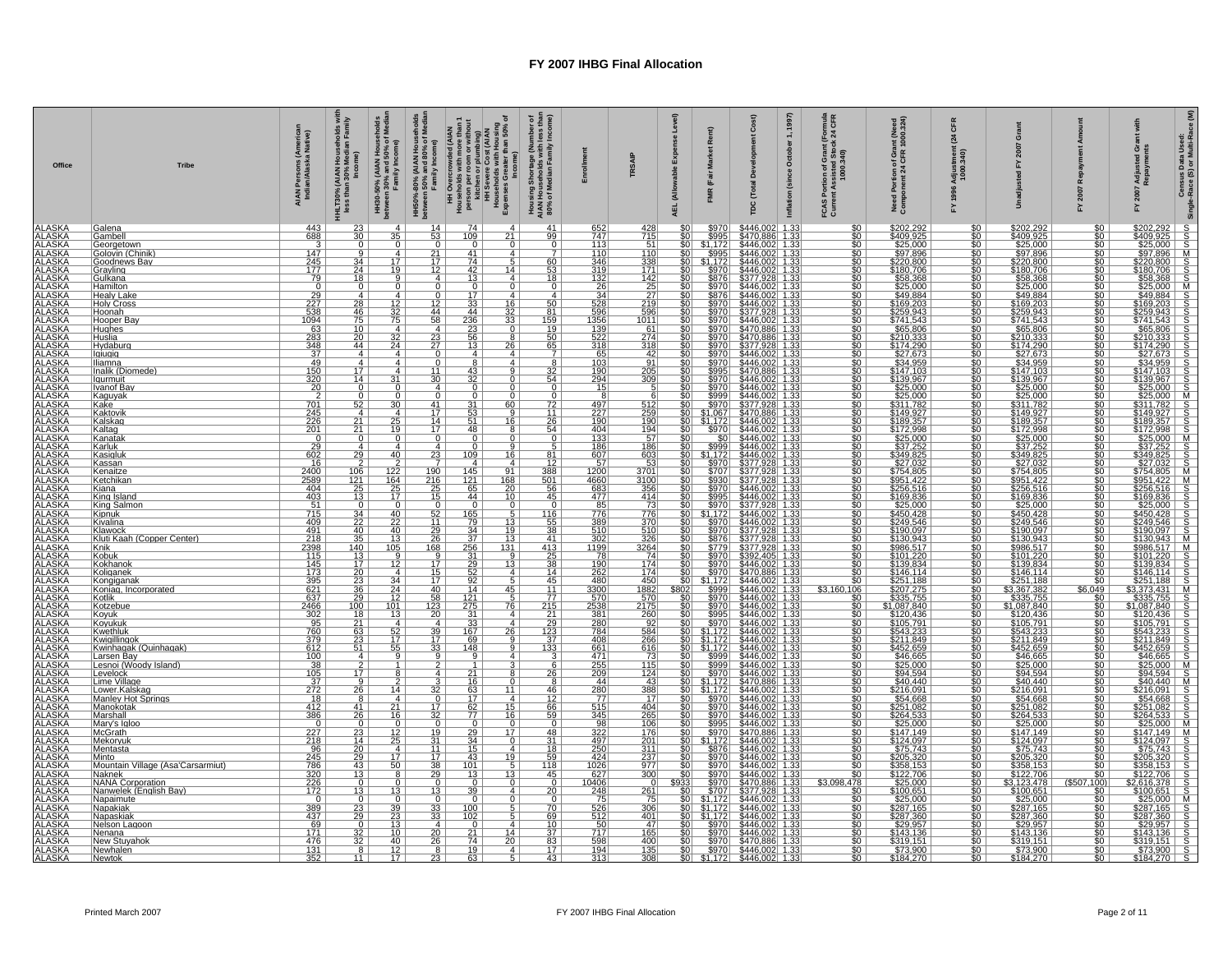| Office                                                                                                                                                                                                                                                                                                                      | <b>Tribe</b>                                                                                                                                              | AIAN Persons (America<br>Indian/Alaska Native)                           | HHLT30% (AIAN Households wi<br>less than 30% Median Family                                                            | HH30-50% (AIAN Households<br>between 30% and 50% of Media<br>Family Income) | HH50%-80% (AIAN Households<br>between 50% and 80% of Median<br>Family Income) | HH Overcrowded (AIAN<br>person person with more than 1<br>person person with the person of the series of pumbing)<br>HH Severe Cors (AIAN<br>H Severe Cors (AIAN<br>Expenses Greater than 50% of<br>me) | Housing Shortage (Number of<br>AIAN Households with less than<br>80% of Median Family Income) |                                                             | TRSAIP                                                   | Level)<br>nse<br>Expe<br>able<br>(Allc<br><b>AEL</b> | Ξ<br>ă<br>š<br>(Fair                                                                                                                              | Cost)<br>Total<br>rpc                                                                                                                                                                                                                                                                | 1997)<br>mula<br>CFR<br>$(For\n\times 24$<br>$\div$<br>October<br>iion of Grant (F<br>ssisted Stock :<br>1000.340)<br>(since<br><b>FCAS Portive</b><br>Current As<br>Inflation | int (Need<br>1000.324)<br>Need Portion of Gra<br>Component 24 CFR                                                                                                                                                                    | 뚱<br>$\mathfrak{a}$<br>ndjus<br>1000.<br>996 | ō                                                                                                                                                                                                                                                                                                                                                                                                             |                                           | G g<br>Adju<br>Repa<br>놊 | Census Data Used:<br>-Race (S) or Multi-Race (M)<br><b>Single</b> |
|-----------------------------------------------------------------------------------------------------------------------------------------------------------------------------------------------------------------------------------------------------------------------------------------------------------------------------|-----------------------------------------------------------------------------------------------------------------------------------------------------------|--------------------------------------------------------------------------|-----------------------------------------------------------------------------------------------------------------------|-----------------------------------------------------------------------------|-------------------------------------------------------------------------------|---------------------------------------------------------------------------------------------------------------------------------------------------------------------------------------------------------|-----------------------------------------------------------------------------------------------|-------------------------------------------------------------|----------------------------------------------------------|------------------------------------------------------|---------------------------------------------------------------------------------------------------------------------------------------------------|--------------------------------------------------------------------------------------------------------------------------------------------------------------------------------------------------------------------------------------------------------------------------------------|--------------------------------------------------------------------------------------------------------------------------------------------------------------------------------|--------------------------------------------------------------------------------------------------------------------------------------------------------------------------------------------------------------------------------------|----------------------------------------------|---------------------------------------------------------------------------------------------------------------------------------------------------------------------------------------------------------------------------------------------------------------------------------------------------------------------------------------------------------------------------------------------------------------|-------------------------------------------|--------------------------|-------------------------------------------------------------------|
| ALASKA<br>ALASKA<br>ALASKA<br>ALASKA<br>ALASKA<br>ALASKA<br>ALASKA<br>ALASKA<br>ALASKA<br>ALASKA<br>ALASKA<br>ALASKA<br>ALASKA<br>ALASKA<br>ALASKA<br>ALASKA<br>ALASKA<br>ALASKA<br>ALASKA<br>ALASKA<br>ALASKA<br>ALASKA<br>ALASKA<br>ALASKA<br>ALASKA<br>ALASKA<br>ALASKA<br>ALASKA<br>ALASKA<br>ALASKA                    | Nightmute<br>Nikolai                                                                                                                                      | 219                                                                      |                                                                                                                       | 18<br>12                                                                    | 23<br>8                                                                       | 48<br>$\Omega$<br>14<br>8                                                                                                                                                                               | 41                                                                                            | 239                                                         | 211<br>81                                                | \$0                                                  | \$1,172<br>\$970                                                                                                                                  | \$446,002                                                                                                                                                                                                                                                                            | 1.33<br>$\overline{\$0}$                                                                                                                                                       | \$138,844                                                                                                                                                                                                                            | 1980<br>1980<br>1980                         | \$138,844                                                                                                                                                                                                                                                                                                                                                                                                     | \$0<br>50                                 |                          |                                                                   |
|                                                                                                                                                                                                                                                                                                                             | <u>Nikolsk</u><br>Ninilch                                                                                                                                 | $\frac{84}{28}$<br>945                                                   | $\begin{array}{c}\n\overline{14} \\ 4 \\ \overline{41}\n\end{array}$                                                  | $\frac{4}{70}$                                                              | $rac{4}{71}$                                                                  | $\frac{10}{78}$ $\frac{72}{224}$ $\frac{224}{98}$ $\frac{98}{26}$<br>4<br>43                                                                                                                            | $\frac{75}{171}$                                                                              | $\frac{167}{167}$<br>$\frac{85}{592}$                       | 19<br>$\frac{1}{899}$                                    |                                                      | $\frac{$970}{$707}$                                                                                                                               | 3470.886 1.33<br>\$470.886 1.33<br>\$446,002 1.33<br>\$377,928 1.33<br>\$470.886 1.33<br>\$446,002 1.33                                                                                                                                                                              | $rac{60}{50}$                                                                                                                                                                  | 31391.603<br>\$25.000<br>\$25.000<br>\$352.674<br>\$265.567<br>\$167.023<br>\$144.715<br>\$144.715                                                                                                                                   |                                              |                                                                                                                                                                                                                                                                                                                                                                                                               | $\frac{\$0}{\$0}$                         |                          |                                                                   |
|                                                                                                                                                                                                                                                                                                                             | Noatak<br><u>Nome</u>                                                                                                                                     | $\frac{451}{2068}$                                                       | $\frac{20}{66}$<br>$\frac{22}{13}$<br>$\frac{13}{21}$                                                                 | $\frac{22}{87}$                                                             | $\frac{18}{78}$                                                               | $\overline{20}$<br>$\frac{53}{23}$                                                                                                                                                                      | $\frac{37}{185}$                                                                              | $\frac{497}{2123}$                                          | $\frac{386}{2123}$ $\frac{174}{472}$ $\frac{472}{252}$   |                                                      | \$970<br>\$995                                                                                                                                    |                                                                                                                                                                                                                                                                                      | $\overline{\text{SO}}$                                                                                                                                                         |                                                                                                                                                                                                                                      | $\overline{50}$                              |                                                                                                                                                                                                                                                                                                                                                                                                               | 50 <sub>1</sub><br>\$0                    |                          |                                                                   |
|                                                                                                                                                                                                                                                                                                                             | Nondalton<br>Noorvik                                                                                                                                      | $\frac{190}{190}$ $\frac{642}{358}$ $\frac{424}{323}$ $\frac{311}{10}$   |                                                                                                                       | $\frac{1}{29}$                                                              | 44                                                                            | $\overline{4}$                                                                                                                                                                                          | $\frac{41}{10}$                                                                               | $\frac{443}{735}$ $\frac{256}{450}$                         |                                                          |                                                      |                                                                                                                                                   |                                                                                                                                                                                                                                                                                      | \$0<br>\$0<br>\$0<br>\$0<br>\$0                                                                                                                                                |                                                                                                                                                                                                                                      |                                              |                                                                                                                                                                                                                                                                                                                                                                                                               | 50 <sub>1</sub><br>$rac{1}{100}$          |                          |                                                                   |
|                                                                                                                                                                                                                                                                                                                             | Northway<br>Nuiasut                                                                                                                                       |                                                                          |                                                                                                                       |                                                                             | $\overline{22}$                                                               | 16<br>101<br>13                                                                                                                                                                                         |                                                                                               |                                                             | 486                                                      |                                                      |                                                                                                                                                   |                                                                                                                                                                                                                                                                                      |                                                                                                                                                                                |                                                                                                                                                                                                                                      |                                              |                                                                                                                                                                                                                                                                                                                                                                                                               | 50 <sub>1</sub>                           |                          |                                                                   |
|                                                                                                                                                                                                                                                                                                                             | Nulato<br><u> Nunapitchul</u>                                                                                                                             |                                                                          | $\frac{4}{19}$                                                                                                        | <u>43</u>                                                                   | $\frac{49}{23}$<br>26                                                         | $rac{66}{92}$                                                                                                                                                                                           | 81                                                                                            | 635                                                         | 626<br>480                                               |                                                      |                                                                                                                                                   |                                                                                                                                                                                                                                                                                      | $\overline{\$0}$<br>$\overline{\text{SO}}$                                                                                                                                     |                                                                                                                                                                                                                                      |                                              |                                                                                                                                                                                                                                                                                                                                                                                                               | $rac{1}{20}$                              |                          |                                                                   |
|                                                                                                                                                                                                                                                                                                                             | Ohogamiut<br>Old Harbor                                                                                                                                   | $\frac{0}{\frac{192}{3236}}$                                             | $\frac{0}{29}$                                                                                                        | $\frac{0}{13}$                                                              |                                                                               | 20 <sub>1</sub>                                                                                                                                                                                         |                                                                                               | $\frac{80}{590}$                                            | $\frac{81}{590}$                                         |                                                      |                                                                                                                                                   |                                                                                                                                                                                                                                                                                      | $\frac{$0}{0}$                                                                                                                                                                 |                                                                                                                                                                                                                                      |                                              |                                                                                                                                                                                                                                                                                                                                                                                                               | $rac{$0]}{20}$                            |                          |                                                                   |
|                                                                                                                                                                                                                                                                                                                             | <b>Outsararmuit (Bethel)</b><br><b>Occarville</b><br><b>Outsararmuit Pauloff Harbor Village<br/> Pauloff Harbor Village<br/> Pedro Bay<br/> Pedro Bay</b> |                                                                          | $\frac{167}{11}$                                                                                                      | $\frac{104}{5}$                                                             | $\frac{20}{152}$                                                              | $\frac{0}{29}$<br>$\frac{29}{25}$<br>$\frac{325}{21}$<br><u> 114  </u>                                                                                                                                  | $\frac{0}{30}$<br>$\frac{30}{358}$                                                            | 1618                                                        | <u>3805</u>                                              |                                                      |                                                                                                                                                   |                                                                                                                                                                                                                                                                                      | $\frac{\$0}{\$0}$                                                                                                                                                              |                                                                                                                                                                                                                                      |                                              |                                                                                                                                                                                                                                                                                                                                                                                                               | $rac{50}{50}$                             |                          |                                                                   |
|                                                                                                                                                                                                                                                                                                                             |                                                                                                                                                           | $\frac{69}{218}$                                                         | $\overline{9}$                                                                                                        | $\overline{13}$                                                             | 24                                                                            | 5<br>$\overline{29}$<br>$\mathbf{A}$                                                                                                                                                                    | $rac{16}{22}$                                                                                 | 65<br>540                                                   | $\frac{59}{132}$                                         |                                                      |                                                                                                                                                   |                                                                                                                                                                                                                                                                                      | $\overline{\$0}$                                                                                                                                                               |                                                                                                                                                                                                                                      |                                              |                                                                                                                                                                                                                                                                                                                                                                                                               | 50 <sub>1</sub>                           |                          |                                                                   |
|                                                                                                                                                                                                                                                                                                                             |                                                                                                                                                           | $\begin{array}{r} 0 \\ \hline 26 \\ \hline 31 \\ \hline 100 \end{array}$ | $\overline{0}$                                                                                                        | $\frac{0}{0}$                                                               | $\overline{0}$<br>$\overline{0}$                                              | $\overline{0}$<br>$\Omega$<br>$\overline{0}$                                                                                                                                                            | $\begin{matrix} 0 \\ 0 \end{matrix}$                                                          | $\frac{66}{51}$                                             | $\frac{66}{51}$                                          |                                                      |                                                                                                                                                   |                                                                                                                                                                                                                                                                                      | $\frac{50}{50}$                                                                                                                                                                |                                                                                                                                                                                                                                      |                                              |                                                                                                                                                                                                                                                                                                                                                                                                               | $\frac{\$0}{\$0}$                         |                          |                                                                   |
|                                                                                                                                                                                                                                                                                                                             | Perryville                                                                                                                                                |                                                                          | 8                                                                                                                     | $\overline{4}$                                                              | 4<br>12                                                                       | $\overline{8}$<br>$\Omega$<br>4                                                                                                                                                                         | 8<br>$\overline{5}$                                                                           | $\frac{115}{269}$                                           | $\overline{57}$<br>110                                   |                                                      |                                                                                                                                                   |                                                                                                                                                                                                                                                                                      | <u>asabasi</u>                                                                                                                                                                 |                                                                                                                                                                                                                                      |                                              |                                                                                                                                                                                                                                                                                                                                                                                                               | 50 <sub>1</sub><br><u>\$0  </u>           |                          |                                                                   |
|                                                                                                                                                                                                                                                                                                                             | Petersburg<br>Pilot Point<br>Pilot Station<br>Pitka's Point                                                                                               | $\frac{502}{117}$                                                        |                                                                                                                       | $\frac{0}{23}$<br>$\overline{4}$                                            |                                                                               | $\frac{29}{22}$ $\frac{12}{32}$ $\frac{32}{16}$<br>22<br>$\overline{4}$                                                                                                                                 |                                                                                               | $\frac{458}{156}$                                           | 458                                                      |                                                      |                                                                                                                                                   |                                                                                                                                                                                                                                                                                      |                                                                                                                                                                                |                                                                                                                                                                                                                                      |                                              |                                                                                                                                                                                                                                                                                                                                                                                                               | 50 <sub>1</sub>                           |                          |                                                                   |
|                                                                                                                                                                                                                                                                                                                             |                                                                                                                                                           | 614                                                                      | $\begin{array}{c}\n 67 \\  \hline\n 12 \\  \hline\n 31 \\  \hline\n 12 \\  \hline\n 11 \\  \hline\n 11\n \end{array}$ |                                                                             | $\frac{31}{12}$<br>$\frac{12}{12}$<br>$\frac{12}{9}$                          | 9                                                                                                                                                                                                       | $\frac{\frac{101}{102}}{\frac{102}{20}}$                                                      |                                                             | $\frac{96}{641}$ $\frac{98}{71}$                         |                                                      |                                                                                                                                                   |                                                                                                                                                                                                                                                                                      |                                                                                                                                                                                |                                                                                                                                                                                                                                      |                                              |                                                                                                                                                                                                                                                                                                                                                                                                               | $rac{1}{100}$                             |                          |                                                                   |
|                                                                                                                                                                                                                                                                                                                             |                                                                                                                                                           | $\frac{131}{43}$                                                         |                                                                                                                       | $\frac{43}{5}$                                                              |                                                                               | $\overline{0}$                                                                                                                                                                                          |                                                                                               | $\frac{140}{70}$                                            |                                                          |                                                      |                                                                                                                                                   |                                                                                                                                                                                                                                                                                      |                                                                                                                                                                                |                                                                                                                                                                                                                                      |                                              |                                                                                                                                                                                                                                                                                                                                                                                                               | 50 <sub>1</sub><br>50 <sub>1</sub>        |                          |                                                                   |
|                                                                                                                                                                                                                                                                                                                             | Point Hope                                                                                                                                                |                                                                          | $\begin{array}{c} 31 \\ 11 \\ 17 \end{array}$                                                                         | 24<br>$\overline{4}$                                                        | $\frac{20}{13}$                                                               | $\frac{\frac{128}{76}}{\frac{76}{17}}$<br>$21 \perp$<br>4                                                                                                                                               |                                                                                               | $\frac{795}{197}$                                           | $\frac{794}{217}$<br>134                                 |                                                      |                                                                                                                                                   |                                                                                                                                                                                                                                                                                      | $\frac{50}{50}$<br>$\frac{50}{50}$                                                                                                                                             |                                                                                                                                                                                                                                      |                                              |                                                                                                                                                                                                                                                                                                                                                                                                               | $\frac{$0}{$0}{$0 $}$                     |                          |                                                                   |
|                                                                                                                                                                                                                                                                                                                             | Point Lay<br>Port Graham<br>Port Heiden                                                                                                                   | $\frac{732}{732}$ $\frac{242}{158}$ $\frac{75}{158}$                     |                                                                                                                       | $\overline{4}$                                                              |                                                                               | $\overline{9}$<br>$\overline{\mathbf{8}}$<br>4 <sup>1</sup>                                                                                                                                             |                                                                                               |                                                             |                                                          |                                                      |                                                                                                                                                   |                                                                                                                                                                                                                                                                                      |                                                                                                                                                                                |                                                                                                                                                                                                                                      |                                              |                                                                                                                                                                                                                                                                                                                                                                                                               |                                           |                          |                                                                   |
|                                                                                                                                                                                                                                                                                                                             |                                                                                                                                                           |                                                                          | $\frac{4}{16}$                                                                                                        |                                                                             | $\frac{12}{17}$<br>$\overline{0}$                                             | $\overline{4}$<br>13<br>$\overline{0}$<br>$\Omega$                                                                                                                                                      | $\frac{16}{33}$                                                                               | $\frac{118}{309}$<br>60                                     | $\frac{116}{178}$                                        |                                                      |                                                                                                                                                   |                                                                                                                                                                                                                                                                                      |                                                                                                                                                                                |                                                                                                                                                                                                                                      |                                              |                                                                                                                                                                                                                                                                                                                                                                                                               | <b>SOLU</b>                               |                          |                                                                   |
|                                                                                                                                                                                                                                                                                                                             | Port Lions<br>  Port Lions<br>  Qaqan Tayagungin (Sand Point)<br>  Qaqan Tayagungin (Sand Point)<br>  Rampart<br>  Red Devil                              | $\frac{180}{34}$ $\frac{425}{411}$                                       |                                                                                                                       | $\frac{12}{120}$ $\frac{17}{12}$ $\frac{17}{0}$                             | $\frac{33}{0}$                                                                | $\frac{13}{12}$                                                                                                                                                                                         | $\frac{26}{0}$                                                                                | $\frac{629}{618}$                                           | $\frac{33}{629}$                                         |                                                      |                                                                                                                                                   |                                                                                                                                                                                                                                                                                      | \$0<br>\$0<br>\$0<br>\$0<br>\$0                                                                                                                                                |                                                                                                                                                                                                                                      |                                              | $\frac{$76.673}{2417.560}$<br>$\frac{$2.37}{242.464}$<br>$\frac{$62.311}{332.464}$<br>$\frac{$54.139}{362.311}$<br>$\frac{$384.941}{368.976}$<br>$\frac{$68.976}{362.5000}$<br>$\frac{$2.800}{3144.973}$<br>$\frac{$11.868}{358.400}$                                                                                                                                                                         | $rac{$0}{0}$                              |                          |                                                                   |
|                                                                                                                                                                                                                                                                                                                             |                                                                                                                                                           | $\frac{41}{24}$                                                          | $\frac{19}{23}$<br>$\frac{10}{10}$                                                                                    |                                                                             | 4                                                                             | $\frac{21}{29}$<br>$\frac{19}{19}$<br>4                                                                                                                                                                 | 8                                                                                             | $\frac{21}{28}$                                             | $\frac{40}{ }$                                           |                                                      |                                                                                                                                                   |                                                                                                                                                                                                                                                                                      | $\frac{50}{50}$                                                                                                                                                                |                                                                                                                                                                                                                                      |                                              | $\frac{$58.400}{$52.314}$                                                                                                                                                                                                                                                                                                                                                                                     | $rac{50}{50}$                             |                          |                                                                   |
|                                                                                                                                                                                                                                                                                                                             |                                                                                                                                                           |                                                                          | <u>11  </u>                                                                                                           | $rac{0}{20}$                                                                | 5 <sub>1</sub><br>8 <sup>1</sup>                                              | <u>11</u><br>5 <sub>1</sub><br><u>14 l</u>                                                                                                                                                              | $\frac{16}{33}$                                                                               |                                                             | 28                                                       |                                                      |                                                                                                                                                   |                                                                                                                                                                                                                                                                                      |                                                                                                                                                                                |                                                                                                                                                                                                                                      |                                              |                                                                                                                                                                                                                                                                                                                                                                                                               | 50 <sub>1</sub>                           |                          |                                                                   |
|                                                                                                                                                                                                                                                                                                                             | Ruby<br>Saint George<br>Saint Michael<br>Saint Paul<br>Salamatoff                                                                                         | $\frac{161}{145}$ $\frac{145}{378}$ $\frac{593}{206}$                    | $rac{19}{17}$<br>$rac{17}{22}$                                                                                        |                                                                             | $\frac{8}{22}$<br>45                                                          | $\frac{47}{12}$<br>83<br>8<br>4 I                                                                                                                                                                       |                                                                                               |                                                             | $\frac{156}{110}$<br>334                                 |                                                      | $\frac{$970}{$970}$<br>$$995$                                                                                                                     | $\frac{$470.886}{$446.002}$ 1.33<br>\$446,002 1.33                                                                                                                                                                                                                                   |                                                                                                                                                                                | $\frac{352,314}{180.310}$                                                                                                                                                                                                            |                                              |                                                                                                                                                                                                                                                                                                                                                                                                               | $\frac{\overline{\$0}}{\$0}$              |                          |                                                                   |
|                                                                                                                                                                                                                                                                                                                             |                                                                                                                                                           |                                                                          |                                                                                                                       | $\frac{17}{29}$<br>4                                                        | 4                                                                             | 91<br>20<br>$\overline{4}$<br>$\Omega$                                                                                                                                                                  | $\frac{19}{39}$<br>$\frac{39}{17}$                                                            |                                                             | 450<br>129                                               |                                                      | \$970                                                                                                                                             |                                                                                                                                                                                                                                                                                      | $\frac{\$0}{\$0}$                                                                                                                                                              |                                                                                                                                                                                                                                      |                                              |                                                                                                                                                                                                                                                                                                                                                                                                               | $\frac{1}{2}$<br>50 <sub>1</sub>          |                          |                                                                   |
|                                                                                                                                                                                                                                                                                                                             | Savoonga                                                                                                                                                  |                                                                          |                                                                                                                       |                                                                             |                                                                               | 17 <sup>1</sup>                                                                                                                                                                                         | 121                                                                                           |                                                             |                                                          |                                                      | \$995                                                                                                                                             |                                                                                                                                                                                                                                                                                      |                                                                                                                                                                                |                                                                                                                                                                                                                                      |                                              |                                                                                                                                                                                                                                                                                                                                                                                                               | 50 <sub>1</sub>                           |                          |                                                                   |
|                                                                                                                                                                                                                                                                                                                             | Saxman<br>Scammon                                                                                                                                         | 679<br>309<br>515<br>823                                                 | $\frac{58}{17}$                                                                                                       | $\frac{48}{21}$<br>$\frac{21}{31}$                                          | $\begin{array}{c}\n 35 \\  \hline\n 15 \\  \hline\n 18\n \end{array}$         | $\begin{array}{r}\n 154 \\  \overline{20} \\  68\n \end{array}$<br>$\overline{4}$<br>25                                                                                                                 | 44                                                                                            | 418<br>131<br>399<br>653<br>129<br>219<br>219<br>219<br>580 | 728<br>219<br>574                                        |                                                      |                                                                                                                                                   |                                                                                                                                                                                                                                                                                      | \$0<br>\$0<br>\$0                                                                                                                                                              |                                                                                                                                                                                                                                      |                                              |                                                                                                                                                                                                                                                                                                                                                                                                               | $rac{60}{60}$                             |                          |                                                                   |
|                                                                                                                                                                                                                                                                                                                             | <u> Selawik</u>                                                                                                                                           |                                                                          | $\frac{63}{24}$                                                                                                       | 42<br>$\overline{4}$                                                        | <u>29  </u><br>11                                                             | 16<br>109<br>$\overline{4}$                                                                                                                                                                             | $\frac{87}{21}$<br>$\frac{21}{35}$                                                            | 912                                                         | 713                                                      |                                                      |                                                                                                                                                   |                                                                                                                                                                                                                                                                                      | $\frac{60}{100}$                                                                                                                                                               |                                                                                                                                                                                                                                      |                                              |                                                                                                                                                                                                                                                                                                                                                                                                               | $\frac{1}{20}$                            |                          |                                                                   |
|                                                                                                                                                                                                                                                                                                                             | Seldovia                                                                                                                                                  |                                                                          |                                                                                                                       |                                                                             | 10                                                                            | 40<br>$\Omega$<br>4 <sup>1</sup>                                                                                                                                                                        |                                                                                               | $\frac{421}{249}$                                           | $\frac{100}{125}$                                        |                                                      |                                                                                                                                                   |                                                                                                                                                                                                                                                                                      |                                                                                                                                                                                |                                                                                                                                                                                                                                      |                                              |                                                                                                                                                                                                                                                                                                                                                                                                               | $rac{1}{20}$                              |                          |                                                                   |
|                                                                                                                                                                                                                                                                                                                             |                                                                                                                                                           |                                                                          | $\frac{9}{17}$<br>$\frac{28}{18}$                                                                                     | $\frac{16}{20}$<br>$\frac{12}{38}$                                          | $\frac{20}{9}$                                                                | $\frac{33}{43}$<br>$\frac{43}{143}$                                                                                                                                                                     | $\frac{30}{28}$                                                                               | $\frac{369}{204}$                                           | $\frac{205}{170}$                                        |                                                      | \$930<br>\$930<br>\$970<br>\$970<br>\$995<br>\$970<br>\$9870                                                                                      |                                                                                                                                                                                                                                                                                      | $\frac{\$0}{\$0}$                                                                                                                                                              |                                                                                                                                                                                                                                      |                                              | $\begin{array}{r} \textcolor{red}{\bf5180.310} \\ \textcolor{red}{\bf566.920} \\ \textcolor{red}{\bf\$366.920} \\ \textcolor{red}{\bf\$306.665} \\ \textcolor{red}{\bf\$32.324} \\ \textcolor{red}{\bf\$532.324} \\ \textcolor{red}{\bf\$79.857} \\ \textcolor{red}{\bf\$281.545} \\ \textcolor{red}{\bf\$29.857} \\ \textcolor{red}{\bf\$450.768} \\ \textcolor{red}{\bf\$12.136} \\ \textcolor{red}{\bf\$1$ | $\frac{$0}{0}$                            |                          |                                                                   |
|                                                                                                                                                                                                                                                                                                                             | Shaktoolik<br>Sheldon's Point<br>Shishmaref<br>Shunqnak                                                                                                   | 112<br>129<br>240<br>170<br>581<br>272<br>52<br>10<br>20<br>120<br>569   |                                                                                                                       | 4 <sup>1</sup>                                                              | $\frac{44}{18}$                                                               | 21<br>43<br>4                                                                                                                                                                                           | $\overline{56}$<br>30                                                                         | 643<br>266                                                  | $\frac{\frac{11}{503}}{\frac{253}{111}}$                 |                                                      | $\begin{array}{r} 3995 \\ 8995 \\ \hline 8970 \\ \hline 81,172 \\ \hline 8995 \\ \hline 8970 \\ \hline 8970 \\ \hline 8970 \\ \hline \end{array}$ | $\frac{5446.0021133}{5377.9281133}$ $\frac{5377.9281133}{5377.088611333}$ $\frac{5377.08611333}{5376.02211333}$ $\frac{5446.00211333}{5446.00211333}$ $\frac{5446.0021133}{5446.00211333}$ $\frac{5446.0021133}{5446.00211333}$ $\frac{5446.0021133}{5446$                           | $\frac{\frac{80}{50}}{\frac{80}{50}}$                                                                                                                                          | en Maria Control (Maria Control Control Control Control Control Control Control Control Control Control Contro<br>2006 - Anne Control Control Control Control Control Control Control Control Control Control Control Control C<br>2 |                                              |                                                                                                                                                                                                                                                                                                                                                                                                               | $rac{50}{50}$<br>$rac{50}{50}$            |                          |                                                                   |
| ALASKA<br>ALASKA<br>ALASKA<br>ALASKA<br>ALASKA<br>ALASKA<br>ALASKA<br>ALASKA<br>ALASKA<br>ALASKA<br>ALASKA<br>ALASKA<br>ALASKA<br>ALASKA<br>ALASKA<br>ALASKA<br>ALASKA<br>ALASKA<br>ALASKA<br>ALASKA<br>ALASKA<br>ALASKA<br>ALASKA<br>ALASKA<br>ALASKA<br>ALASKA<br>ALASKA<br>ALASKA<br>ALASKA<br>ALASKA<br>ALASKA<br>ALASK | Skagway<br>Sleetmute<br>Solomon                                                                                                                           |                                                                          |                                                                                                                       | $\overline{0}$                                                              | 8<br>9                                                                        | $\overline{26}$                                                                                                                                                                                         | $\frac{14}{22}$                                                                               | $\frac{26}{126}$                                            |                                                          |                                                      |                                                                                                                                                   |                                                                                                                                                                                                                                                                                      |                                                                                                                                                                                |                                                                                                                                                                                                                                      |                                              |                                                                                                                                                                                                                                                                                                                                                                                                               | $rac{50}{50}$                             |                          |                                                                   |
|                                                                                                                                                                                                                                                                                                                             |                                                                                                                                                           |                                                                          | $\frac{4}{22}$<br>$\frac{17}{17}$                                                                                     |                                                                             | <sup>n</sup>                                                                  | 0<br>$\Omega$<br>4                                                                                                                                                                                      |                                                                                               |                                                             | 61                                                       |                                                      |                                                                                                                                                   |                                                                                                                                                                                                                                                                                      |                                                                                                                                                                                |                                                                                                                                                                                                                                      |                                              | $\begin{tabular}{ c c c c } \hline $\$25.000$ \\ \hline $29.4075$ \\ \hline $29.4076$ \\ \hline $\$273.056$ \\ \hline $\$273.056$ \\ \hline $\$36.0000$ \\ \hline $\$48.0000$ \\ \hline $\$48.0000$ \\ \hline $\$48.0000$ \\ \hline $\$58.0000$ \\ \hline $\$68.0000$ \\ \hline $\$68.0000$ \\ \hline $\$68.0000$ \\ \hline $\$78.0000$ \\ \hline $\$78.000$                                                  |                                           |                          |                                                                   |
|                                                                                                                                                                                                                                                                                                                             | South Naknek<br>Stevens Village                                                                                                                           |                                                                          |                                                                                                                       | $\overline{44}$                                                             | $rac{8}{22}$<br>4 <sub>1</sub>                                                | $\frac{13}{122}$<br>16<br>4 <sup>1</sup>                                                                                                                                                                | $\frac{24}{69}$                                                                               | $\frac{245}{642}$<br>196                                    | $\frac{137}{642}$<br>119                                 |                                                      |                                                                                                                                                   | $\frac{5990}{\$970} \frac{\$446.002}{\$446.002} \frac{1.33}{1.33}$<br>$\frac{5995}{\$970} \frac{\$446.002}{\$446.002} \frac{1.33}{1.33}$<br>$\frac{5970}{\$999} \frac{\$470.886}{\$377.928} \frac{1.33}{1.33}$<br>$\frac{5999}{\$970} \frac{\$470.886}{\$470.886} \frac{1.33}{1.33}$ | $\frac{\$0}{\$0}$                                                                                                                                                              |                                                                                                                                                                                                                                      |                                              |                                                                                                                                                                                                                                                                                                                                                                                                               | $rac{1}{100}$<br>\$0                      |                          |                                                                   |
|                                                                                                                                                                                                                                                                                                                             | Stony River<br>Sun'ag Tribe of Kodiak                                                                                                                     |                                                                          | $\frac{21}{11}$<br>$\frac{11}{34}$                                                                                    | $\frac{4}{\frac{9}{23}}$                                                    | $\overline{9}$                                                                | $\frac{29}{21}$<br>$\frac{21}{13}$<br>$\frac{5}{42}$                                                                                                                                                    | $\frac{29}{24}$<br>$\frac{24}{93}$                                                            | $\frac{48}{1246}$                                           | $\frac{56}{1760}$                                        |                                                      |                                                                                                                                                   |                                                                                                                                                                                                                                                                                      | \$0<br>\$0<br>\$0                                                                                                                                                              |                                                                                                                                                                                                                                      |                                              |                                                                                                                                                                                                                                                                                                                                                                                                               | $rac{1}{50}$                              |                          |                                                                   |
|                                                                                                                                                                                                                                                                                                                             | <u>Takotna</u>                                                                                                                                            |                                                                          |                                                                                                                       | $\overline{4}$                                                              | $\overline{37}$<br>0 <sub>1</sub>                                             | 12<br>0 <sup>1</sup>                                                                                                                                                                                    | $\frac{8}{47}$                                                                                | 42                                                          |                                                          |                                                      |                                                                                                                                                   |                                                                                                                                                                                                                                                                                      |                                                                                                                                                                                |                                                                                                                                                                                                                                      |                                              |                                                                                                                                                                                                                                                                                                                                                                                                               | <u>so l</u>                               |                          |                                                                   |
|                                                                                                                                                                                                                                                                                                                             | Tanacross                                                                                                                                                 |                                                                          |                                                                                                                       | $\frac{13}{19}$                                                             | $\frac{13}{30}$                                                               | 46<br>4<br>$\overline{78}$<br>12                                                                                                                                                                        | $\overline{70}$                                                                               | $\frac{169}{962}$                                           |                                                          |                                                      |                                                                                                                                                   |                                                                                                                                                                                                                                                                                      | \$0                                                                                                                                                                            |                                                                                                                                                                                                                                      |                                              |                                                                                                                                                                                                                                                                                                                                                                                                               | $rac{1}{20}$                              |                          |                                                                   |
|                                                                                                                                                                                                                                                                                                                             | Tanana<br>Tatitlek                                                                                                                                        | 86<br>581<br>581<br>584<br>596<br>506<br>506                             | $\frac{4}{24}$<br>$\frac{24}{13}$                                                                                     | $\frac{9}{0}$                                                               | $\frac{15}{4}$                                                                | $\frac{9}{4}$<br>9 <sup>1</sup>                                                                                                                                                                         | 19                                                                                            | $\frac{90}{147}$                                            | $\frac{21}{124}$<br>$\frac{124}{79}$<br>$\frac{79}{159}$ |                                                      |                                                                                                                                                   |                                                                                                                                                                                                                                                                                      | $\frac{\$0}{\$0}$                                                                                                                                                              |                                                                                                                                                                                                                                      |                                              |                                                                                                                                                                                                                                                                                                                                                                                                               | $rac{1}{50}$                              |                          |                                                                   |
|                                                                                                                                                                                                                                                                                                                             | ∣Tazlina<br>∣ <u>T</u> elida<br>Teller                                                                                                                    | 275                                                                      | $\overline{0}$<br>17                                                                                                  | $\overline{0}$                                                              | $\overline{0}$<br>17                                                          | $\Omega$<br>$\Omega$<br>65<br>11 <sup>1</sup>                                                                                                                                                           | $\frac{6}{0}$                                                                                 | 208                                                         | 91                                                       |                                                      |                                                                                                                                                   |                                                                                                                                                                                                                                                                                      |                                                                                                                                                                                |                                                                                                                                                                                                                                      |                                              |                                                                                                                                                                                                                                                                                                                                                                                                               | \$0<br>\$0                                |                          |                                                                   |
|                                                                                                                                                                                                                                                                                                                             | Tetlin<br>Tlingit-Haida Central Council                                                                                                                   |                                                                          |                                                                                                                       |                                                                             |                                                                               |                                                                                                                                                                                                         | $\begin{array}{r} 33 \\ 33 \\ 1045 \\ \hline 157 \\ 67 \\ 78 \\ \hline \end{array}$           |                                                             | 109                                                      |                                                      |                                                                                                                                                   |                                                                                                                                                                                                                                                                                      |                                                                                                                                                                                |                                                                                                                                                                                                                                      |                                              |                                                                                                                                                                                                                                                                                                                                                                                                               |                                           |                          |                                                                   |
|                                                                                                                                                                                                                                                                                                                             | Togiak                                                                                                                                                    | $\frac{122}{5598}$<br>761                                                | $\begin{array}{r}\n 21 \\  \hline\n 439 \\  \hline\n 83\n \end{array}$                                                | $\frac{20}{409}$                                                            | $\begin{array}{c}\n 4 \\  \hline\n 261 \\  \hline\n 39\n \end{array}$         | $\frac{45}{178}$<br>178<br>$\frac{397}{62}$                                                                                                                                                             |                                                                                               | $\frac{281}{25484}$                                         | $\frac{25485}{808}$                                      |                                                      |                                                                                                                                                   |                                                                                                                                                                                                                                                                                      | $\frac{$4,111,622}{0}$                                                                                                                                                         |                                                                                                                                                                                                                                      |                                              |                                                                                                                                                                                                                                                                                                                                                                                                               | $\frac{50}{060}$                          |                          |                                                                   |
|                                                                                                                                                                                                                                                                                                                             | Toksook Bav-Nunakauvarmuit Tribe<br> Tuluksak                                                                                                             | $\frac{577}{463}$                                                        | $\frac{38}{17}$                                                                                                       | $\frac{22}{34}$                                                             | $\frac{31}{29}$                                                               | $\frac{93}{85}$                                                                                                                                                                                         |                                                                                               | $\frac{654}{377}$                                           | $\frac{644}{298}$                                        |                                                      |                                                                                                                                                   |                                                                                                                                                                                                                                                                                      | $\overline{\$0}$                                                                                                                                                               |                                                                                                                                                                                                                                      |                                              |                                                                                                                                                                                                                                                                                                                                                                                                               | $\overline{\text{SO}}$<br>$\overline{50}$ |                          |                                                                   |
|                                                                                                                                                                                                                                                                                                                             | Tuntutuliak<br>Tununak                                                                                                                                    | $\frac{420}{354}$                                                        | $\frac{22}{33}$                                                                                                       | $\frac{26}{31}$                                                             | $\frac{\frac{21}{21}}{\frac{25}{4}}$                                          | $\frac{80}{74}$                                                                                                                                                                                         | $\frac{44}{89}$<br>17                                                                         | $\frac{421}{243}$                                           | $\frac{334}{259}$                                        |                                                      |                                                                                                                                                   |                                                                                                                                                                                                                                                                                      | $\overline{\text{SO}}$                                                                                                                                                         |                                                                                                                                                                                                                                      |                                              |                                                                                                                                                                                                                                                                                                                                                                                                               | 50 <sub>1</sub>                           |                          |                                                                   |
|                                                                                                                                                                                                                                                                                                                             | <b>Twin Hills</b>                                                                                                                                         |                                                                          |                                                                                                                       | $\overline{27}$                                                             |                                                                               | $\overline{9}$                                                                                                                                                                                          |                                                                                               |                                                             |                                                          |                                                      |                                                                                                                                                   |                                                                                                                                                                                                                                                                                      | 50<br>50<br>50<br>50                                                                                                                                                           |                                                                                                                                                                                                                                      |                                              |                                                                                                                                                                                                                                                                                                                                                                                                               | \$0  <br>\$0                              |                          |                                                                   |
|                                                                                                                                                                                                                                                                                                                             | <b>Tvonek</b><br>Uqashik                                                                                                                                  | 200                                                                      | $\frac{1}{20}$                                                                                                        | $\overline{4}$                                                              | $\frac{21}{0}$                                                                | 11<br>$\overline{4}$                                                                                                                                                                                    | $\frac{54}{8}$                                                                                | $\frac{572}{81}$                                            | 585                                                      |                                                      |                                                                                                                                                   |                                                                                                                                                                                                                                                                                      |                                                                                                                                                                                |                                                                                                                                                                                                                                      |                                              | $\frac{$124.282}{$25,000}$                                                                                                                                                                                                                                                                                                                                                                                    | 50<br>50 <sub>1</sub>                     |                          |                                                                   |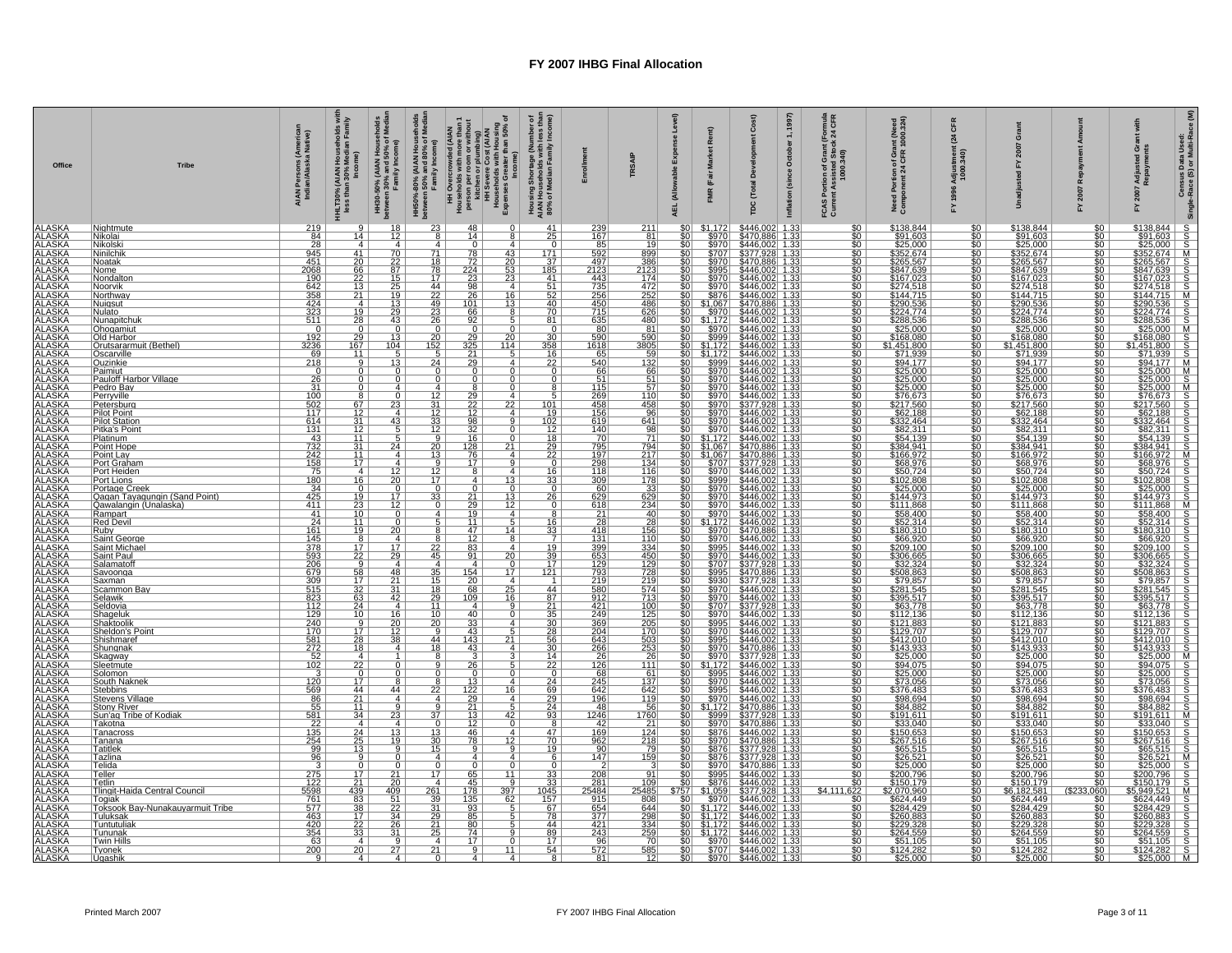| Office                                         | <b>Tribe</b>      |                          | ĬΣ<br><b>IAN</b><br>30% | ' 흐 ㅡ<br>క శి   | $\frac{80}{50}$ |        |                           | ဖ ွ<br>ing<br>Hou<br>of M<br>$rac{3}{2}$ $rac{3}{2}$ $rac{8}{2}$ |                                                                          |                   |      |               |                 | $\tilde{a}$ | ≌≃<br>25        | z ŏ          |                  |                         |                       |                             |                            |
|------------------------------------------------|-------------------|--------------------------|-------------------------|-----------------|-----------------|--------|---------------------------|------------------------------------------------------------------|--------------------------------------------------------------------------|-------------------|------|---------------|-----------------|-------------|-----------------|--------------|------------------|-------------------------|-----------------------|-----------------------------|----------------------------|
| <b>ALASKA</b>                                  | Umkumiute         | 14                       |                         |                 |                 |        |                           | $\Omega$                                                         | 31                                                                       | 28                | \$0l | \$1.172       | \$446,002 1.33  |             | \$0             | \$25,000     | $\frac{$0}{$0}$  | \$25,000                |                       | $$25,000$ S                 |                            |
|                                                | Unalakleet        | $\frac{706}{44}$         | 42 <sub>1</sub>         | $\overline{34}$ | 48              | 92     |                           | 66                                                               | 1541                                                                     | 806               | sol  | \$995         | \$446.002 1.33  |             | 50              | \$341.227    |                  | \$341.227               |                       | $$341.227$ S                |                            |
|                                                | Unga              |                          |                         |                 |                 |        |                           |                                                                  | 87                                                                       | 87                |      | \$970         | $$446,002$ 1.33 |             | $\overline{50}$ | \$25,000     | $\overline{50}$  | \$25,000                |                       | \$25,000                    | $\overline{\phantom{a}}$ s |
|                                                | Venetie           |                          | 20                      | 18              | 21              | 24     |                           | 59                                                               | 237                                                                      | 237               |      | \$970         | \$446           |             | \$0             | \$140,177    | $\overline{\$0}$ | \$140,177               |                       | \$140,177                   |                            |
|                                                | <b>Wainwright</b> | $\frac{336}{547}$<br>141 | 27                      | $\overline{20}$ | 26              | 114    |                           | 45                                                               | $\frac{593}{224}$                                                        | 613               |      | \$1.067       | \$470,886 1.33  |             | $rac{$0}{$0}$   | \$321.921    |                  | \$321.921               |                       | $$321.921$ S                |                            |
| ALASKA<br>ALASKA<br>ALASKA<br>ALASKA<br>ALASKA | Wales             |                          | 11                      |                 | 17              | 43     |                           | 19                                                               |                                                                          | 127               |      | \$995         | \$446,002 1.33  |             |                 | \$130,446    |                  | \$130,446               |                       | \$130,446                   | - S                        |
| <b>ALASKA</b>                                  | White Mountain    |                          | 25                      | $\overline{24}$ | 13              | 45     | $\overline{\overline{6}}$ | 33                                                               |                                                                          | 146               |      | \$995         | \$446.002 1.33  |             | \$0             | \$184.638    |                  | \$184.638               |                       | \$184.638                   | ⊺ s                        |
| <b>ALASKA</b>                                  | Wrangell          | $\frac{188}{611}$        | 44                      | 34              | 68              | 24     |                           | 128                                                              | $\begin{array}{r}\n 337 \\  \hline\n 551 \\  \hline\n 385\n \end{array}$ | $\frac{551}{358}$ |      | \$970         | $$377,928$ 1.33 |             | \$0             | \$199,604    |                  | \$199,604               | <u>අස්සය සලක්වි ප</u> | $\frac{$199.604}{$156.896}$ |                            |
| <b>ALASKA</b>                                  | Yakutat           |                          | 28                      | $\overline{20}$ | $\overline{27}$ |        |                           | 54                                                               |                                                                          |                   |      | <b>\$9701</b> | \$377,928 1.33  |             | $\overline{50}$ | \$156,896    |                  | \$156.896               |                       |                             |                            |
| <b>ALASKA</b>                                  | <b>TOTAL</b>      | 127.311                  | 7.853                   | 7.433           | 8.129           | 13.455 | 5.568                     | 19.101                                                           | 187.320                                                                  | 149.356           |      |               |                 |             | \$39.859.052    | \$60,405,994 |                  | $$0 \mid $100.265.047]$ | (S817.464)            | \$99.447.583                |                            |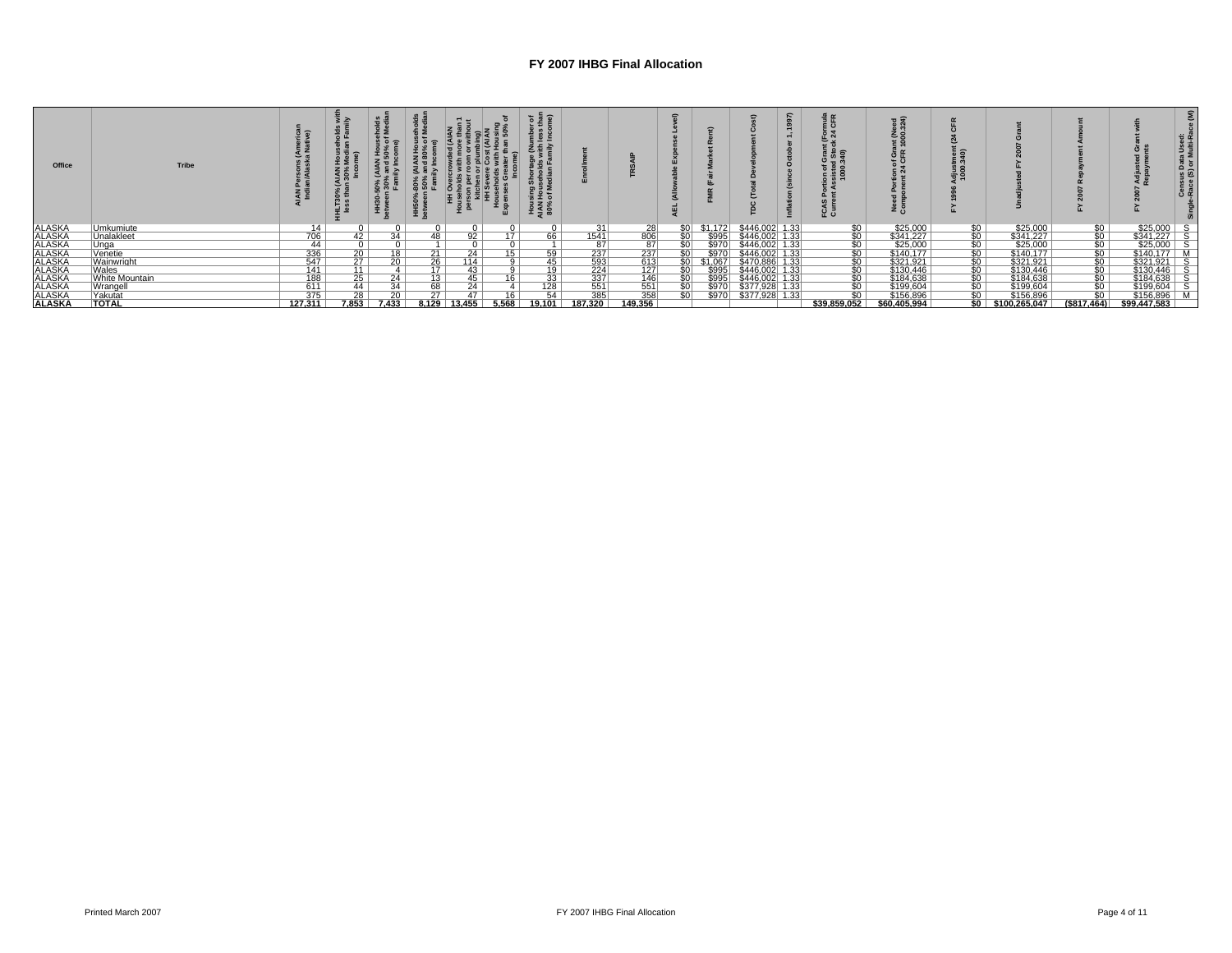| Office | <b>Tribe</b>                                                                                            | Persons (America<br>an/Alaska Native)<br>AIAN<br>Indi                                                                                                                                                                                                                                                                                       | Hous<br>Medi<br>HLT30% (AIAN H<br>less than 30% M                     | holds<br>Media<br>N House<br>150% of<br>1come)<br>HH30-50% (AIAN ا<br>hetween 30% and 5<br>Family Inc | House<br><sup>19%</sup> of l<br>80% (AIAN Hous-<br>1 50% and 80% of<br>Family Income)<br>HH50%-8<br>between |                                    | HH Overcrowded (AIAN<br>Peussholds with more than 1<br>personance on mort both<br>personance on mort both<br>H Sover Cost (AIAN<br>H Cost of Maximum Housing<br>House Greense Section 10% of<br>Expenses (ncome)<br>Households<br>Expenses Great | 로토<br>Family<br>ີທັ<br>ing<br>Hou<br>of M<br><b>Hous</b><br>AIAN I<br>80%        |                                                                                                                                    | SAIP<br>E                                                                                                                       | (Allo<br>AEL                         | $\hat{E}$<br>Rer<br>흁<br>(Fair<br><b>FMR</b>    | Cost)<br>ă<br><b>Total</b><br>rpc                                                                                                                                                                                                                                                                        | 1997)<br>$\div$<br>October<br>(since | numa<br>CFR<br>ট শ্লু<br>24<br>FCAS<br>Curre                   | Grant (Need<br>;FR 1000.324)<br>နှိ ့်                           | CFR<br>24                                 | ò                                                                                                                                                                                                                                                                                                                                                                                                                                                  |                                                                                                                                                                                                                                                                                                                                                                                                                                                            | 55<br>Adju<br>Repa                                                                                                                                                                                                                                                                                                                                                  | Census Data Used:<br>Race (S) or Multi-Ra |
|--------|---------------------------------------------------------------------------------------------------------|---------------------------------------------------------------------------------------------------------------------------------------------------------------------------------------------------------------------------------------------------------------------------------------------------------------------------------------------|-----------------------------------------------------------------------|-------------------------------------------------------------------------------------------------------|-------------------------------------------------------------------------------------------------------------|------------------------------------|--------------------------------------------------------------------------------------------------------------------------------------------------------------------------------------------------------------------------------------------------|----------------------------------------------------------------------------------|------------------------------------------------------------------------------------------------------------------------------------|---------------------------------------------------------------------------------------------------------------------------------|--------------------------------------|-------------------------------------------------|----------------------------------------------------------------------------------------------------------------------------------------------------------------------------------------------------------------------------------------------------------------------------------------------------------|--------------------------------------|----------------------------------------------------------------|------------------------------------------------------------------|-------------------------------------------|----------------------------------------------------------------------------------------------------------------------------------------------------------------------------------------------------------------------------------------------------------------------------------------------------------------------------------------------------------------------------------------------------------------------------------------------------|------------------------------------------------------------------------------------------------------------------------------------------------------------------------------------------------------------------------------------------------------------------------------------------------------------------------------------------------------------------------------------------------------------------------------------------------------------|---------------------------------------------------------------------------------------------------------------------------------------------------------------------------------------------------------------------------------------------------------------------------------------------------------------------------------------------------------------------|-------------------------------------------|
|        | Aroostook Band of Micmac                                                                                | 1031                                                                                                                                                                                                                                                                                                                                        | 77                                                                    | 62                                                                                                    | 90                                                                                                          | <b>20</b>                          | 46                                                                                                                                                                                                                                               | 140                                                                              | 904                                                                                                                                | 904                                                                                                                             | \$193                                | \$516                                           | \$240,063                                                                                                                                                                                                                                                                                                | 1.33                                 |                                                                | \$191,450                                                        |                                           | \$593,728                                                                                                                                                                                                                                                                                                                                                                                                                                          |                                                                                                                                                                                                                                                                                                                                                                                                                                                            | \$593,728                                                                                                                                                                                                                                                                                                                                                           | M                                         |
|        | <b>Bad River Band</b>                                                                                   | 2212                                                                                                                                                                                                                                                                                                                                        | 162                                                                   | 116                                                                                                   | 245                                                                                                         | $\overline{86}$                    | $\overline{78}$<br>36                                                                                                                                                                                                                            | 340                                                                              | 6618                                                                                                                               | 2243                                                                                                                            | \$204<br>\$194                       | $\frac{5503}{5516}$                             | \$273.095 1.33                                                                                                                                                                                                                                                                                           |                                      | \$402,278<br>\$945,290<br>\$668,607<br>\$761,544               | \$495.868                                                        | $\overline{50}$<br>$\overline{50}$        | \$1.441.158                                                                                                                                                                                                                                                                                                                                                                                                                                        | (\$16.741)                                                                                                                                                                                                                                                                                                                                                                                                                                                 |                                                                                                                                                                                                                                                                                                                                                                     |                                           |
|        | Bay Mills Indian Community<br>Boise Forte Band of MN Chippewa                                           | $\frac{1031}{507}$                                                                                                                                                                                                                                                                                                                          | $\frac{56}{46}$                                                       | $\frac{53}{45}$                                                                                       | $\frac{86}{31}$                                                                                             | $\frac{19}{26}$                    |                                                                                                                                                                                                                                                  | $\frac{15}{49}$                                                                  | $\frac{1610}{2931}$                                                                                                                | $\frac{1268}{2644}$                                                                                                             | \$231                                |                                                 | \$234,565 1.33<br>\$289,305 1.33                                                                                                                                                                                                                                                                         |                                      |                                                                | $$136,502$<br>$$268,417$                                         | \$534,454                                 | \$805,109<br>\$1,029,961                                                                                                                                                                                                                                                                                                                                                                                                                           | $\frac{$0}{\$0}$                                                                                                                                                                                                                                                                                                                                                                                                                                           |                                                                                                                                                                                                                                                                                                                                                                     |                                           |
|        | <u>Catawba Indian Tribe</u><br><u>Cayuqa Nation</u>                                                     | 4956                                                                                                                                                                                                                                                                                                                                        | 357<br>101                                                            | 305<br>76                                                                                             | 533<br>90                                                                                                   | 177<br>44                          | 292<br>87                                                                                                                                                                                                                                        | $\frac{1121}{267}$                                                               | 2478<br>467                                                                                                                        | 1836<br>467                                                                                                                     | \$0<br>\$0                           | \$608<br>\$625                                  | \$181.744 1.33<br>\$181.744 1.33<br>\$294.366 1.33<br>\$195.690 1.33<br>\$292.727 1.33                                                                                                                                                                                                                   |                                      | \$267.297<br>$\overline{50}$                                   | \$1.076.059<br>\$438,321                                         | $\overline{50}$<br>$\overline{50}$        | $\frac{$1,343.356}{$438.321}$                                                                                                                                                                                                                                                                                                                                                                                                                      |                                                                                                                                                                                                                                                                                                                                                                                                                                                            | 3983726<br>1424.417 M<br>\$805.109 M<br>\$1.029.961 S<br>\$1.343.356 S<br>\$438.321 M<br>\$28.211 M<br>\$2.915.745 S<br>\$3.572.067 M<br>M<br>\$3.572.067 M                                                                                                                                                                                                         |                                           |
|        | Coharie State Tribe                                                                                     | $\frac{934}{2174}$ $\frac{7270}{7804}$                                                                                                                                                                                                                                                                                                      | 174                                                                   | 207                                                                                                   | 131                                                                                                         | 80                                 | 114                                                                                                                                                                                                                                              |                                                                                  |                                                                                                                                    | 1600                                                                                                                            |                                      | \$510                                           |                                                                                                                                                                                                                                                                                                          |                                      | \$97.600                                                       | \$442.710                                                        | \$37.746                                  |                                                                                                                                                                                                                                                                                                                                                                                                                                                    | \$Ō                                                                                                                                                                                                                                                                                                                                                                                                                                                        |                                                                                                                                                                                                                                                                                                                                                                     |                                           |
|        | Eastern Cherokee<br>Fond Du Lac Band of MN Chippewa                                                     |                                                                                                                                                                                                                                                                                                                                             | 417<br>632                                                            | $\frac{346}{451}$                                                                                     | $\frac{420}{564}$                                                                                           | 261<br>313                         | $\frac{133}{359}$                                                                                                                                                                                                                                | $\frac{492}{634}$<br>1318                                                        | 1600<br>13620<br>3902                                                                                                              |                                                                                                                                 | \$170<br>\$219<br>\$203              | $\frac{$528}{$539}$                             |                                                                                                                                                                                                                                                                                                          |                                      | \$2,115,384<br>\$1,674,701                                     |                                                                  | $rac{$0}{$0}$                             | \$3,100,784<br>\$3,673,535                                                                                                                                                                                                                                                                                                                                                                                                                         | $\frac{(\$185,039)}{(\$101,468)}$                                                                                                                                                                                                                                                                                                                                                                                                                          |                                                                                                                                                                                                                                                                                                                                                                     |                                           |
|        |                                                                                                         | $\frac{964}{475}$                                                                                                                                                                                                                                                                                                                           |                                                                       |                                                                                                       | 10                                                                                                          | 38                                 | $\frac{27}{38}$                                                                                                                                                                                                                                  | $\overline{0}$                                                                   | 1235                                                                                                                               | 3379<br>1235                                                                                                                    | \$195                                | $\frac{$525}{$503}$                             |                                                                                                                                                                                                                                                                                                          |                                      | \$298.331<br>\$122,601                                         | \$101.585                                                        | $\overline{50}$                           | \$399.916<br>\$281,489                                                                                                                                                                                                                                                                                                                                                                                                                             | $\overline{50}$                                                                                                                                                                                                                                                                                                                                                                                                                                            | $$399.916$ M<br>$$281.489$ M                                                                                                                                                                                                                                                                                                                                        |                                           |
|        | Forest County Potawatami<br>Grand Portage Band of MN Chippewa                                           | 4996                                                                                                                                                                                                                                                                                                                                        | $\frac{11}{35}$<br>240                                                | $\overline{35}$<br>228                                                                                | 60<br>462                                                                                                   | 20<br>193                          | 254                                                                                                                                                                                                                                              | 102<br>850                                                                       | 1106<br>3973                                                                                                                       | 451<br>3217                                                                                                                     | \$175<br>\$175                       | \$639                                           | $\frac{2267}{2264420}$<br>$\frac{1.33}{2824420}$<br>$\frac{1.33}{28292,727}$<br>$\frac{1.33}{2331.184}$<br>$\frac{1.33}{2526540.254}$<br>$\frac{1.33}{25265.560}$<br>$\frac{1.33}{25260.816}$<br>$\frac{2.258}{2250.816}$<br>$\frac{2.258}{2523.095}$<br>$\frac{2.250}{2544.420}$<br>$\frac{1.33}{1.33}$ |                                      | \$394.223                                                      | \$158,888<br>\$973.379                                           | $50^{-}$<br>50                            |                                                                                                                                                                                                                                                                                                                                                                                                                                                    | $\overline{\$0}$<br>(S2.832)                                                                                                                                                                                                                                                                                                                                                                                                                               |                                                                                                                                                                                                                                                                                                                                                                     |                                           |
|        | Grand Traverse Band<br> Haliwa-Saponi State Tribe<br> Hannahville Community                             | $\frac{2566}{391}$                                                                                                                                                                                                                                                                                                                          | $\frac{233}{19}$                                                      | $\frac{165}{17}$                                                                                      | $\frac{139}{27}$                                                                                            | $\frac{88}{19}$                    | $\frac{113}{17}$                                                                                                                                                                                                                                 | $\frac{496}{38}$                                                                 | $\frac{3719}{744}$                                                                                                                 | $\frac{3604}{583}$                                                                                                              | \$170                                | $\frac{$506}{$503}$                             |                                                                                                                                                                                                                                                                                                          |                                      | \$160,369<br>\$106,548                                         | $\frac{$516,373}{$85,098}$                                       | $\overline{50}$                           | \$1,367.602<br>\$676,742<br>\$191,646                                                                                                                                                                                                                                                                                                                                                                                                              | $\frac{(22.466)}{$0$$                                                                                                                                                                                                                                                                                                                                                                                                                                      |                                                                                                                                                                                                                                                                                                                                                                     |                                           |
|        |                                                                                                         | 13250                                                                                                                                                                                                                                                                                                                                       |                                                                       |                                                                                                       |                                                                                                             |                                    |                                                                                                                                                                                                                                                  |                                                                                  |                                                                                                                                    |                                                                                                                                 | - \$0<br>\$237                       |                                                 |                                                                                                                                                                                                                                                                                                          |                                      | \$938.539                                                      | 3.224.367                                                        | so.<br>50                                 |                                                                                                                                                                                                                                                                                                                                                                                                                                                    | $\overline{\$0}$                                                                                                                                                                                                                                                                                                                                                                                                                                           | \$1,364,770 M<br>\$674,276 S<br>\$191,646 S<br>\$4,162,906 M                                                                                                                                                                                                                                                                                                        |                                           |
|        | Ho-Chunk Nation<br>Houlton Band of Maliseets                                                            | 499                                                                                                                                                                                                                                                                                                                                         | 871<br>37                                                             | 797<br>30                                                                                             | 1352<br>44                                                                                                  | 442<br>$10^{-}$                    | 662<br>22                                                                                                                                                                                                                                        | $\frac{2847}{34}$                                                                | 6625<br>864                                                                                                                        | 6284<br>437                                                                                                                     | \$193                                | \$600<br>\$516                                  |                                                                                                                                                                                                                                                                                                          |                                      | \$371,431                                                      | \$85,859                                                         | $50^{-}$                                  | \$4.162.906<br>\$457,290                                                                                                                                                                                                                                                                                                                                                                                                                           | $\overline{50}$                                                                                                                                                                                                                                                                                                                                                                                                                                            | \$457,290   M                                                                                                                                                                                                                                                                                                                                                       |                                           |
|        | Huron Band of Potawatomi                                                                                | $\frac{1342}{1705}$                                                                                                                                                                                                                                                                                                                         | $\begin{array}{r} \overline{112} \\ 93 \\ \overline{233} \end{array}$ | 114                                                                                                   | 164                                                                                                         | 33 <sup>2</sup>                    | 87                                                                                                                                                                                                                                               | $\frac{390}{70}$                                                                 | 671                                                                                                                                | $\frac{374}{2097}$                                                                                                              | $\overline{50}$                      | \$592                                           |                                                                                                                                                                                                                                                                                                          |                                      | $\overline{50}$                                                | \$382.361                                                        | $\overline{50}$                           | \$382.361                                                                                                                                                                                                                                                                                                                                                                                                                                          | $\overline{\$0}$                                                                                                                                                                                                                                                                                                                                                                                                                                           |                                                                                                                                                                                                                                                                                                                                                                     |                                           |
|        | Keweenaw Bay Indian Community<br>Lac Courte Oreilles                                                    |                                                                                                                                                                                                                                                                                                                                             |                                                                       | $\frac{88}{158}$                                                                                      | $\frac{141}{225}$                                                                                           | $\frac{31}{95}$                    | $rac{59}{92}$                                                                                                                                                                                                                                    |                                                                                  | 3085<br>5522                                                                                                                       |                                                                                                                                 | $\frac{$161}{$159}$                  | $\frac{$503}{$503}$                             |                                                                                                                                                                                                                                                                                                          |                                      | <u>\$1,276,588  </u><br>\$1,972,222                            | \$252,088<br>\$252,088                                           | $rac{60}{50}$                             | <u>\$1,528,676</u><br>\$2,627,176                                                                                                                                                                                                                                                                                                                                                                                                                  | $\frac{(\$40,176)}{$5,627}$                                                                                                                                                                                                                                                                                                                                                                                                                                |                                                                                                                                                                                                                                                                                                                                                                     |                                           |
|        | Lac Du Flambeau Band<br>Lac Vieux Desert Band                                                           | 2071                                                                                                                                                                                                                                                                                                                                        | $\frac{116}{15}$                                                      | 103                                                                                                   | 155<br>11                                                                                                   | 43<br>$\overline{0}$               | $\frac{46}{15}$                                                                                                                                                                                                                                  | 169<br>$\sqrt{0}$                                                                | 3250<br>442                                                                                                                        | 1643                                                                                                                            | \$160                                |                                                 | \$264.420 1.33                                                                                                                                                                                                                                                                                           |                                      | \$1.065.680                                                    | \$369.811                                                        | $\overline{50}$                           | \$1.435.491                                                                                                                                                                                                                                                                                                                                                                                                                                        | $\overline{50}$<br>ŝō                                                                                                                                                                                                                                                                                                                                                                                                                                      |                                                                                                                                                                                                                                                                                                                                                                     |                                           |
|        |                                                                                                         | 121                                                                                                                                                                                                                                                                                                                                         |                                                                       |                                                                                                       |                                                                                                             | 276                                | 256                                                                                                                                                                                                                                              |                                                                                  |                                                                                                                                    | 322<br>8875                                                                                                                     | \$180<br>\$196                       |                                                 | \$249,675 1.33<br>\$249,675 1.33<br>\$268,208 1.33<br>\$235,705 1.33                                                                                                                                                                                                                                     |                                      | \$203,054                                                      | \$39,738<br>\$1.745.437                                          | $\overline{50}$<br>50 <sub>1</sub>        | \$242,792                                                                                                                                                                                                                                                                                                                                                                                                                                          | (S66.251)                                                                                                                                                                                                                                                                                                                                                                                                                                                  | 3487.2901 M<br>\$382.361 M<br>\$1.488.500 M<br>\$1.435.491 S<br>\$27.632.792<br>\$242.7299 M<br>\$427.269 M<br>M<br>\$427.269 M                                                                                                                                                                                                                                     |                                           |
|        | Leech Lake Band of MN Chippewa<br>Little River Band of Ottawa<br>Little Traverse Bay Band               | $\frac{6312}{1189}$                                                                                                                                                                                                                                                                                                                         | $\begin{array}{r} 584 \\ 91 \\ 101 \end{array}$                       | $\frac{353}{78}$                                                                                      | $\frac{474}{102}$<br>196                                                                                    | $\frac{63}{82}$                    | $\frac{64}{108}$                                                                                                                                                                                                                                 | $\frac{989}{272}$ $\frac{272}{394}$                                              | 8294<br>3058<br>3889                                                                                                               | $\frac{1382}{1362}$                                                                                                             |                                      |                                                 |                                                                                                                                                                                                                                                                                                          |                                      | $\frac{32.035.378}{90}$                                        | $\frac{$281,931}{$427,269}$                                      | \$0                                       | $\frac{53.780.815}{\$281.931}$                                                                                                                                                                                                                                                                                                                                                                                                                     | $\frac{1}{30}$                                                                                                                                                                                                                                                                                                                                                                                                                                             |                                                                                                                                                                                                                                                                                                                                                                     |                                           |
|        | Lower Sioux                                                                                             |                                                                                                                                                                                                                                                                                                                                             | $\overline{9}$                                                        |                                                                                                       | $5^{\circ}$                                                                                                 | $\Omega$                           | 14                                                                                                                                                                                                                                               | $\Omega$                                                                         | 838                                                                                                                                | 737                                                                                                                             | \$232                                | $\frac{\frac{3525}{\$525}}{\frac{5503}{\$514}}$ |                                                                                                                                                                                                                                                                                                          |                                      | 50 <sub>1</sub>                                                | \$32.572                                                         | SO 1<br>$\overline{50}$                   | \$203.831                                                                                                                                                                                                                                                                                                                                                                                                                                          | $\overline{50}$                                                                                                                                                                                                                                                                                                                                                                                                                                            | $\begin{array}{r l} \hline \$427.269 & \text{M} \\ \hline \$203.831 & \text{M} \\ \hline \$12.662.958 & \text{S} \\ \hline \$600.695 & \text{M} \\ \hline \$148.536 & \text{S} \\ \hline \$2.365.171 & \text{S} \\ \hline \$52.365.171 & \text{S} \\ \hline \$1473.132 & \text{M} \\ \hline \end{array}$                                                            |                                           |
|        | Lumbee State Tribe                                                                                      | $\frac{344}{63737}$                                                                                                                                                                                                                                                                                                                         | 4212                                                                  |                                                                                                       | $\frac{4503}{225}$                                                                                          | $2002$                             | 2816                                                                                                                                                                                                                                             |                                                                                  |                                                                                                                                    | 32076                                                                                                                           | \$170                                | \$517                                           |                                                                                                                                                                                                                                                                                                          |                                      | \$171.259<br>\$925,166                                         | \$11,737,792                                                     | 50                                        | \$12,662,958                                                                                                                                                                                                                                                                                                                                                                                                                                       | 50 <sub>1</sub>                                                                                                                                                                                                                                                                                                                                                                                                                                            |                                                                                                                                                                                                                                                                                                                                                                     |                                           |
|        | Mashpee Wampanoag                                                                                       | $\frac{2518}{588}$                                                                                                                                                                                                                                                                                                                          | $\frac{162}{38}$<br>231                                               | 2809<br>125<br>137<br>133                                                                             |                                                                                                             | $\frac{36}{17}$                    | $\frac{153}{153}$                                                                                                                                                                                                                                | $\begin{array}{r l} 11320 & 512 \\ \hline 512 & 128 \\ \hline 249 & \end{array}$ | $\begin{array}{r}\n 43312 \\  \hline\n 1449 \\  \hline\n 294 \\  \hline\n 8154\n \end{array}$                                      | $\overline{0}$                                                                                                                  | $\frac{$0}{$0}$                      | $\frac{$954}{$656}$<br>$$656$<br>$$540$         | 3233,709 1.33<br>\$248,983 1.33<br>\$192,272 1.33<br>\$274,495 1.33<br>\$274,969 1.33<br>\$274,969 1.33                                                                                                                                                                                                  |                                      | 50 <sub>1</sub><br>50 <sub>1</sub>                             | \$600.695                                                        | $\overline{50}$<br>$\overline{50}$        | $\frac{$600.695}{$148,536}$                                                                                                                                                                                                                                                                                                                                                                                                                        |                                                                                                                                                                                                                                                                                                                                                                                                                                                            |                                                                                                                                                                                                                                                                                                                                                                     |                                           |
|        | Match-e-be-nash-she-wish Band of Potta<br>Menominee Indian Tribe                                        |                                                                                                                                                                                                                                                                                                                                             |                                                                       |                                                                                                       | $\frac{52}{187}$                                                                                            | 124                                |                                                                                                                                                                                                                                                  |                                                                                  |                                                                                                                                    | $\frac{189}{5111}$                                                                                                              | \$159                                |                                                 |                                                                                                                                                                                                                                                                                                          |                                      | \$1,801,668                                                    | $$148,536$<br>$$629,626$                                         | SO 1                                      |                                                                                                                                                                                                                                                                                                                                                                                                                                                    | $rac{50}{($66.123)}$                                                                                                                                                                                                                                                                                                                                                                                                                                       |                                                                                                                                                                                                                                                                                                                                                                     |                                           |
|        | Miccosukee Tribe<br>Mille Lacs Band of MN Chippewa                                                      | $\Omega$                                                                                                                                                                                                                                                                                                                                    | $\Omega$<br>191                                                       | $\Omega$                                                                                              | $\Omega$<br>206                                                                                             | $\Omega$<br>146                    |                                                                                                                                                                                                                                                  | 0 <sup>1</sup><br>474                                                            | 400                                                                                                                                | $\frac{589}{2053}$                                                                                                              | \$0<br>\$228                         | \$967<br>\$570<br>\$476<br>\$438<br>\$897       | <b>3274,969 1.33<br/> \$211.592 1.33<br/> \$287,432 1.33<br/> \$180.112 1.33<br/> \$205,028 1.33<br/> \$290,833 1.33</b>                                                                                                                                                                                 |                                      | 50 <sub>1</sub><br>\$721,911                                   | \$50.000<br>\$751,221                                            | \$0<br>\$0                                | \$50,000<br>\$1,473,132                                                                                                                                                                                                                                                                                                                                                                                                                            | $\overline{50}$<br>$\overline{\$0}$                                                                                                                                                                                                                                                                                                                                                                                                                        |                                                                                                                                                                                                                                                                                                                                                                     |                                           |
|        | Mississippi Choctaw Tribe<br>MOWA Band of Choctaw Indians                                               | $\frac{3085}{9273}$                                                                                                                                                                                                                                                                                                                         | $\frac{398}{77}$                                                      |                                                                                                       | 533                                                                                                         | 427                                | $\frac{133}{241}$                                                                                                                                                                                                                                |                                                                                  | $\frac{3602}{9239}$                                                                                                                | 8099                                                                                                                            | \$152                                |                                                 |                                                                                                                                                                                                                                                                                                          |                                      |                                                                | \$983.697                                                        | 50 <sub>1</sub>                           |                                                                                                                                                                                                                                                                                                                                                                                                                                                    | \$ō                                                                                                                                                                                                                                                                                                                                                                                                                                                        |                                                                                                                                                                                                                                                                                                                                                                     |                                           |
|        | Narragansett Tribe                                                                                      | $\frac{1413}{2149}$                                                                                                                                                                                                                                                                                                                         | 147                                                                   | $\frac{208}{315}$ $\frac{57}{140}$                                                                    | $\frac{67}{191}$                                                                                            | $rac{50}{9}$                       | $\frac{59}{126}$                                                                                                                                                                                                                                 | $\begin{array}{r} 481 \\ 129 \\ 477 \end{array}$                                 | $\frac{3011}{2748}$                                                                                                                | $\frac{3011}{2748}$                                                                                                             | \$161<br>$\overline{\mathcal{S}}$ C  |                                                 |                                                                                                                                                                                                                                                                                                          |                                      | $\frac{12.390.595}{275.830}$                                   | \$234,792<br>\$540,166                                           | $\overline{50}$<br>SO 1                   | \$1,473,132<br>\$3,374.292<br>\$510,623<br>\$640,166<br>\$863.211                                                                                                                                                                                                                                                                                                                                                                                  | $\frac{$0}{\$0}$                                                                                                                                                                                                                                                                                                                                                                                                                                           | $\begin{array}{r l}\n\hline\n83.374.292 & M \\ \hline\n\$510.623 & S \\ \hline\n\$540.166 & M\n\end{array}$                                                                                                                                                                                                                                                         |                                           |
|        | Oneida Nation of New York                                                                               | $\frac{2000}{10920}$                                                                                                                                                                                                                                                                                                                        | $\frac{183}{654}$                                                     | $\frac{113}{507}$                                                                                     | 164                                                                                                         | $\overline{56}$                    | 160                                                                                                                                                                                                                                              | $\frac{429}{1902}$                                                               | $\frac{1000}{14745}$                                                                                                               | $\frac{650}{5382}$                                                                                                              | $rac{1}{\$251}$                      |                                                 |                                                                                                                                                                                                                                                                                                          |                                      | $$173.357$<br>$$1,351.886$                                     | \$689.854                                                        | $\overline{50}$                           |                                                                                                                                                                                                                                                                                                                                                                                                                                                    | $\overline{\$0}$                                                                                                                                                                                                                                                                                                                                                                                                                                           |                                                                                                                                                                                                                                                                                                                                                                     |                                           |
|        | Oneida Tribe                                                                                            | 856                                                                                                                                                                                                                                                                                                                                         | 4                                                                     | 16                                                                                                    | 1001                                                                                                        | 352<br>$\overline{13}$             | 400                                                                                                                                                                                                                                              |                                                                                  |                                                                                                                                    | $\Omega$                                                                                                                        | $\overline{50}$                      |                                                 |                                                                                                                                                                                                                                                                                                          |                                      | 50                                                             | \$2,326,942<br>\$100.848                                         | 50<br>$\overline{\$0}$                    | \$3,678,828                                                                                                                                                                                                                                                                                                                                                                                                                                        | (S3, 233)<br>$\overline{50}$                                                                                                                                                                                                                                                                                                                                                                                                                               |                                                                                                                                                                                                                                                                                                                                                                     |                                           |
|        | Onondaga Nation<br>Passamaquoddy Indian Tribe                                                           | $\frac{612}{2222}$                                                                                                                                                                                                                                                                                                                          | $\begin{array}{c} \hline 53 \\ 227 \end{array}$                       | $\frac{48}{171}$                                                                                      | $\frac{25}{52}$<br>$\frac{52}{200}$                                                                         | $\widehat{4}$                      | $\frac{20}{13}$<br>201                                                                                                                                                                                                                           | $\begin{array}{r} \n 1.683 \\  \hline\n 2.1 \\  \hline\n 511\n \end{array}$      | 1364<br>2247<br>2014<br>2293<br>2816<br>5312<br>9538                                                                               | $\frac{707}{618}$                                                                                                               | $\frac{$193}{$181}$                  |                                                 | \$268.146 1.33<br>\$268.146 1.33<br>\$268.146 1.33<br>\$268.148 1.33<br>\$251.488 1.33                                                                                                                                                                                                                   |                                      | 5591,942<br>5391,749<br>5481,567<br>5749,067                   | $\frac{$104.057}{$653.785}$                                      | $\overline{50}$                           | $\frac{$100.848}{$695,999}$                                                                                                                                                                                                                                                                                                                                                                                                                        |                                                                                                                                                                                                                                                                                                                                                                                                                                                            | $\begin{array}{r l}\n\hline\n 3963.211 & S \\  \hline\n $363.211 & S \\  \hline\n $3675.595 & M \\  \hline\n $100.848 & S \\  \hline\n $643.638 & S \\  \hline\n $1,053.840 & M \\  \hline\n\end{array}$                                                                                                                                                            |                                           |
|        | Penobscot Tribe                                                                                         |                                                                                                                                                                                                                                                                                                                                             |                                                                       | 79                                                                                                    |                                                                                                             | $\frac{55}{30}$                    | 61                                                                                                                                                                                                                                               |                                                                                  |                                                                                                                                    | 897                                                                                                                             |                                      |                                                 |                                                                                                                                                                                                                                                                                                          |                                      |                                                                | \$265.008                                                        | SO 1<br>$\overline{\text{SO}}$            | \$746.576                                                                                                                                                                                                                                                                                                                                                                                                                                          | $\frac{\frac{1}{552,361}}{88,306}$                                                                                                                                                                                                                                                                                                                                                                                                                         |                                                                                                                                                                                                                                                                                                                                                                     |                                           |
|        | <u>Pleasant Point</u><br>Poarch Band of Creek Indians                                                   | $\frac{1225}{1225}$<br>$\frac{4586}{5632}$                                                                                                                                                                                                                                                                                                  | $\frac{122}{310}$                                                     | 285                                                                                                   | $\frac{90}{375}$                                                                                            | 103                                | $\frac{239}{277}$                                                                                                                                                                                                                                | $\frac{176}{778}$                                                                |                                                                                                                                    | 1811                                                                                                                            | $\frac{$181}{$181}$                  | $\frac{$550}{$560}$                             | \$251,488 1.33<br>\$251,488 1.33<br>\$273,523 1.33<br>\$273,095 1.33<br>\$268,208 1.33                                                                                                                                                                                                                   |                                      |                                                                | \$947,914                                                        | $\overline{50}$                           | \$1,696,981                                                                                                                                                                                                                                                                                                                                                                                                                                        | $\overline{50}$                                                                                                                                                                                                                                                                                                                                                                                                                                            |                                                                                                                                                                                                                                                                                                                                                                     |                                           |
|        | I Pokagon Band of Potawatomi<br> Red Cliff Band of Lake Superior Chippewa<br> Red Lake Band of Chippewa |                                                                                                                                                                                                                                                                                                                                             | $\frac{364}{94}$                                                      | 358                                                                                                   | 501                                                                                                         | 161                                |                                                                                                                                                                                                                                                  | $\begin{array}{r}\n 1208 \\  \hline\n 118 \\  \hline\n 833\n \end{array}$        |                                                                                                                                    | $\frac{1155}{2513}$                                                                                                             | \$238                                |                                                 |                                                                                                                                                                                                                                                                                                          |                                      | $\frac{$1,007}{$52,461$$<br>$$699,477$<br>$$1,974,398$         | \$1.639.744                                                      | $\overline{\text{SO}}$<br>$\overline{50}$ | \$1.692.205                                                                                                                                                                                                                                                                                                                                                                                                                                        | \$Ō                                                                                                                                                                                                                                                                                                                                                                                                                                                        |                                                                                                                                                                                                                                                                                                                                                                     |                                           |
|        |                                                                                                         |                                                                                                                                                                                                                                                                                                                                             |                                                                       | $\frac{61}{327}$                                                                                      | $\frac{103}{324}$                                                                                           | $\frac{26}{331}$                   | $\frac{131}{189}$                                                                                                                                                                                                                                |                                                                                  |                                                                                                                                    |                                                                                                                                 | $\frac{$144}{$186}$                  |                                                 |                                                                                                                                                                                                                                                                                                          |                                      |                                                                | $\frac{$246,572}{$1,611,402}$                                    |                                           | $\frac{$946.049}{$3.585.799}$                                                                                                                                                                                                                                                                                                                                                                                                                      | $rac{60}{($5,560)}$                                                                                                                                                                                                                                                                                                                                                                                                                                        |                                                                                                                                                                                                                                                                                                                                                                     |                                           |
|        | Sac & Fox Tribe                                                                                         |                                                                                                                                                                                                                                                                                                                                             | 50<br>$\overline{0}$                                                  | 58<br>$\Omega$                                                                                        |                                                                                                             | $\overline{37}$<br>210             | $\frac{22}{344}$                                                                                                                                                                                                                                 | 146<br>0 <sup>1</sup>                                                            |                                                                                                                                    |                                                                                                                                 |                                      |                                                 |                                                                                                                                                                                                                                                                                                          |                                      | \$104.052<br>\$436,484                                         | $\frac{$197.191}{$783,223}$                                      | $\overline{\text{SO}}$<br>$\overline{50}$ |                                                                                                                                                                                                                                                                                                                                                                                                                                                    | $\overline{\textbf{S0}}$                                                                                                                                                                                                                                                                                                                                                                                                                                   |                                                                                                                                                                                                                                                                                                                                                                     |                                           |
|        | Saginaw Chippewa                                                                                        |                                                                                                                                                                                                                                                                                                                                             |                                                                       |                                                                                                       | $\frac{57}{32}$<br>$\frac{32}{56}$                                                                          | $\overline{13}$                    |                                                                                                                                                                                                                                                  | $\overline{0}$                                                                   |                                                                                                                                    | $\frac{1343}{1288}$                                                                                                             |                                      |                                                 |                                                                                                                                                                                                                                                                                                          |                                      |                                                                |                                                                  | $\overline{50}$                           |                                                                                                                                                                                                                                                                                                                                                                                                                                                    | $\frac{1}{30}$                                                                                                                                                                                                                                                                                                                                                                                                                                             |                                                                                                                                                                                                                                                                                                                                                                     |                                           |
|        | Saint Croix Chippewa<br>Sault Ste. Marie Tribe<br>Seminole Tribe                                        | $\begin{array}{r}\n 10000 \\  - 987 \\  \hline\n 6947 \\  \hline\n 737 \\  - 6032 \\  \hline\n 592 \\  \hline\n 13343 \\  \hline\n 7982 \\  \hline\n 2392\n \end{array}$                                                                                                                                                                    | $\frac{32}{728}$<br>471                                               | $\frac{19}{685}$<br>401                                                                               | $\frac{1108}{631}$                                                                                          | $\frac{240}{755}$                  | $\frac{19}{461}$<br>$\frac{461}{607}$                                                                                                                                                                                                            | 2065<br>1218                                                                     | $\begin{array}{r}\n 3309 \\  \hline\n 1309 \\  \hline\n 3016 \\  \hline\n 1031 \\  \hline\n 30324 \\  \hline\n 3991\n \end{array}$ | $\frac{76415}{2959}$ $\frac{7322}{ }$                                                                                           | 5196<br>5188<br>5171<br>5238<br>5196 |                                                 | $\frac{\frac{56001}{5273.520}}{\frac{52273.520}{5273.520}}[\begin{smallmatrix} 1&1&3&3\\ 2&2&2&2&2&2&3&2\\ 3&2&2&2&2&2&2&2\\ 3&2&2&2&2&2&2&2\\ 4&2&2&2&2&2&2&2\\ 4&2&2&2&2&2&2&2&2\\ 5&2&2&2&2&2&2&2&2\\ 5&2&2&2&2&2&2&2&2&2\\ 5&2&2&2&2&2&2&2&2&2\\ 5&2&2&2&2&2&2&$                                     |                                      | $\frac{100,404}{1,073,502}$<br>$$2,321,807$<br>$$1,366,544$    | $\frac{$102.965}{$2,242.395}$<br>$\frac{$2,242.395}{$2,337,614}$ | $\frac{50}{50}$                           | $\frac{$3,301,243}{$301.243}$<br>$\frac{$1,219,707}{$1,176.467}$<br>$\frac{$4,564,203}{$3,704,158}$                                                                                                                                                                                                                                                                                                                                                |                                                                                                                                                                                                                                                                                                                                                                                                                                                            | $\begin{array}{ l l } \hline \texttt{s1653.840} & \texttt{MMS} & \texttt{S1653.840} & \texttt{MMS} \\ \hline \texttt{s1653.840} & \texttt{s146576} & \texttt{s255} & \texttt{S1696.86} \\ \hline \texttt{s1696.981} & \texttt{s3946.049} & \texttt{S301.243} & \texttt{S301.243} & \texttt{S301.243} \\ \hline \texttt{s31176.467} & \texttt{s31176.467} & \texttt$ |                                           |
|        | Seneca Nation of New York                                                                               |                                                                                                                                                                                                                                                                                                                                             |                                                                       | 214                                                                                                   |                                                                                                             | 111                                |                                                                                                                                                                                                                                                  |                                                                                  |                                                                                                                                    |                                                                                                                                 | \$159                                |                                                 |                                                                                                                                                                                                                                                                                                          |                                      |                                                                |                                                                  | $\overline{50}$                           |                                                                                                                                                                                                                                                                                                                                                                                                                                                    |                                                                                                                                                                                                                                                                                                                                                                                                                                                            |                                                                                                                                                                                                                                                                                                                                                                     |                                           |
|        | Shakopee Sioux                                                                                          | 3792<br>250<br>24348<br>265<br>265<br>365<br>387<br>387                                                                                                                                                                                                                                                                                     | $\begin{array}{r} 291 \\ 26 \\ 25 \\ 270 \\ 25 \end{array}$           |                                                                                                       | $\frac{\frac{276}{276}}{\frac{27}{16}}$                                                                     | 5                                  | $\frac{\frac{887}{213}}{\frac{32}{10}}$                                                                                                                                                                                                          | $\frac{498}{57}$                                                                 | 73211<br>354<br>1227<br>10830<br>1560                                                                                              | 764                                                                                                                             |                                      |                                                 |                                                                                                                                                                                                                                                                                                          |                                      | $\frac{$1,490.265}{0}$                                         | <u>\$1.130.483  </u><br>  \$119,255                              | $\overline{50}$                           | $\frac{\frac{33,704,136}{\$2.620.747}}{\frac{\$119.255}{\$781.336}}$<br>$\frac{\$2.395.791}{\$400.800}$<br>$\frac{\$400.800}{\$143.874}$                                                                                                                                                                                                                                                                                                           | $\frac{\frac{36}{183.1431}}{\frac{(27.277)}{1868.6061}}$                                                                                                                                                                                                                                                                                                                                                                                                   |                                                                                                                                                                                                                                                                                                                                                                     |                                           |
|        | Sokagoan Chippewa Tribe<br>St. Regis Mohawk Tribe<br>Stockbridge-Munsee Tribe                           |                                                                                                                                                                                                                                                                                                                                             |                                                                       | $\begin{array}{r} 13 \\ 272 \\ 53 \\ \hline 20 \\ 57 \\ 66 \\ \hline 108 \\ 19 \\ \hline \end{array}$ | $\frac{328}{51}$                                                                                            | 14                                 |                                                                                                                                                                                                                                                  | $\overline{\mathbb{Q}}$                                                          |                                                                                                                                    | $\frac{446}{10830}$                                                                                                             | \$205                                |                                                 |                                                                                                                                                                                                                                                                                                          |                                      | $\frac{$728.473}{$1,271,375}$<br>$\frac{$1,271,375}{$253.651}$ | \$52.863                                                         | $\overline{\text{SO}}$                    |                                                                                                                                                                                                                                                                                                                                                                                                                                                    |                                                                                                                                                                                                                                                                                                                                                                                                                                                            |                                                                                                                                                                                                                                                                                                                                                                     |                                           |
|        |                                                                                                         |                                                                                                                                                                                                                                                                                                                                             |                                                                       |                                                                                                       |                                                                                                             | $\frac{158}{33}$                   | $\frac{241}{16}$                                                                                                                                                                                                                                 | $\frac{578}{66}$                                                                 |                                                                                                                                    |                                                                                                                                 | $rac{1}{\$228}$<br>$8162$            |                                                 |                                                                                                                                                                                                                                                                                                          |                                      |                                                                | $\frac{1,124,416}{1,147,149}$                                    | $rac{1}{50}$                              |                                                                                                                                                                                                                                                                                                                                                                                                                                                    |                                                                                                                                                                                                                                                                                                                                                                                                                                                            |                                                                                                                                                                                                                                                                                                                                                                     |                                           |
|        | <u> Tonawanda Band of Senecas</u><br><u>Tuscarora Nation</u>                                            |                                                                                                                                                                                                                                                                                                                                             | 43<br>$\overline{14}$                                                 |                                                                                                       | 44                                                                                                          | $\overline{27}$<br>$\overline{17}$ | $\frac{14}{14}$                                                                                                                                                                                                                                  | 108<br>130                                                                       |                                                                                                                                    | 689<br>664                                                                                                                      | \$0                                  |                                                 |                                                                                                                                                                                                                                                                                                          |                                      | $\overline{\text{SO}}$<br>$\overline{\$0}$                     | \$143.874<br>\$144,996                                           | $\overline{\text{SO}}$<br>$\overline{50}$ |                                                                                                                                                                                                                                                                                                                                                                                                                                                    | $\overline{\text{SO}}$                                                                                                                                                                                                                                                                                                                                                                                                                                     |                                                                                                                                                                                                                                                                                                                                                                     |                                           |
|        | Upper Sioux Indian Community                                                                            | $\begin{array}{ c c c c c c c c } \hline 266 & \overline{76} & \overline{266} & \overline{56} & \overline{56} & \overline{56} & \overline{56} & \overline{164} \ \hline 1661 & 69 & 108 & 91 & 35 & 68 & 276 \ \hline 387 & 15 & 19 & 34 & 49 & 23 & 36 \ \hline 239031 & 521 & 379 & 499 & 258 & 213 & 1005 \ \hline 239031 & 15,557 & 12$ | $\frac{75}{89}$                                                       |                                                                                                       | $\begin{array}{r} 11 \\ 59 \\ 58 \\ \hline 91 \\ 34 \\ \hline 499 \end{array}$                              |                                    |                                                                                                                                                                                                                                                  |                                                                                  |                                                                                                                                    | $\begin{array}{r l}\n\hline\n & 413 \\ \hline\n & 4450 \\ \hline\n & 304 \\ \hline\n & 7687 \\ \hline\n & 195,622\n\end{array}$ | \$232<br>\$170<br>\$644<br>\$195     |                                                 |                                                                                                                                                                                                                                                                                                          |                                      |                                                                |                                                                  |                                           | \$144,996<br>\$144,996<br>\$313,224<br>\$331,034<br>\$417,291<br>$\frac{\$55.726}{\$257.499} \rightarrow \frac{\$244.9390}{\$277.439} \rightarrow \frac{\$313.224}{\$251.439} \nonumber \frac{\$53.595}{\$251.439} \rightarrow \frac{\$31.024}{\$31.024} \nonumber \frac{\$328.427}{\$252.4864} \rightarrow \frac{\$0}{\$0} \nonumber \frac{\$47.291}{\$47.291} \nonumber \frac{\$49.626}{\$40.020.467} \rightarrow \frac{\$88.864}{\$50.145.1361$ | $\frac{50}{50}$                                                                                                                                                                                                                                                                                                                                                                                                                                            |                                                                                                                                                                                                                                                                                                                                                                     |                                           |
|        | Waccamaw Siouan State Tribe<br>Wampanoag Tribe                                                          |                                                                                                                                                                                                                                                                                                                                             |                                                                       |                                                                                                       |                                                                                                             |                                    |                                                                                                                                                                                                                                                  |                                                                                  | $\frac{439}{1450}$ $\frac{1450}{1065}$                                                                                             |                                                                                                                                 |                                      |                                                 |                                                                                                                                                                                                                                                                                                          |                                      |                                                                |                                                                  |                                           |                                                                                                                                                                                                                                                                                                                                                                                                                                                    |                                                                                                                                                                                                                                                                                                                                                                                                                                                            |                                                                                                                                                                                                                                                                                                                                                                     |                                           |
|        | White Earth Band of MN Chippewa                                                                         |                                                                                                                                                                                                                                                                                                                                             |                                                                       |                                                                                                       |                                                                                                             |                                    |                                                                                                                                                                                                                                                  |                                                                                  | 19629                                                                                                                              |                                                                                                                                 |                                      |                                                 |                                                                                                                                                                                                                                                                                                          |                                      |                                                                |                                                                  |                                           |                                                                                                                                                                                                                                                                                                                                                                                                                                                    | $\frac{\frac{1}{2} \left( \frac{1}{2} \cdot \frac{3}{2} \cdot \frac{1}{2} \cdot \frac{1}{2} \cdot \frac{1}{2} \cdot \frac{1}{2} \cdot \frac{1}{2} \cdot \frac{1}{2} \cdot \frac{1}{2} \cdot \frac{1}{2} \cdot \frac{1}{2} \cdot \frac{1}{2} \cdot \frac{1}{2} \cdot \frac{1}{2} \cdot \frac{1}{2} \cdot \frac{1}{2} \cdot \frac{1}{2} \cdot \frac{1}{2} \cdot \frac{1}{2} \cdot \frac{1}{2} \cdot \frac{1}{2} \cdot \frac{1}{2} \cdot \frac{1}{2} \cdot \$ |                                                                                                                                                                                                                                                                                                                                                                     |                                           |
|        |                                                                                                         |                                                                                                                                                                                                                                                                                                                                             |                                                                       |                                                                                                       |                                                                                                             |                                    |                                                                                                                                                                                                                                                  |                                                                                  | 278,529                                                                                                                            |                                                                                                                                 |                                      |                                                 |                                                                                                                                                                                                                                                                                                          |                                      |                                                                |                                                                  |                                           |                                                                                                                                                                                                                                                                                                                                                                                                                                                    |                                                                                                                                                                                                                                                                                                                                                                                                                                                            |                                                                                                                                                                                                                                                                                                                                                                     |                                           |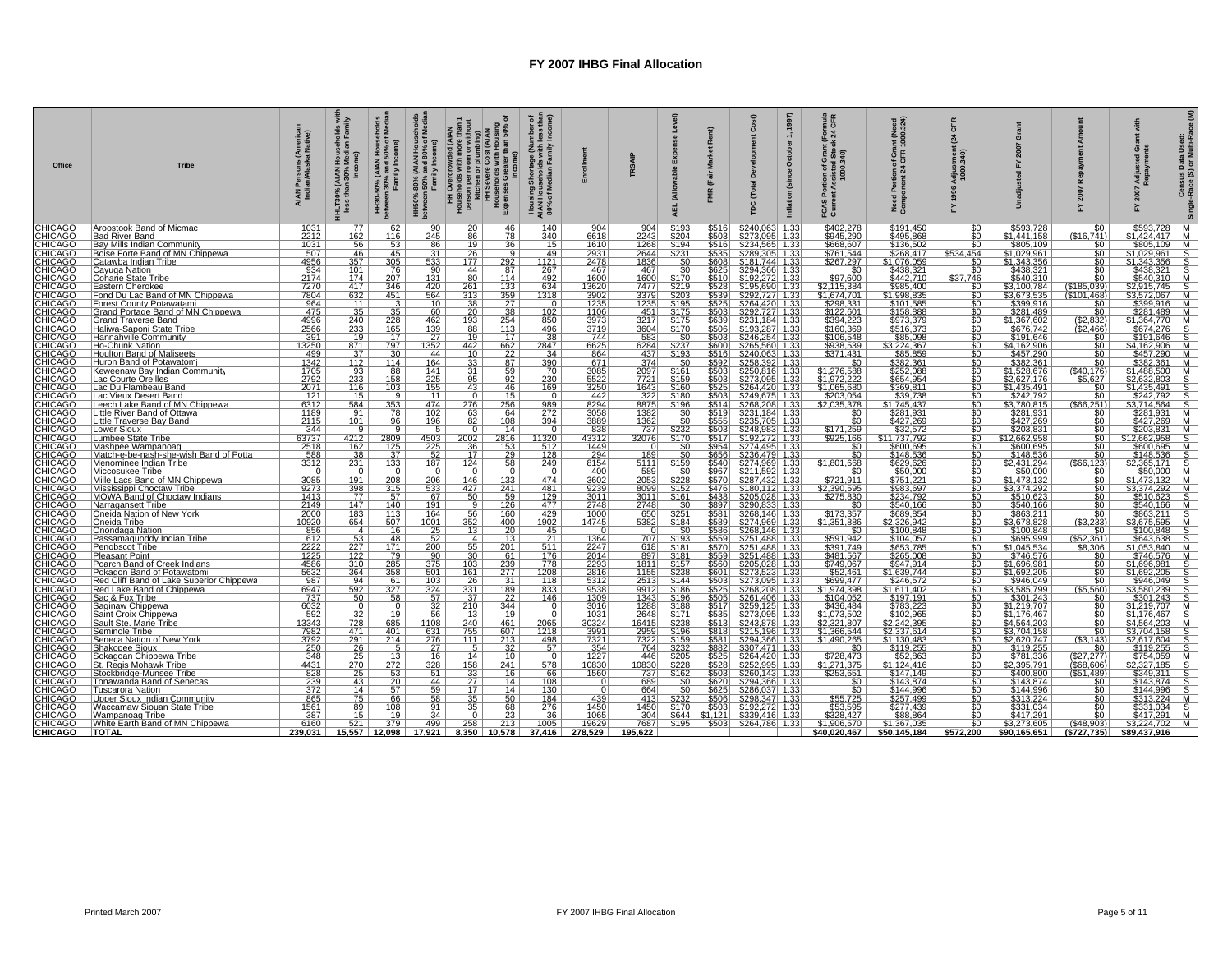| Office                         | <b>Tribe</b>                                                   | (America<br>a Native) | HLT30% (AIAN<br>less than 30% | ೫ ಕ<br>⊴ ڏ<br>HH30-<br>etweel | AIAN)<br>and 80<br>ily Inco<br><b>80°</b><br>HH50%<br>between | 18<br>Overcrowd<br>holds with I<br>$\begin{array}{c}\n\hline\n\text{H} & \text{H} \\ \text{H} & \text{H} \\ \text{H} & \text{H} \\ \text{H} & \text{H} \\ \text{H} & \text{H} \\ \text{H} & \text{H} \\ \text{H} & \text{H} \\ \text{H} & \text{H} \\ \text{H} & \text{H} \\ \text{H} & \text{H} \\ \text{H} & \text{H} \\ \text{H} & \text{H} \\ \text{H} & \text{H} \\ \text{H} & \text{H} \\ \text{H} & \text{H} \\ \text{H} & \text{H} \\ \text{H} & \text{H} \\ \text{H$ | Hous<br>Kpen:   | Shorta<br>seholds<br>edian F<br>Hous<br>AIAN<br>80% |               |                     | $\widehat{\pi}$<br>AEL | $\ddot{ }$<br>Ξ |                                            | ≌ ∝<br>를 活<br>$\frac{5}{2}$<br>ត្ត ខ្ល<br>ធំ ឆ្នំ<br>ូ ភូ | (Need<br>00.324)<br>irant<br>R 100<br>ទី ទី | CFR<br>Ē ģ                   |                            |                               |                                |  |
|--------------------------------|----------------------------------------------------------------|-----------------------|-------------------------------|-------------------------------|---------------------------------------------------------------|-------------------------------------------------------------------------------------------------------------------------------------------------------------------------------------------------------------------------------------------------------------------------------------------------------------------------------------------------------------------------------------------------------------------------------------------------------------------------------|-----------------|-----------------------------------------------------|---------------|---------------------|------------------------|-----------------|--------------------------------------------|-----------------------------------------------------------|---------------------------------------------|------------------------------|----------------------------|-------------------------------|--------------------------------|--|
| DENVER                         | <b>Blackfeet Tribe</b>                                         | 9310                  | 696                           | 417                           | 557                                                           | 522                                                                                                                                                                                                                                                                                                                                                                                                                                                                           | 275             | 691                                                 | 15640         | 8831                | \$148                  | \$508           | \$238,189 1.33                             | \$4,599,695                                               | \$1,888,188                                 | SO <sub>1</sub>              | \$6,487,883                | \$0                           | $$6,487,883$ S                 |  |
| <b>DENVER</b><br>DENVER        | <b>Chevenne River Sioux</b>                                    | 6924                  | $\frac{598}{258}$             | 306                           | 390                                                           | 404                                                                                                                                                                                                                                                                                                                                                                                                                                                                           | 295             | 469                                                 | 14277         | 11422               | \$153                  | \$484           | \$216.847 1.33                             | \$3.607.804                                               | \$1,429,852                                 | 50 <sub>1</sub>              | \$5.037.656                | $\overline{50}$               | $$5.037.656$ S                 |  |
|                                | <b>Crow Creek Sioux</b>                                        | $\frac{2101}{7105}$   |                               | 75                            | 74                                                            | 143                                                                                                                                                                                                                                                                                                                                                                                                                                                                           | 52              | 169                                                 | 3507<br>10924 | $\frac{3002}{7739}$ | \$158                  | \$486           | \$220,228 1.33                             | \$1,044,499                                               | \$428.614                                   | $\sqrt{50}$                  | \$1,473,113                | $\frac{($292,694)}{$343,378}$ | $$1,180,419$ S                 |  |
| <b>DENVER</b>                  | Crow Tribe                                                     |                       | 337                           | 343                           | 332                                                           | 470                                                                                                                                                                                                                                                                                                                                                                                                                                                                           | 168<br>$\Omega$ | 618                                                 |               |                     | \$206                  | \$505           | \$235,583 1.33                             | \$1,540,007                                               | \$1,346,351                                 | SO <sub>1</sub>              | \$2,886,358                |                               | $$3,229,736$ S                 |  |
| <b>DENVER</b><br><b>DENVER</b> | Flandreau Santee Sioux<br>Fort Belknap Indian Community        | 1450<br>2956          | -9 I<br>230                   | 14<br>161                     | 14<br>153                                                     | 9<br>174                                                                                                                                                                                                                                                                                                                                                                                                                                                                      | 96              | $\Omega$<br>32                                      | 725<br>6427   | 1922<br>4834        | \$204<br>\$184         | \$484<br>\$508  | \$225.523 1.33<br>$$226,133$ 1.33          | \$314.659<br>\$1,981,227                                  | \$55.298<br>\$548,729                       | so I<br>50 <sub>1</sub>      | \$369.957<br>\$2,529,956   | (S18.310)<br>(\$66,105)       | $$351.647$ S<br>$$2,463,851$ S |  |
|                                | Fort Peck Assiniboine and Sioux                                | 7083                  | 553                           | 434                           | 390                                                           | 289                                                                                                                                                                                                                                                                                                                                                                                                                                                                           | 256             | 379                                                 | 11645         | 7036                | \$145                  | \$503           | \$229.555 1.33                             | \$4.128.124                                               | \$1.364.883                                 | 50 <sub>1</sub>              | \$5.493.008                | \$0                           | $$5.493.008$ S                 |  |
| DENVER<br>DENVER               | <b>Ft. Berthold Affiliated Tribes</b>                          |                       | 301                           | 194                           | 307                                                           | 222                                                                                                                                                                                                                                                                                                                                                                                                                                                                           | 94              | 137                                                 | 10789         | 8396                | \$159                  | \$488           | \$230,044 1.33                             | \$2,723,294                                               | \$737.870                                   | $\sqrt{50}$                  | \$3,461,164                | $\overline{50}$               | $$3.461.164$ S                 |  |
| <b>DENVER</b>                  | Goshute Reservation                                            | $\frac{4329}{103}$    | 17                            | 4                             | $-4$                                                          | $\Omega$                                                                                                                                                                                                                                                                                                                                                                                                                                                                      | 4               | $\overline{2}$                                      | 440           | 187                 | \$402                  | \$643           | \$226,948 1.33                             | \$193,903                                                 | \$25,000                                    | so i                         | \$218.903                  | (S19,938)                     | $$198,965$ S                   |  |
| <b>DENVER</b>                  | Lower Brule Sioux                                              | 1415                  | 102                           | 77                            | 73                                                            | 128                                                                                                                                                                                                                                                                                                                                                                                                                                                                           | 47              | 35                                                  | 2824          | 1447                | \$177                  | \$484           | \$220.228 1.33                             | \$913.333                                                 | \$294.090                                   | $\sqrt{50}$                  | \$1.207.423                | (574.442)                     | $$1.132.981$ S                 |  |
| <b>DENVER</b>                  | Northern Arapahoe                                              | 4695                  | 420                           | 193                           | 293                                                           | 286                                                                                                                                                                                                                                                                                                                                                                                                                                                                           | 153             | 681                                                 | 7686          | 7670                | .sol                   | \$495           | \$213,670 1.33                             | \$939,057                                                 | \$995,219                                   | SO <sub>1</sub>              | \$1,934,276                | \$0                           | $$1,934,276$ S                 |  |
|                                | Northern Chevenne                                              | 4627                  | 334                           | 223                           | 214                                                           | 401                                                                                                                                                                                                                                                                                                                                                                                                                                                                           | 164             | 234                                                 | 8182          | 5068                | \$148                  | \$503           | \$235.583 1.33                             | \$2.168.739                                               | \$1.045.731                                 | SO <sub>1</sub>              | \$3.214.470                | $\overline{50}$               | $$3.214.470$ S                 |  |
| <b>DENVER</b><br>DENVER        | NW Band of Shoshone Nation                                     | 716                   | 20                            | 27                            | 60                                                            | 46                                                                                                                                                                                                                                                                                                                                                                                                                                                                            | 20              | 92                                                  | 437           | 314                 |                        | \$572           | \$229,840 1.33                             | \$77,940<br>\$6,268,292                                   | \$118,969                                   | SO <sub>1</sub>              | \$196,908                  | $\overline{50}$               | $$196.908$ M                   |  |
| <b>DENVER</b>                  | Oglala Sioux of Pine Ridge Reser                               | 29291                 | 1611                          | 1059                          | 682                                                           | 2365                                                                                                                                                                                                                                                                                                                                                                                                                                                                          | 537             | 1911                                                | 43925         | 45829               | \$151                  | \$484           | \$222,875 1.33                             |                                                           | \$4,390,779                                 | SO L                         | \$10,659,072               | (S474.636)                    | \$10.184.436 M                 |  |
| <b>DENVER</b>                  | Omaha Tribe                                                    | 2645                  | 142                           | 100                           | 137                                                           | 226                                                                                                                                                                                                                                                                                                                                                                                                                                                                           | 49              | 178                                                 | 5605          | 2501                | \$194                  | \$502           | \$245.113 1.33                             | \$994.650                                                 | \$535.084                                   | so I                         | \$1.529.734                | $($ \$62.335)                 | $$1.467.399$ S                 |  |
| <b>DENVER</b>                  | Ponca Tribe of Nebraska                                        | 4692                  | 414                           | 332                           | 412                                                           | 188                                                                                                                                                                                                                                                                                                                                                                                                                                                                           | 224             | 1086                                                | 2346          | 2341                | \$256                  | \$619           | $$245,113$ 1.33                            | \$325,132                                                 | \$1,344,518                                 | $\sqrt{50}$                  | \$1,669,650                | \$0                           | $$1,669,650$ S                 |  |
| <b>DENVER</b><br>DENVER        | Rocky Bov Chippewa-Cree                                        | 3325                  | 412                           | 140                           | 93                                                            | 384                                                                                                                                                                                                                                                                                                                                                                                                                                                                           | 42              | 232                                                 | 5505          | 4372                | \$217                  | \$503           | \$226.133 1.33                             | \$1.809.600                                               | \$761.931                                   | 50 <sub>1</sub>              | \$2.571.531                | (S90.443)                     | $$2.481.088$ S                 |  |
|                                | <b>Rosebud Sioux</b>                                           | 10145                 | 1215                          | 528                           | 399                                                           | 788                                                                                                                                                                                                                                                                                                                                                                                                                                                                           | 676             | 1104                                                | 25196         | 21417               | \$127                  | \$484           | \$220,228 1.33                             | \$4.458.480                                               | \$2,839,020                                 | SO <sub>1</sub>              | \$7,297,500                | (S174.752)                    | $$7,122,748$ S                 |  |
| <b>DENVER</b>                  | Salish and Kootenai Tribes                                     | 7763                  | 580                           | 384                           | 561                                                           | 267                                                                                                                                                                                                                                                                                                                                                                                                                                                                           | 253             | 1018                                                | 6970          | 4584                | \$211                  | \$543           | $$234,565$ 1.33                            | \$2,604,897                                               | \$1,594,748                                 | SO I                         | \$4,199,646                | (S2, 595)                     | $$4,197,051$ S                 |  |
| <b>DENVER</b>                  | Santee Sioux Tribe                                             | 646                   | $\frac{72}{225}$              | $\frac{32}{103}$              | 51                                                            | 18                                                                                                                                                                                                                                                                                                                                                                                                                                                                            | 14<br>82        | $\Omega$                                            | 3848          | 762                 | \$169                  | \$502           | \$223.242 1.33                             | \$825.531                                                 | \$124.179                                   | \$156.233<br>50 <sup>1</sup> | \$949.710                  | \$0                           | \$949.710 S                    |  |
| <b>DENVER</b>                  | Shoshone Tribe of the Wind River Reser                         | 2516<br>3876          |                               | 227                           | 157                                                           | 153                                                                                                                                                                                                                                                                                                                                                                                                                                                                           | 102             | 185                                                 | 3557<br>11727 | 3557                | \$149<br>\$133         |                 | $$495$ $$217,621$ $1.33$<br>\$215,707 1.33 | \$1,104,249                                               | \$500,088                                   | 50 <sub>1</sub>              | \$1,604,336                | \$0                           | $$1,604,336$ S                 |  |
| <b>DENVER</b><br>DENVER        | Sisseton-Wahpeton Ovate<br><b>Skull Valley Band of Goshute</b> | 32                    | 309<br>$\Omega$               | $\Omega$                      | 190<br>$\Omega$                                               | 186<br>$\Omega$                                                                                                                                                                                                                                                                                                                                                                                                                                                               | n.              | 197<br>$\Omega$                                     | 118           | 11266<br>26         |                        | \$484<br>\$630  | $$228,048$ 1.33                            | \$2.360.047<br>SO.                                        | \$664.052<br>\$25,000                       | SO <sub>1</sub>              | \$3.024.099<br>\$25,000    | (\$36.068)<br>\$0             | $$2.988.031$ S<br>$$25,000$ S  |  |
| <b>DENVER</b>                  | Southern Ute Tribe                                             | 1770                  | 119                           | 98                            | 144                                                           | 58                                                                                                                                                                                                                                                                                                                                                                                                                                                                            | 64              | 170                                                 | 1399          | 21011               | \$160                  | \$745           | \$230,898 1.33                             | \$932,109                                                 | \$294,532                                   | SO I                         | \$1.226.641                | $($ \$33,924)                 | $$1.192.717$ M                 |  |
| <b>DENVER</b>                  | Spirit Lake Sioux Tribe                                        | 3785                  | 244                           |                               | 176                                                           | 300                                                                                                                                                                                                                                                                                                                                                                                                                                                                           | 71              | 229                                                 | 5426          | 5426                | \$166                  | \$475           | \$227.396 1.33                             | \$1.665.512                                               | \$707.537                                   | 50 <sub>1</sub>              | \$2.373.048                | $($ \$210.004)                | $$2.163.044$ S                 |  |
| <b>DENVER</b>                  | Standing Rock Sioux                                            | 6598                  | 443                           | $\frac{177}{267}$             | 352                                                           | 425                                                                                                                                                                                                                                                                                                                                                                                                                                                                           | 106             | 210                                                 | 13948         | 10633               | \$164                  | \$479           | $$231,184$ 1.33                            | \$3,602,547                                               | \$1,103,647                                 | $\sqrt{50}$                  | \$4,706,194                | \$0                           | $$4,706,194$ S                 |  |
| <b>DENVER</b>                  | Turtle Mountain Band of Chippewa                               | 12534                 | 2835                          | 445                           | 918                                                           | 467                                                                                                                                                                                                                                                                                                                                                                                                                                                                           | 429             | 2979                                                | 30451         | 31011               | \$188                  | \$496           | \$228,537 1.33                             | \$5.107.824                                               | \$3.106.946                                 | 50 <sub>1</sub>              | \$8,214,770                | (S393.599)                    | $$7.821.171$ M                 |  |
| <b>DENVER</b>                  | Uintah & Ouray Ute Indian Tribe                                |                       | 327                           | 170                           | 192                                                           | 184                                                                                                                                                                                                                                                                                                                                                                                                                                                                           | 111             | 505                                                 | 3174          | 3174                | \$136                  | \$514           | \$228,048 1.33                             | \$756,620                                                 | \$759,617                                   | $\sqrt{50}$                  | \$1,516,238                | SO.                           | $$1.516.238$ S                 |  |
| <b>DENVER</b>                  | <b>Utah Paiute Tribe</b>                                       | $\frac{3033}{1668}$   | 107                           | 83                            | 126                                                           | 110                                                                                                                                                                                                                                                                                                                                                                                                                                                                           | 77              | 149                                                 | 834           | 1120                | \$218                  | \$596           | \$225,848 1.33                             | \$1,242,631                                               | \$381,356                                   | SO I                         | \$1,623,987                | $\$0$                         | $$1.623.987$ S                 |  |
| <b>DENVER</b>                  | Ute Mountain Tribe                                             | 1736                  | 176                           | 123                           | 102                                                           | 106                                                                                                                                                                                                                                                                                                                                                                                                                                                                           | 32              | 171                                                 | 2068          | 2068                | \$167                  | \$570           | \$236.926 1.33                             | \$1.040.886                                               | \$376.486                                   | 50 <sub>1</sub>              | \$1.417.372                | (S91.380)                     | $$1.325.992$ S                 |  |
| <b>DENVER</b>                  | Winnebago Tribe                                                | 2031                  | 130                           | 111                           | 124                                                           | 149                                                                                                                                                                                                                                                                                                                                                                                                                                                                           | 30 <sup>7</sup> | 137                                                 | 4192          | 1688                | \$140                  |                 | \$502 \$245,113 1.33                       | \$1,032,860                                               | \$402,058                                   | $\overline{30}$              | \$1,434,917                | ( \$50, 369)                  | $$1,384,548$ S                 |  |
| <b>DENVER</b>                  | Yankton Sioux                                                  | 3083                  | 262                           | 150                           | 203                                                           | 214                                                                                                                                                                                                                                                                                                                                                                                                                                                                           | $130^{-1}$      | 312                                                 | 7742          | 4553                | \$189                  | \$484           | \$218.599 1.33                             | \$1.319.078                                               | \$700.848                                   | $\sqrt{50}$                  | \$2,019,926                | \$0                           | $$2.019.926$ S                 |  |
| <b>DENVER</b>                  | <b>TOTAL</b>                                                   | 153.981               | 13.498                        | 6.998                         | 7.878                                                         | 9.683                                                                                                                                                                                                                                                                                                                                                                                                                                                                         | 4.654           | 14.311                                              | 271.534       | 226.297             |                        |                 |                                            | \$61.683.224                                              | \$30.891.222                                | \$156.233                    | \$92.574.446 (\$1.748.216) |                               | \$90.826.230                   |  |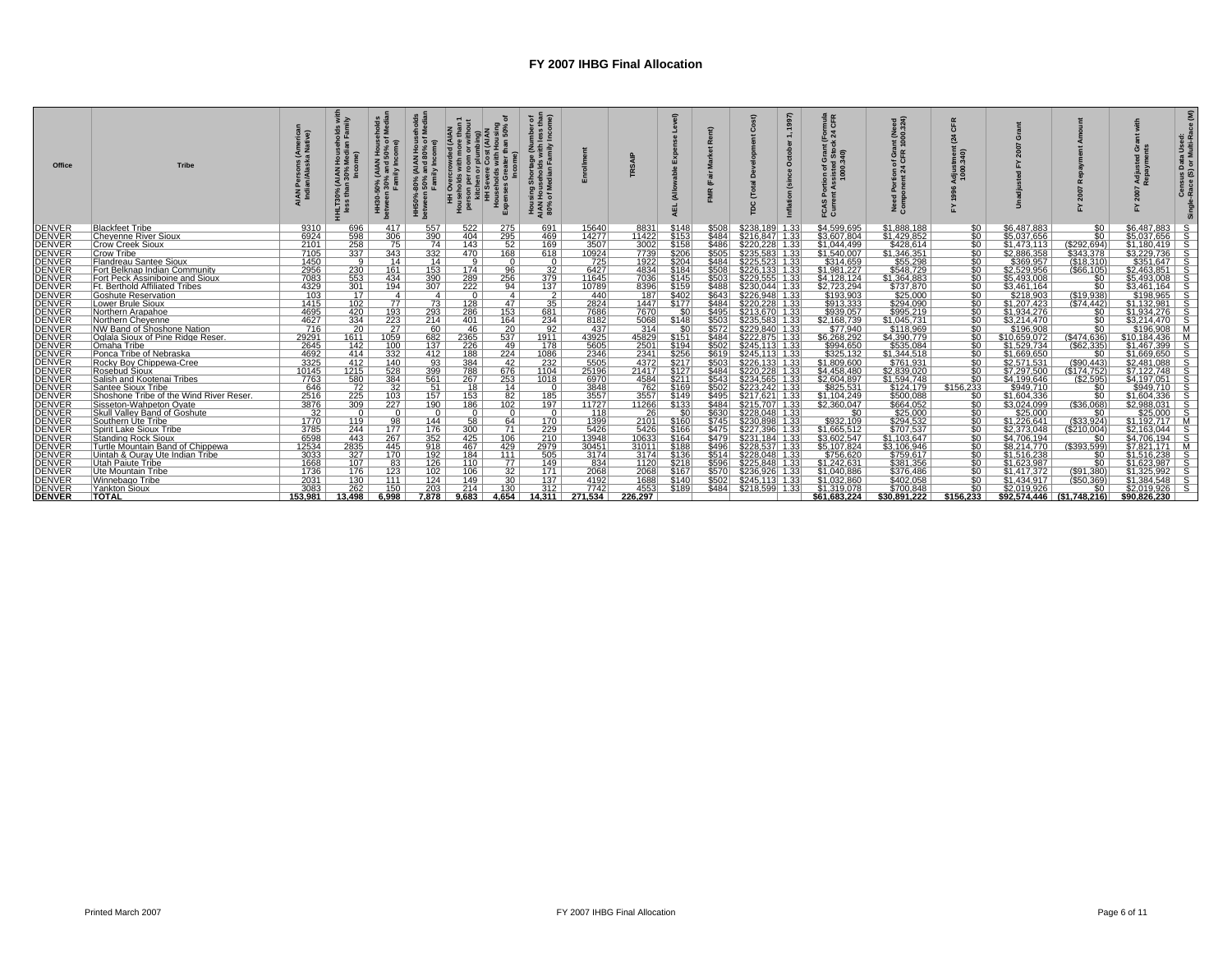| Office                                          | <b>Tribe</b>                                                             | (America<br>a Native)    | ≥ ≋<br>Hous<br>Medi<br>HLT30% (AIAN H<br>less than 30% l | AIAN Ho)<br>% and 50<br>nily Incom<br>50%<br>- Fan<br>ඝ ౾<br>HH:<br>betw | AIAN House) ،<br>and 80% of l<br>illy Income)<br>-80% (Al<br>  50% an<br>  Family I<br>HH50%<br>between | ৳<br>ising<br>50%<br>vercrowded (Al.<br>Ids with more t<br>힘8<br><u>ខ ត</u><br>HH Overci<br>Households<br>person per r<br>Kitchen c<br>HH Sever<br>Househo<br>Expenses | er of<br>s than<br>ome)<br>Shortage<br>seholds w<br><b>L</b><br>Housing<br>AIAN Hous<br>80% of Me |                        |                        | (Allo<br><b>AEL</b> | $\mathbf{r}$     | ¢<br>Ĕ                                                         | (1997)<br>$\div$<br>October<br>(since | 3 팀<br>នឹះឲ្យ<br>င္ဟ ဒီ      | eed<br>324)<br>Ξg<br>ឌី ទី  | CFR<br><u> ຣັ ອ</u> ີ                       |                             |                                    | $\sigma$<br>⋖ ∝                  | Censi<br>Race |
|-------------------------------------------------|--------------------------------------------------------------------------|--------------------------|----------------------------------------------------------|--------------------------------------------------------------------------|---------------------------------------------------------------------------------------------------------|------------------------------------------------------------------------------------------------------------------------------------------------------------------------|---------------------------------------------------------------------------------------------------|------------------------|------------------------|---------------------|------------------|----------------------------------------------------------------|---------------------------------------|------------------------------|-----------------------------|---------------------------------------------|-----------------------------|------------------------------------|----------------------------------|---------------|
|                                                 | OKLAHOMA   Absentee-Shawnee                                              | 5201                     | 233                                                      | 264                                                                      | 434                                                                                                     | 216<br>142                                                                                                                                                             | 280                                                                                               | <u>3013</u>            | 12721                  | \$138               |                  |                                                                |                                       | \$2,167,510                  | \$805,380<br>\$73.650       | \$0                                         | \$2,972,890                 | (\$105,022)                        | $$2,867,868$ S                   |               |
|                                                 | OKLAHOMA   Alabama-Couchatta                                             | 495                      | $\overline{28}$                                          | 24                                                                       | 47                                                                                                      | 17<br>15 <sup>1</sup>                                                                                                                                                  | 48                                                                                                | 1001                   | 603                    |                     | \$484            | \$183.893 1.33                                                 |                                       | \$121.942                    |                             | \$0                                         | \$195.592                   | (S77.852)                          | $$117.740$ S                     |               |
|                                                 | OKLAHOMA   Alabama-Quassarte Tribal Town                                 | 676                      | 33<br>118                                                | 37 <sup>2</sup><br>87                                                    | 59<br>139                                                                                               | $\frac{20}{70}$                                                                                                                                                        | $\frac{129}{215}$                                                                                 | $\frac{338}{1846}$     | 808<br>2937            |                     | \$648            | <u>S191,454 1.33</u><br>$$451$ $$198,527$ 1.33                 |                                       | SO.                          | \$115,810                   | SO.<br>\$532.130                            | \$115.810                   | SO.                                | $$115,810$   S<br>$$1,146,812$ M |               |
| OKLAHOMA   Apache Tribe<br>OKLAHOMA Caddo Tribe |                                                                          | 1987<br>2689             | 160                                                      | 118                                                                      | 189                                                                                                     | 73<br>94<br>99                                                                                                                                                         | 444                                                                                               | 3975                   | 3975                   | \$143               | \$452            | \$198,527 1.33                                                 |                                       | \$624,596<br>\$90.916        | \$522,216<br>\$403.072      | SO.                                         | \$1,146,812<br>\$493.988    | SO I<br>$\overline{50}$            | \$493,988 M                      |               |
|                                                 | OKLAHOMA Cherokee Nation                                                 | 116047                   | 6406                                                     | 6104                                                                     | 9002                                                                                                    | 3212<br>4505                                                                                                                                                           | 19119                                                                                             | 241226                 | 123215                 | \$163               | \$503            | $$191,454$ 1.33                                                |                                       | \$13,473,562                 | \$16,640,919                | $\overline{50}$                             | \$30,114,481                | (S8, 675)                          | $$30,105,806$ M                  |               |
|                                                 | OKLAHOMA Chevenne-Arapaho Tribes                                         | 11475                    | 619                                                      | 534                                                                      | 863                                                                                                     | 480<br>506                                                                                                                                                             | 1762                                                                                              | 11615                  | 11615                  | \$0                 | \$5031           | \$195.371 1.33                                                 |                                       | \$655.769                    | \$1.799.909                 | \$0                                         | \$2.455.678                 | \$0                                | $$2.455.678$ M                   |               |
| OKLAHOMA Chickasaw                              |                                                                          | $\frac{36044}{323}$      | 1972                                                     | 2008                                                                     | 3170                                                                                                    | 895<br>1417                                                                                                                                                            | 5808                                                                                              | 48934<br>1060          | $\frac{26746}{450}$    | \$171               | \$466            | \$191,591 1.33<br>\$206,958 1.33                               |                                       | \$6,541,902<br>\$85,229      | <u>\$5,188,865</u>          | \$0                                         | \$11,730,767                | (\$6,700)<br>(\$2,246)             | $$11,724,067$   M                |               |
|                                                 | <b>OKLAHOMA</b> Chitimacha Tribe                                         |                          | 14                                                       | 5 <sup>1</sup>                                                           | $\overline{22}$                                                                                         | 51                                                                                                                                                                     |                                                                                                   |                        |                        | $\overline{30}$     | \$466            |                                                                |                                       |                              | \$30,017                    |                                             | \$115,246                   |                                    | $$113.000$ S                     |               |
|                                                 | <b>OKLAHOMA</b> Choctaw Nation<br>OKLAHOMA Citizen Band Potawatomi Tribe | 44903<br>16393           | 2746<br>710                                              | 2729<br>841                                                              | 3727<br>1394                                                                                            | 1806<br>1303<br>424<br>664                                                                                                                                             | 7939<br>2921                                                                                      | 178518<br>25980        | 92550<br>24786         | \$137<br>SO I       | \$491            | \$197.003 1.33<br>$$199,641$ 1.33                              |                                       | \$4.925.701<br>\$112,120     | \$7.042.075<br>\$2,447,257  | \$0<br>$\overline{50}$                      | \$11.967.776<br>\$2,559,377 | (\$168.263)<br>\$0                 | \$11,799,513 M<br>$$2,559,377$ M |               |
|                                                 | <b>OKLAHOMA</b> Comanche Nation                                          | 7931                     | 471                                                      | 347                                                                      | 557                                                                                                     | 279<br>292                                                                                                                                                             | 925                                                                                               | 11662                  | 11722                  |                     |                  | <u>\$451 \$199.914 1.33</u>                                    |                                       | \$1.400.575                  | \$1.130.104                 | SO.                                         | \$2,530.679                 | SO.                                | \$2.530.679   M                  |               |
| OKLAHOMA                                        | Coushatta Tribe                                                          | $\frac{22}{321}$         | 4                                                        | $\Omega$                                                                 | 11                                                                                                      | $\Omega$<br>$\Omega$                                                                                                                                                   | $\mathbf{0}$                                                                                      | $\frac{819}{1369}$     | $\frac{819}{475}$      |                     |                  | \$421 \$203,939 1.33<br>\$451 \$198,527 1.33                   |                                       | \$41,606<br>\$38,306         | \$50,000<br>\$46,052        | \$0                                         | \$91,606<br>\$84,357        | $\frac{$0}{\$0}$                   | $$91,606$ S<br>$$84,357$ M       |               |
|                                                 | OKLAHOMA   Delaware Nation of West Oklahoma                              |                          | 19                                                       | 14                                                                       | $\overline{23}$                                                                                         | $\overline{12}$<br>111                                                                                                                                                 | 41                                                                                                |                        |                        |                     |                  |                                                                |                                       |                              |                             | $50^{-}$                                    |                             |                                    |                                  |               |
|                                                 | OKLAHOMA Eastern Shawnee Tribe<br>OKLAHOMA   Fort Sill Apache Tribe      | 152<br>386               | 13 <sup>1</sup><br>$\overline{23}$                       | 4 I<br>17                                                                | 4 I<br>27                                                                                               | 13 <sup>1</sup><br>4 I<br>14<br>14                                                                                                                                     | 10 <sup>1</sup><br>53                                                                             | 2342                   | 592<br>$\frac{1}{570}$ | $\overline{50}$     | \$451 I<br>\$451 | \$201.301 1.33<br>\$198,527 1.33                               |                                       | \$30.993<br>\$35,752         | \$27.225<br>\$55,937        | \$0<br>$\overline{50}$                      | \$58.218<br>\$91,689        | SO 1<br>50                         | \$58.218   M<br>$$91,689$ M      |               |
|                                                 | OKLAHOMA llowa Tribe of Kansas and Nebraska                              | 831                      | 39 <sup>1</sup>                                          | 62                                                                       | 69                                                                                                      | 18<br>31                                                                                                                                                               | 102                                                                                               | 602<br>3059            | 3837                   | \$170               |                  | \$516 \$232.172 1.33                                           |                                       | \$296.504                    | \$134.776                   | $\overline{50}$                             | \$431.281                   | SO 1                               | \$431.281 M                      |               |
|                                                 | OKLAHOMA   lowa Tribe of Oklahoma                                        | 571                      |                                                          |                                                                          | 59                                                                                                      | 18                                                                                                                                                                     | 116                                                                                               |                        | 3842                   | \$131               | \$483            | \$203,803 1.33                                                 |                                       | \$13,214                     | \$100,262                   | $\overline{\$0}$                            |                             | 50                                 |                                  |               |
|                                                 | OKLAHOMA Jena Band of Choctaw                                            | 462                      | $\frac{40}{22}$                                          | $\frac{22}{44}$                                                          | 34                                                                                                      | $\frac{31}{14}$<br>$^{\circ}$                                                                                                                                          | $100^{-1}$                                                                                        | $\frac{497}{231}$      | 136                    |                     | \$4731           | \$194,229 1.33                                                 |                                       | $50^{-}$                     | \$78.423                    | $\overline{50}$                             | $\frac{$113,476}{$78,423}$  |                                    | $\frac{$113.476}{$78.423}$ S     |               |
|                                                 | OKLAHOMA Kaw Tribe<br>OKLAHOMA Kialegee Tribal Town                      | $\frac{3104}{478}$       | 204                                                      | 173                                                                      | 292                                                                                                     | 89<br>125                                                                                                                                                              | $\frac{569}{92}$                                                                                  | 2849                   | 3621                   | sni                 | \$470 l          | \$195.371 1.33                                                 |                                       | \$255.856                    | \$494.938                   | $\overline{\$0}$                            | \$750.795                   | 50                                 | \$750.795   M                    |               |
|                                                 |                                                                          |                          | 24                                                       | 27                                                                       | 41                                                                                                      | 13<br>17                                                                                                                                                               |                                                                                                   | 320                    | 320                    | $\overline{50}$     | \$648            | $$195,616$ 1.33                                                |                                       | \$0                          | \$71.136                    | $\overline{50}$                             | \$71,136                    | sō l                               | $$71,136$ M                      |               |
|                                                 | OKLAHOMA Kickapoo Tribe<br>OKLAHOMA Kickapoo Tribe of Oklahoma           | 807                      | 54<br>167                                                | 33                                                                       | 60<br>228                                                                                               | 16<br>115                                                                                                                                                              | $\frac{58}{527}$                                                                                  | 1633                   | 1835<br>2675           | \$128<br>-90        | \$533<br>\$500   | \$207.203 1.33<br>$$191,591$ 1.33                              |                                       | \$632.542<br>\$79,974        | <u>\$187.873 L</u>          | \$313.315 l<br>SO.                          | \$820.415<br>\$493,935      | SO 1<br>$\overline{50}$            | $$820.415$ S<br>\$493.935 M      |               |
| OKLAHOMA Kiowa Tribe                            |                                                                          | 2608<br>7632             | 453                                                      | $\frac{150}{334}$                                                        | 536                                                                                                     | $\begin{array}{r}\n\overline{\phantom{0}}\phantom{0}25 \\ \overline{67} \\ \overline{268}\n\end{array}$<br>281                                                         | 1146                                                                                              | $\frac{2635}{11280}$   | 11280                  |                     |                  | \$481 \$198,527 1.33                                           |                                       | \$496,265                    | $\frac{213.961}{1,122.353}$ | 50.                                         | \$1.618.618                 |                                    | $$1.618,618$ M                   |               |
| OKLAHOMA Miami Tribe                            |                                                                          | 562                      | 20                                                       | $\overline{22}$                                                          | 48                                                                                                      | 20                                                                                                                                                                     | 90                                                                                                | 2953                   | 811                    | $\overline{30}$     |                  | \$451 \$201.301 1.33                                           |                                       | $\overline{50}$              | \$71.897                    | $\overline{\$0}$                            | \$71.897                    | $\overline{50}$                    | \$71.897   M                     |               |
| OKLAHOMA   Modoc Tribe                          |                                                                          | 80                       | $\sim$                                                   | $\overline{0}$                                                           | $\Omega$                                                                                                | $\Omega$<br>$\Omega$                                                                                                                                                   | $\Omega$                                                                                          | 160                    | 160                    | \$152               | \$451            | \$201,301 1.33                                                 |                                       | \$65.150                     | \$25,000                    | $\overline{50}$                             | \$90.150                    | \$0                                | \$90.150 M                       |               |
|                                                 | OKLAHOMA Muscogee (Creek) Nation                                         | 83349                    | 4186                                                     | 4645                                                                     | 7230                                                                                                    | 2254<br>2995                                                                                                                                                           | 15176                                                                                             |                        | 55817                  | \$144               |                  |                                                                |                                       | $$3.048.171$ $$422,550$      | \$12.003.634                | 50 <sub>1</sub>                             | \$15.051.805                | \$10.905                           | \$15,062,710 M                   |               |
| OKLAHOMA   Osage Tribe                          | OKLAHOMA   Otoe-Missouria Tribe                                          | $\frac{9897}{399}$       | $\frac{579}{38}$                                         | $\frac{635}{30}$                                                         | 844<br>36                                                                                               | 261<br>181<br>13<br>15                                                                                                                                                 | 1904<br>55                                                                                        | 62209<br>19929<br>1478 | 11960<br>570           | .ፍር<br>\$146        |                  | S589 S191.454 1.33<br>S648 S195.752 1.33<br>S462 S195.371 1.33 |                                       | \$210,944                    | \$1,370,542<br>\$78,016     | \$0<br>30                                   | \$1,793,093<br>\$288,960    | \$2,437<br>\$0                     | $$1,795,530$ M<br>$$288,960$ S   |               |
| OKLAHOMA   Ottawa Tribe                         |                                                                          | 1338                     | 89                                                       | 125                                                                      | 103                                                                                                     | $\overline{73}$<br>33                                                                                                                                                  | 318                                                                                               | 2412                   | 526                    | $\overline{50}$     |                  |                                                                |                                       | $\overline{50}$              | \$254.948                   | $\overline{50}$                             | \$254.948                   | $\overline{50}$                    | $$254.948$ M                     |               |
| OKLAHOMA Pawnee Tribe                           |                                                                          | 2780                     | 139                                                      | 137                                                                      | 187                                                                                                     | 87 <sup>1</sup><br>111                                                                                                                                                 | 417                                                                                               | 3090                   | 1966                   | \$138               |                  |                                                                |                                       | \$160,590                    | \$400,562                   | $\overline{50}$                             | \$561.151                   | $\overline{50}$                    | $$561,151$   M                   |               |
| OKLAHOMA Peoria Tribe                           |                                                                          | 1854                     | 68                                                       | 73                                                                       | 158                                                                                                     | 22<br>66                                                                                                                                                               | $\Omega$                                                                                          | 2678                   | 2678                   | \$137               |                  |                                                                |                                       | \$1.265.251                  | \$184.875                   | $\overline{\text{SO}}$ $\overline{\text{}}$ | \$1.450.126                 | (S2.372)                           | $$1.447.754$   M                 |               |
| OKLAHOMA   Ponca Tribe                          |                                                                          | 1603<br>556              | 105<br>$\overline{9}$                                    | 90<br>$\overline{38}$                                                    | 151                                                                                                     | 64<br>46<br>ு                                                                                                                                                          | $\frac{296}{58}$                                                                                  | 2560<br>4870           | 1870<br>2018           | \$129               | \$470<br>\$568   | \$195,371 1.33<br>\$207,203 1.33                               |                                       | \$189.997                    | \$254,367<br>\$147,008      | \$0                                         | \$444,364<br>\$249,430      | \$0.                               | \$444,364   M<br>\$249,430   S   |               |
|                                                 | OKLAHOMA   Prairie Band of Potawatomi<br>OKLAHOMA   Quapaw Tribe         | 1871                     | 106                                                      | 128                                                                      | 25<br>176 l                                                                                             | 47<br>44 <sup>1</sup><br>61                                                                                                                                            | 409                                                                                               | 3278                   | 1689                   | \$166<br>-\$0       |                  | \$451 \$201.301 1.33                                           |                                       | \$102.422<br>$\overline{50}$ | \$295.638                   | \$91.729<br>\$0                             | \$295.638                   | $\$0$<br>$\overline{50}$           | \$295.638 M                      |               |
|                                                 | OKLAHOMA Sac and Fox of Missouri                                         | 57                       | 4                                                        | $\Omega$                                                                 | $\overline{4}$                                                                                          | $\Omega$<br>$\Omega$                                                                                                                                                   | $\Omega$                                                                                          | 440                    | 440                    | \$163               |                  | \$527 \$207,203 1.33                                           |                                       | \$175,265                    | \$25,000                    | \$0                                         | \$200,265                   | \$0                                | $$200,265$   M                   |               |
|                                                 | OKLAHOMA Sac and Fox Tribe                                               | 5924                     | 410                                                      | 441                                                                      | 390                                                                                                     | 228<br>160                                                                                                                                                             | 1036                                                                                              | 3163                   | 8523                   | \$131               | \$509            | $$199.641$ 1.33                                                |                                       | \$684.880                    | \$1.123.293                 | $\overline{\text{SO}}$                      | \$1.808.172                 | 50                                 | $$1.808.172$ S                   |               |
|                                                 | OKLAHOMA Seminole Nation                                                 | $\frac{5992}{752}$       | 301                                                      | $\frac{334}{46}$                                                         | 520                                                                                                     | $\frac{162}{26}$<br>215                                                                                                                                                | $\frac{1029}{152}$                                                                                | 14307<br>3998          | 4013                   | \$157               |                  | \$451 \$191,591 1.33                                           |                                       | \$860,400                    | \$851,516                   | $\overline{50}$                             | \$1.711.916                 | (S68.044)                          | \$1.643.872 M                    |               |
|                                                 | OKLAHOMA Seneca-Cayuga                                                   |                          | 26                                                       |                                                                          | $\overline{79}$                                                                                         | 26                                                                                                                                                                     |                                                                                                   |                        | $\frac{15}{1214}$      | \$0                 |                  | $\frac{1}{3451}$ $\frac{1}{3201}$ , $\frac{1}{301}$ 1.33       |                                       | $\$0$                        | \$119,918                   | $\overline{50}$                             | \$119,918                   | $\overline{50}$                    | $$119.918$ M                     |               |
| OKLAHOMA Shawnee                                | OKLAHOMA   Texas Band of Kickapoo Indians                                | $\Omega$<br>713          | $\Omega$<br>143                                          | $\Omega$<br>39                                                           | $\Omega$<br>9                                                                                           | $\Omega$<br>$\Omega$<br>86  <br>19 <sup>1</sup>                                                                                                                        | $\Omega$<br>171                                                                                   | 1433<br>477            | 510<br>476             | \$0<br>\$180        | \$4541           | \$205.326 1.33                                                 |                                       | SO.<br>\$83,283              | \$25,000<br>\$153,177       | SO.<br>\$0                                  | \$25.000<br>\$236,460       | $\overline{50}$<br>\$0             | \$25,000 M<br>\$236,460 M        |               |
|                                                 | OKLAHOMA Thloothlocco Tribal Town                                        | 1141                     | 57                                                       | 64                                                                       | 99                                                                                                      | 41<br>31 I                                                                                                                                                             | 220                                                                                               | 764                    | 764                    | -90                 |                  |                                                                |                                       | SO.                          | \$169.660                   | \$0                                         | \$169.660                   | $\overline{50}$                    | \$169.660 M                      |               |
|                                                 | OKLAHOMA   Tonkawa Tribe                                                 | $\frac{552}{1560}$       | 61 I                                                     | 22                                                                       | 35                                                                                                      | 18<br>29                                                                                                                                                               | 21                                                                                                |                        | 1102                   | \$169               |                  |                                                                |                                       | \$337,208                    |                             | $\frac{50}{50}$                             | \$422,286                   |                                    | \$422,286   M                    |               |
|                                                 | OKLAHOMA Tunica-Biloxi Tribe                                             |                          | 146                                                      | $30-1$                                                                   | 112                                                                                                     | 49<br>109                                                                                                                                                              | 288                                                                                               | $\frac{481}{980}$      | 318                    |                     |                  | \$470 \$195,371 1.33<br>\$454 \$194,229 1.33                   |                                       |                              | \$85,078<br>\$288,010       |                                             | \$288,010                   | $rac{10}{50}$                      | \$288,010 M                      |               |
|                                                 | OKLAHOMA United Keetoowah                                                | - 1                      | $\Omega$                                                 | $\Omega$                                                                 | n.                                                                                                      | $\Omega$<br>$\Omega$                                                                                                                                                   | $\Omega$                                                                                          | 8819                   | 8260                   |                     |                  | \$454 \$191.454 1.33                                           |                                       | ፍሰ                           | \$25.000                    | SO.                                         | \$25.000                    | $\overline{50}$                    | $$25,000$ S                      |               |
| OKLAHOMA Wichita Tribe                          | OKLAHOMA Wvandotte Nation                                                | 1101<br>$\frac{1}{2722}$ | 65<br>173 <sup>1</sup>                                   | 48<br>127                                                                | 77<br>247                                                                                               | 39<br>41<br>82<br>169                                                                                                                                                  | 92<br>531                                                                                         | 2254<br>4303           | 1627<br>2159           |                     |                  |                                                                |                                       | $$321,789$<br>$$39.437$      | \$149,095<br>\$502.862      | $\overline{50}$<br>$\overline{50}$          | \$470,884<br>\$542.299      | $\overline{50}$<br>$\overline{50}$ | \$470,884 M<br>\$542.299 M       |               |
| <b>OKLAHOMA TOTAL</b>                           |                                                                          | 386.341                  |                                                          | $21.303$   21.053                                                        |                                                                                                         | 31.516   10.879   14.821                                                                                                                                               | 64.675                                                                                            | 703.840                | 451.601                |                     |                  |                                                                |                                       | \$40.088.170                 | \$57.586.308                |                                             | $$937.173$ $$97.674.477$    | (S425.832)                         | \$97.248.645                     |               |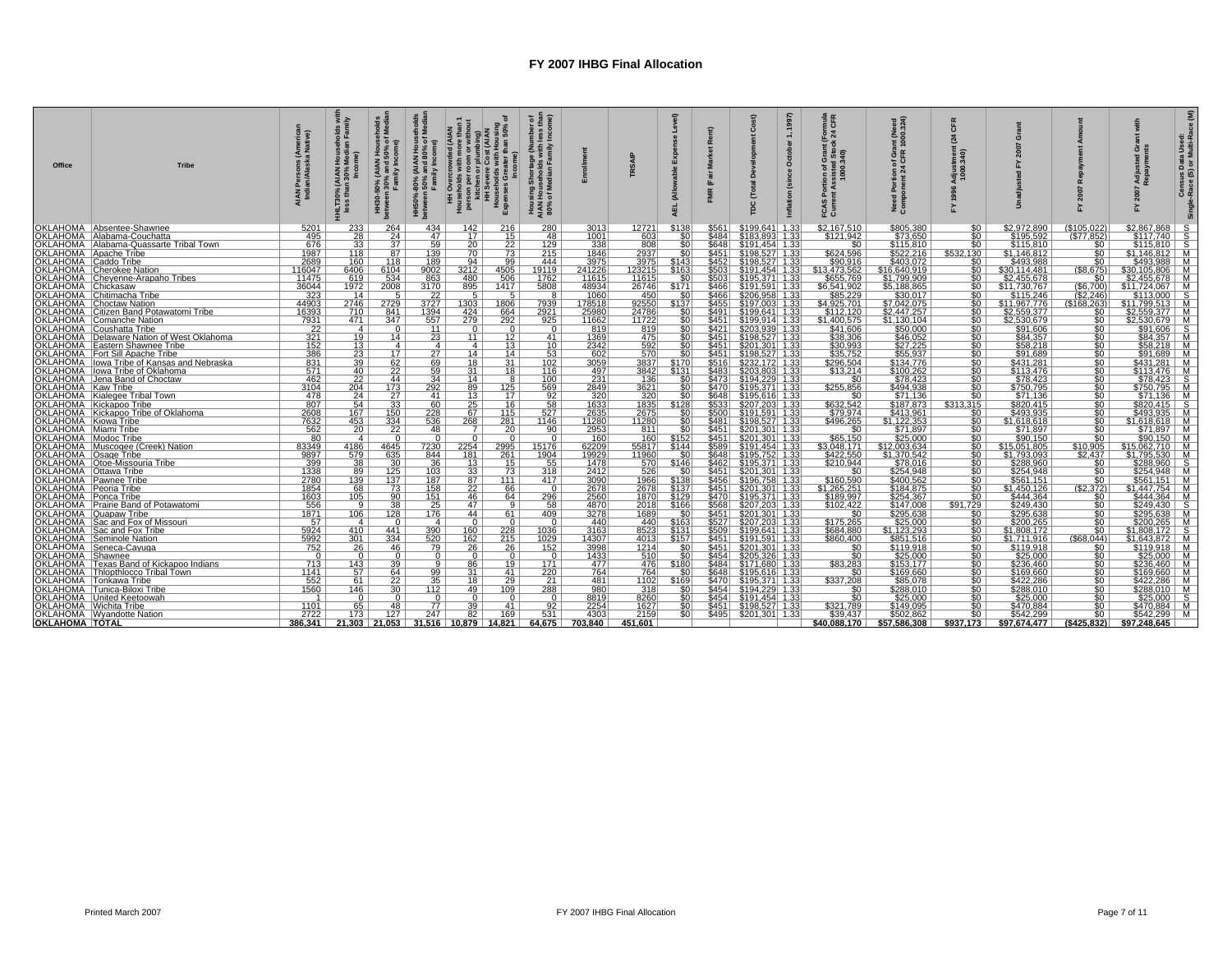| Office | <b>Tribe</b>                                                                                                                                                                                                                                                                                     | AIAN Persons (America<br>Indian/Alaska Native)                                                                                                              | HHLT30% (AIAN Households w<br>less than 30% Median Family   | HH30-50% (AIAN Housel<br>between 30% and 50% of l<br>Family Income)     | HH50%-80% (AIAN Household<br>between 50% and 80% of Media<br>Family Income) | ঁ০<br>en or plumbing)<br>evere Cost (AIAN<br>holds with Housing<br>s Greater than 50% o<br>Income)<br>HH Overcrowded (AIAN<br>Households with more than<br>person per room or without<br>Michen or plumbing)<br>Households with Housing<br>Households with Housing<br>Expenses Greater than 50% | $\frac{5}{100}$<br>Housing Shortage (Number of<br>AIAN Households with less tha<br>80% of Median Family Income    |                                                           | <b>TRSAIP</b>                                                                                              | nse<br>able<br>ड                          | Rer<br>(Fair                                                                                  | Total<br>ρc                                                                                                                                                                                                                                       | 1997)<br>nula<br>CFR<br>$\frac{10}{24}$<br>$\div$<br>October<br>ות of Grant<br>sisted Stoc<br>1000.340)<br>(since<br>ဥ<br>Inflation<br>FCAS<br>Currer                      | nt (Need<br>1000.324)<br>ion of Grau<br>t 24 CFR<br>Portic<br>onent<br>Need<br>Compo                                                           | ō<br>24<br>adjus<br>1000                                   | ō                                                                                                                                                                                                                                                                                                   |                                                                                                       | ចី ខ<br>Adjus<br>Repay<br>놊 | Census Data Used:<br>-Race (S) or Multi-Race<br>Single |
|--------|--------------------------------------------------------------------------------------------------------------------------------------------------------------------------------------------------------------------------------------------------------------------------------------------------|-------------------------------------------------------------------------------------------------------------------------------------------------------------|-------------------------------------------------------------|-------------------------------------------------------------------------|-----------------------------------------------------------------------------|-------------------------------------------------------------------------------------------------------------------------------------------------------------------------------------------------------------------------------------------------------------------------------------------------|-------------------------------------------------------------------------------------------------------------------|-----------------------------------------------------------|------------------------------------------------------------------------------------------------------------|-------------------------------------------|-----------------------------------------------------------------------------------------------|---------------------------------------------------------------------------------------------------------------------------------------------------------------------------------------------------------------------------------------------------|----------------------------------------------------------------------------------------------------------------------------------------------------------------------------|------------------------------------------------------------------------------------------------------------------------------------------------|------------------------------------------------------------|-----------------------------------------------------------------------------------------------------------------------------------------------------------------------------------------------------------------------------------------------------------------------------------------------------|-------------------------------------------------------------------------------------------------------|-----------------------------|--------------------------------------------------------|
|        | Acoma Pueblo<br>Agua Caliente Band of Cahuilla                                                                                                                                                                                                                                                   | 2930                                                                                                                                                        | 112<br>$\overline{36}$                                      | 75                                                                      | 159<br>29                                                                   | 215<br>69<br>$\overline{36}$                                                                                                                                                                                                                                                                    | 187                                                                                                               | 4754                                                      | 4762<br>$\frac{412}{984}$                                                                                  | \$0                                       | $$456$<br>$$911$                                                                              | \$229,269<br>\$260.025                                                                                                                                                                                                                            | \$523,664<br>1.33<br>1.33                                                                                                                                                  | \$511,381                                                                                                                                      | $\overline{\text{SO}}$                                     | \$1,035,046                                                                                                                                                                                                                                                                                         | (\$143,324)<br>$\overline{50}$                                                                        |                             |                                                        |
|        | Ak-Chin<br> Alturas Rancheria                                                                                                                                                                                                                                                                    | $\frac{297}{696}$<br>526                                                                                                                                    | $rac{51}{0}$<br>$\overline{28}$                             | $\frac{17}{37}$<br>14                                                   | 64                                                                          | $\frac{17}{62}$<br>$\overline{19}$<br>26                                                                                                                                                                                                                                                        | $\frac{182}{122}$<br>68                                                                                           | $\frac{412}{730}$<br>263                                  | 214                                                                                                        |                                           | $\frac{$770}{$627}$<br>\$1.008                                                                | 35,461 1.33<br>92,238 1.33<br>289.224 1.33                                                                                                                                                                                                        | $\frac{$100}{$197,423}$                                                                                                                                                    | $\frac{$1,001}{$114.315}$<br>$\frac{$154.544}{$50.000}$                                                                                        | $\overline{50}$                                            | \$114.315<br>\$351,968<br>\$351,968                                                                                                                                                                                                                                                                 | $\frac{$0}{\$0}$<br>50                                                                                |                             |                                                        |
|        | Auburn Rancheria<br>Augustine Band of Cahuilla<br>Barona Group of Capitan Grande                                                                                                                                                                                                                 | . O I                                                                                                                                                       | $\overline{0}$                                              | $\mathbf{0}$<br>$\overline{0}$                                          |                                                                             | $\overline{0}$<br>$\mathbf{0}$                                                                                                                                                                                                                                                                  | $\overline{0}$<br>$\overline{0}$                                                                                  | 388                                                       | 494                                                                                                        | \$0                                       |                                                                                               | \$260,025 1.3                                                                                                                                                                                                                                     | $\overline{\$0}$<br>\$102.160<br>\$222,617                                                                                                                                 | $\frac{$3,600}{$153.561}{$25,000$<br>\$74.668                                                                                                  | $\overline{\$0}$<br>\$54.929                               | $\frac{$153.561}{$25.000}$                                                                                                                                                                                                                                                                          | \$0<br>.951)<br>(\$100                                                                                |                             |                                                        |
|        | Berry Creek Rancheria                                                                                                                                                                                                                                                                            | $\begin{array}{r} 383 \\ 928 \\ 21 \\ 304 \end{array}$                                                                                                      | $rac{0}{\frac{70}{9}}$                                      | $rac{62}{9}$                                                            |                                                                             | $rac{0}{\frac{92}{0}}$<br>$\frac{18}{45}$<br>$\frac{15}{78}$                                                                                                                                                                                                                                    |                                                                                                                   | $\frac{464}{18}$                                          | $\frac{464}{18}$                                                                                           | \$395<br>\$380<br>\$233<br>\$233<br>\$0   |                                                                                               | $\frac{253.923}{2292.238}$<br>\$292,238                                                                                                                                                                                                           | $\overline{50}$                                                                                                                                                            | $\frac{5313,022}{535,463}$                                                                                                                     | $\frac{1}{30}$                                             | \$176.828<br>\$535,639<br>\$35,463                                                                                                                                                                                                                                                                  | $\frac{10}{10}$                                                                                       |                             |                                                        |
|        | Big Pine Band<br>Big Sandy Rancheria<br>Big Valley Rancheria                                                                                                                                                                                                                                     | 93                                                                                                                                                          | $\frac{33}{17}$                                             | $\overline{15}$<br>$\overline{4}$<br>95                                 | 127                                                                         | $\overline{21}$<br>16<br>$\overline{4}$<br>108                                                                                                                                                                                                                                                  | $\frac{\frac{189}{17}}{\frac{30}{25}}$                                                                            | $\frac{398}{331}$                                         | $\frac{414}{298}$                                                                                          |                                           |                                                                                               | $\frac{5284.703}{5291.921}$ $\frac{5284.703}{1.33}$ $\frac{5298.266}{5296.922}$ $\frac{5284.703}{1.33}$ $\frac{5284.703}{5280.224}$ $\frac{1.33}{1.33}$ $\frac{5289.224}{5280.224}$                                                               | \$204.283<br>$rac{1}{50}$                                                                                                                                                  | \$100.705<br>\$47,876                                                                                                                          | \$42.651                                                   | \$304.988<br>\$304,988<br>\$47,876<br>\$47,876<br>\$25,000<br>\$25,000<br>\$625,000<br>\$688,259<br>\$688,259<br>\$688,259                                                                                                                                                                          | (S132.416)<br>$rac{1}{100}$                                                                           |                             |                                                        |
|        | Blue Lake Rancheria<br>Bridgeport Paiute Indian Colony                                                                                                                                                                                                                                           |                                                                                                                                                             | $\frac{96}{9}$<br><u>13  </u>                               | $^{\circ}$                                                              |                                                                             | <u>81</u><br>$\overline{4}$                                                                                                                                                                                                                                                                     | $\frac{9}{0}$                                                                                                     | 812<br>$\frac{51}{134}$                                   | $\frac{86}{87}$                                                                                            | $rac{$0}{233}$                            |                                                                                               |                                                                                                                                                                                                                                                   | $\frac{1}{\$155.667}$                                                                                                                                                      |                                                                                                                                                |                                                            |                                                                                                                                                                                                                                                                                                     | $rac{1}{50}$                                                                                          |                             |                                                        |
|        | <u> Buena Vista Rancheria</u><br>Bridgeport Paiute Indian Colony<br>Buena Vista Rancheria<br>Cabazon Band<br>Cailfornia Valley Miwok Tribe<br>Campo Band<br>Centarilla Rancheria<br>Centarilla Rancheria<br>Chicken Rancheria<br>Chicken Rancheria<br>Colong Rancheria<br>Colong Rancheria<br>Co | $\begin{array}{r} 16\overline{24} \\ 36 \\ \overline{23} \\ 21 \\ \overline{19} \end{array}$                                                                | $\overline{\circ}$<br>$\overline{0}$                        | $\mathfrak{t}$<br>$\overline{0}$                                        |                                                                             | $\frac{1}{0}$<br>$\overline{0}$                                                                                                                                                                                                                                                                 | $rac{2}{0}$                                                                                                       | $\frac{12}{30}$<br>$\frac{30}{305}$                       | 46                                                                                                         | $\frac{$0}{$0}$                           |                                                                                               |                                                                                                                                                                                                                                                   | $\overline{50}$<br>\$0                                                                                                                                                     | $\frac{$47,876}{$485,930}$<br>$\frac{$25,000}{$25,987}$<br>$\frac{$25,000}{$50,000}$<br>$\frac{$33.341}{$50,000}$<br>$\frac{$33.341}{$50,000}$ | 9999999<br>0000000                                         |                                                                                                                                                                                                                                                                                                     | $rac{10}{100}$                                                                                        |                             |                                                        |
|        |                                                                                                                                                                                                                                                                                                  | 111                                                                                                                                                         | 4<br><sup>n</sup><br>$\frac{1}{38}$                         | $\overline{8}$<br>$\frac{8}{29}$                                        |                                                                             | $\overline{4}$<br>17<br>Δ<br>$\frac{0}{15}$<br>$\frac{0}{24}$                                                                                                                                                                                                                                   | $\frac{4}{26}$                                                                                                    | $\frac{5}{313}$                                           | 286<br>332                                                                                                 | $\frac{$395}{$391}$                       |                                                                                               | $\frac{$260.025}{$260.025}$ $\frac{$260.025}{$290.731}$ $\frac{$290.731}{3253.923}$ $\frac{$253.923}{1.33}$                                                                                                                                       | \$48.718<br>$\begin{array}{c} 80 \\ 5519.863 \end{array}$                                                                                                                  |                                                                                                                                                |                                                            |                                                                                                                                                                                                                                                                                                     | $\frac{10}{100}$                                                                                      |                             |                                                        |
|        |                                                                                                                                                                                                                                                                                                  | $\begin{array}{c c}\n & 0 \\ \hline\n263 \\  & 23 \\ \hline\n157\n\end{array}$                                                                              | $\circ$<br>$\overline{28}$                                  | 8<br>8                                                                  | $\overline{20}$                                                             | 4<br>$\overline{4}$<br>$\Omega$<br>8<br>$\overline{a}$                                                                                                                                                                                                                                          | $\frac{12}{9}$                                                                                                    | $\frac{28}{768}$                                          | 36                                                                                                         | 50<br>\$374                               |                                                                                               |                                                                                                                                                                                                                                                   | \$0                                                                                                                                                                        |                                                                                                                                                | \$0<br>\$340,696                                           | \$668.255<br>\$25.000 \$862.289<br>\$26.0473<br>\$282.47392<br>\$280.473<br>\$26.458 \$311.000 \$449.9222<br>\$26.533382<br>\$10.0231.023.382<br>\$563.382<br>\$10.024412<br>\$563.382<br>\$10.023.737                                                                                              | 50 <sub>1</sub>                                                                                       |                             |                                                        |
|        |                                                                                                                                                                                                                                                                                                  | $\overline{0}$                                                                                                                                              | $\overline{0}$                                              | $\frac{54}{47}$                                                         |                                                                             | $\overline{0}$<br>$\frac{80}{61}$<br>$\frac{68}{50}$<br>$\frac{40}{46}$                                                                                                                                                                                                                         |                                                                                                                   | $\frac{23}{405}$                                          | $\frac{190}{23}$ $\frac{23}{380}$ $\frac{380}{414}$                                                        | \$0                                       | $\begin{array}{r} 3627 \\ 8911 \\ \hline 5744 \\ 5678 \\ \hline 51,151 \\ \hline \end{array}$ | <b>\$292,238 1.33<br/>\$257,251 1.33<br/>\$257,251 1.33<br/>\$289,224 1.33<br/>\$299,366 1.33</b>                                                                                                                                                 | $\frac{$793,890}{$57.665}$<br>$rac{50}{50}$                                                                                                                                | $\frac{$25.000}{$25.000\n$69,399\n$280,473\n$287,392$                                                                                          | $\overline{\$0}$                                           |                                                                                                                                                                                                                                                                                                     | $rac{1}{20}$<br>$\frac{1}{50}$                                                                        |                             |                                                        |
|        |                                                                                                                                                                                                                                                                                                  | $\begin{array}{r}\n 810 \\  \hline\n 828 \\  \hline\n 752 \\  \hline\n 562 \\  \hline\n 187 \\  \hline\n 2368 \\  \hline\n 72 \\  \hline\n 0\n \end{array}$ | $\frac{61}{47}$<br>$\frac{47}{25}$<br>$\frac{25}{55}$       | $\frac{47}{47}$                                                         | 47                                                                          | 39<br>15                                                                                                                                                                                                                                                                                        | $\frac{196}{155}$<br>$\frac{78}{58}$                                                                              |                                                           | 1333<br>1081                                                                                               | \$0 <sub>1</sub>                          |                                                                                               |                                                                                                                                                                                                                                                   |                                                                                                                                                                            | \$130.341                                                                                                                                      | \$0<br>\$0<br>\$0                                          |                                                                                                                                                                                                                                                                                                     | (S42.241)                                                                                             |                             |                                                        |
|        |                                                                                                                                                                                                                                                                                                  |                                                                                                                                                             | $\frac{13}{163}$                                            |                                                                         |                                                                             | $\overline{31}$<br>49<br>$\overline{4}$<br>$19-1$<br>$\frac{8}{78}$                                                                                                                                                                                                                             |                                                                                                                   | 1189<br>940<br>213<br>3605<br>75                          | $\frac{213}{2292}$<br>117                                                                                  |                                           |                                                                                               | 3229.269 1.33<br>223.269 1.33<br>225.7.251 1.33<br>2257.251 1.33<br>2298.266 1.33<br>2298.266 1.33<br>2298.366 1.33<br>2256.436 1.33<br>2256.436 1.33<br>2256.478 1.33<br>2256.478 1.33<br>2256.478 1.33<br>2256.478 1.33                         | $\frac{$157.154}{$519.470}$<br>\$1,820,414                                                                                                                                 | $\frac{$130.341}{$125.957$$<br>$$41.904$<br>$$404.103$<br>$$26.159$                                                                            | \$0<br>\$0<br>\$0<br>\$0<br>\$0<br>\$0                     |                                                                                                                                                                                                                                                                                                     | $\frac{1378.632)}{1578.632}$                                                                          |                             |                                                        |
|        |                                                                                                                                                                                                                                                                                                  | 304                                                                                                                                                         |                                                             | $\frac{11}{\frac{107}{2}}$                                              | $\frac{136}{5}$                                                             | $\frac{65}{0}$                                                                                                                                                                                                                                                                                  | $\begin{array}{r} 5 \\ -9 \\ \hline 23 \\ \hline 61 \\ 108 \\ \hline 153 \\ \hline 368 \\ \hline 132 \end{array}$ |                                                           |                                                                                                            | $\frac{33781}{194}$                       |                                                                                               |                                                                                                                                                                                                                                                   | $rac{50}{50}$                                                                                                                                                              | \$109.411                                                                                                                                      |                                                            |                                                                                                                                                                                                                                                                                                     | \$0                                                                                                   |                             |                                                        |
|        |                                                                                                                                                                                                                                                                                                  | $\frac{736}{540}$<br>$\frac{540}{1876}$<br>1028                                                                                                             | $\begin{array}{r} 18 \\ 42 \\ 69 \\ 111 \\ 136 \end{array}$ | 41                                                                      | $\frac{21}{55}$<br>$\frac{55}{50}$                                          | $\frac{12}{41}$<br>$\frac{24}{44}$                                                                                                                                                                                                                                                              |                                                                                                                   | 152<br>368<br>270<br>938<br>1927                          | $\frac{11}{152}$<br>$\frac{320}{270}$<br>$\frac{519}{1891}$                                                | $\frac{222}{1}$                           |                                                                                               |                                                                                                                                                                                                                                                   | \$204,818<br>$\frac{1}{20}$                                                                                                                                                | \$245,111                                                                                                                                      |                                                            |                                                                                                                                                                                                                                                                                                     | \$0<br>\$0                                                                                            |                             |                                                        |
|        |                                                                                                                                                                                                                                                                                                  |                                                                                                                                                             |                                                             | $\frac{34}{110}$                                                        | $\frac{147}{74}$                                                            | $\frac{10}{93}$<br>41<br>$\frac{36}{125}$                                                                                                                                                                                                                                                       |                                                                                                                   |                                                           |                                                                                                            |                                           | $$1,151$<br>$$713$<br>$$664$<br>$$664$<br>$$659$<br>$$678$<br>$$1,154$<br>$$749$              |                                                                                                                                                                                                                                                   | $\begin{array}{r} 80 \\ 5781,587 \\ \hline 5167,167 \\ \hline 5247,502 \\ \hline 50 \\ \hline 5247,502 \\ \hline 50 \\ \hline 525,242 \\ \hline \end{array}$               | \$243,111<br>\$170.642<br>\$563,382<br>\$242,150                                                                                               | $\frac{30}{50}$                                            |                                                                                                                                                                                                                                                                                                     | $\frac{50}{($115.018)}$                                                                               |                             |                                                        |
|        |                                                                                                                                                                                                                                                                                                  | $\frac{125}{44}$                                                                                                                                            | 19<br>$\overline{\mathbf{0}}$                               | $\overline{q}$<br><u>13</u>                                             | $\frac{11}{9}$<br>11                                                        | $\overline{4}$<br>$\overline{a}$<br>$\overline{a}$                                                                                                                                                                                                                                              | $\frac{132}{22}$ $\frac{0}{345}$                                                                                  | $\frac{349}{98}$                                          | $\frac{149}{50}$                                                                                           | $\frac{3402}{\$0}$                        |                                                                                               |                                                                                                                                                                                                                                                   | $\frac{133}{24}$ 1.33                                                                                                                                                      | 3242,130<br>\$35.228<br>\$25,000<br>\$28.872<br>\$493,809<br>\$25,000                                                                          | $\frac{50}{50}$                                            | $\frac{\$1.023.737}{\$222.390} \frac{\$25.000}{\$276.374} \frac{\$25.000}{\$276.374} \frac{\$25.000}{\$276.000} \frac{\$275.000}{\$278.000} \frac{\$275.004}{\$137.975} \frac{\$278.004}{\$178.396} \frac{\$178.272.207}{\$122.163} \frac{\$86.122.108}{\$252.1365} \frac{\$86.172.207}{\$251.385}$ | $rac{$0}{0}$<br>50                                                                                    |                             |                                                        |
|        |                                                                                                                                                                                                                                                                                                  | 1426<br>$\overline{\mathbf{0}}$                                                                                                                             | $\frac{13}{108}$<br>$\overline{0}$                          | $\frac{96}{5}$                                                          | 141                                                                         | $\frac{8}{70}$<br>120<br>$\overline{0}$<br>$\overline{0}$                                                                                                                                                                                                                                       |                                                                                                                   | $\frac{461}{763}$                                         | $\frac{300}{438}$                                                                                          | $\frac{3402}{90}$                         |                                                                                               | $\frac{$289.2}{$289.2}$<br>$$247.3$<br>\$292.2<br>\$253.9<br>04 1.33<br>38 1.33<br>23 1.33                                                                                                                                                        |                                                                                                                                                                            |                                                                                                                                                | $\frac{$3.784}{$0}$                                        |                                                                                                                                                                                                                                                                                                     | $rac{1}{100}$                                                                                         |                             |                                                        |
|        |                                                                                                                                                                                                                                                                                                  | $\frac{708}{185}$                                                                                                                                           | $\begin{array}{c} 60 \\ 12 \end{array}$                     | $\frac{63}{12}$                                                         | $\frac{51}{16}$                                                             | $\frac{22}{10}$<br>$\frac{13}{13}$                                                                                                                                                                                                                                                              | $\frac{0}{20}$<br>13                                                                                              | $\frac{1002}{277}$                                        | $\frac{1692}{277}$                                                                                         | $\frac{$336}{3387}$                       |                                                                                               |                                                                                                                                                                                                                                                   | \$825.312<br>\$173.571<br>\$53.563                                                                                                                                         | \$152.735<br>\$52,293<br>\$25,000<br>\$137,975<br>\$91,182                                                                                     | $\frac{$110.910}{$2.956}$                                  |                                                                                                                                                                                                                                                                                                     | 50 <sub>1</sub><br>\$0                                                                                |                             |                                                        |
|        |                                                                                                                                                                                                                                                                                                  | 43<br>$\frac{314}{862}$                                                                                                                                     | $\frac{8}{39}$                                              | $\overline{0}$<br>$\frac{33}{0}$                                        |                                                                             | $\overline{4}$<br>$\overline{0}$<br>$\overline{4}$<br>$\frac{24}{0}$<br>$\frac{40}{51}$<br>$\frac{15}{17}$                                                                                                                                                                                      | $\overline{0}$<br>$\frac{96}{0}$                                                                                  | 108<br>$\frac{1002}{934}$                                 | $\frac{\frac{1}{108}}{\frac{987}{1108}}$                                                                   |                                           |                                                                                               |                                                                                                                                                                                                                                                   | $rac{1}{100}$                                                                                                                                                              |                                                                                                                                                |                                                            |                                                                                                                                                                                                                                                                                                     | $\frac{1}{2}$<br>$rac{1}{50}$                                                                         |                             |                                                        |
|        |                                                                                                                                                                                                                                                                                                  |                                                                                                                                                             | 37 <sup>2</sup>                                             |                                                                         | $\begin{array}{c c} 38 \\ 470 \end{array}$                                  |                                                                                                                                                                                                                                                                                                 |                                                                                                                   |                                                           |                                                                                                            | $\frac{$60}{$315}$<br>\$315               |                                                                                               |                                                                                                                                                                                                                                                   | $\frac{$758.699}{$5.130.331}$                                                                                                                                              | \$105.197                                                                                                                                      | \$0<br>\$0<br>\$0<br>\$0<br>\$0                            |                                                                                                                                                                                                                                                                                                     |                                                                                                       |                             |                                                        |
|        |                                                                                                                                                                                                                                                                                                  | $\frac{603}{18393}$<br>$\frac{1743}{1733}$                                                                                                                  | $\frac{1248}{103}$                                          | $\frac{44}{510}$                                                        |                                                                             | $\frac{17}{1132}$<br>86<br>$\frac{17}{223}$<br>$\frac{17}{116}$                                                                                                                                                                                                                                 |                                                                                                                   | 1147<br>8359<br>1079                                      | $\frac{1062}{11021}$                                                                                       | $\frac{1000000000000}{0}$                 |                                                                                               |                                                                                                                                                                                                                                                   |                                                                                                                                                                            | <u>\$2,996,877</u><br>\$572.169<br>\$123,163<br>\$110,454                                                                                      |                                                            |                                                                                                                                                                                                                                                                                                     | $\frac{3271}{\$0}$                                                                                    |                             |                                                        |
|        | Fort McDowell Yavapan<br>Cila River<br>Graton Rancheria<br>Greenville Rancheria<br>Grindstone Rancheria<br>Guidiville Rancheria<br>Guidiville Rancheria<br>Guidiville Rancheria                                                                                                                  | $\begin{array}{r} 336 \\ 274 \\ 129 \\ 501 \end{array}$                                                                                                     | $\frac{25}{24}$<br>$\frac{24}{20}$                          | $\frac{\frac{24}{29}}{\frac{39}{27}}$ $\frac{27}{139}$ $\frac{323}{77}$ | $\frac{136}{32}$ $\frac{23}{13}$ $\frac{13}{20}$                            | $\frac{16}{31}$<br>$\frac{20}{12}$<br>$\overline{18}$<br><u>18</u>                                                                                                                                                                                                                              |                                                                                                                   | $\frac{168}{137}$                                         | $\frac{145}{168}$<br>$\frac{114}{679}$                                                                     | $rac{380}{1}$                             |                                                                                               | 51.1581 5253.923<br>56271 5283.92431 1333<br>56271 5233.4451 1333<br>56271 5233.4451 1333<br>56770 5234.703<br>5771 5235.4651 1333<br>57773 5253.4551 1333<br>5778 5292.2381 1333<br>5678 5292.2381 1333<br>5678 5292.2381 1333<br>5678 5292.2381 | $\begin{array}{r} 90 \\ \hline 80 \\ \hline 5241,738 \\ 5144.713 \\ \hline 50 \\ \hline 51.138.237 \\ \hline 5818.132 \\ \hline 5152,548 \\ \hline 51.254.433 \end{array}$ | \$106.652                                                                                                                                      |                                                            |                                                                                                                                                                                                                                                                                                     | $rac{1}{50}$<br>$\overline{\text{SO}}$                                                                |                             |                                                        |
|        | Havasupai                                                                                                                                                                                                                                                                                        |                                                                                                                                                             | 61                                                          |                                                                         |                                                                             | 101                                                                                                                                                                                                                                                                                             |                                                                                                                   | $\frac{137}{679}$ $\frac{2177}{122229}$ $\frac{692}{692}$ |                                                                                                            | $\frac{3381}{3311}$                       |                                                                                               |                                                                                                                                                                                                                                                   |                                                                                                                                                                            | \$317,935                                                                                                                                      | \$0<br>\$0<br>\$0<br>\$0<br>\$0                            |                                                                                                                                                                                                                                                                                                     | 50<br>$\overline{50}$                                                                                 |                             |                                                        |
|        | Hoopa Valley<br>Hopi<br>Hopland Rancheria                                                                                                                                                                                                                                                        | $\begin{array}{r} 2413 \\ 7115 \\ 561 \end{array}$                                                                                                          | $\frac{168}{\frac{582}{195}}$                               |                                                                         | $\frac{166}{291}$                                                           | $\frac{126}{970}$<br>$\frac{82}{189}$                                                                                                                                                                                                                                                           |                                                                                                                   |                                                           | 1983<br>7207<br>692<br>1901<br>1901                                                                        | $\frac{1}{3380}$                          |                                                                                               |                                                                                                                                                                                                                                                   |                                                                                                                                                                            | $\frac{$650.359}{$2,062,109$$                                                                                                                  |                                                            |                                                                                                                                                                                                                                                                                                     | $\frac{692}{\$0}$<br>$($ \$25                                                                         |                             |                                                        |
|        | Hualapai<br>Inaja Band<br>Ione Band of Miwok Indians                                                                                                                                                                                                                                             | 1446<br>$\Omega$                                                                                                                                            | $\overline{0}$                                              | $\frac{64}{0}$                                                          | $\overline{58}$<br>48                                                       | $\overline{310}$<br>$\frac{43}{5}$<br>$\Omega$<br>$\Omega$<br>37                                                                                                                                                                                                                                |                                                                                                                   | 1902<br>19<br>652                                         | 652                                                                                                        | \$358<br>\$0                              |                                                                                               |                                                                                                                                                                                                                                                   | <u>\$0</u><br>$\overline{50}$                                                                                                                                              | $\frac{$524.408}{$25.000}$<br>\$177.929                                                                                                        | \$0<br>\$0<br>\$0<br>\$0<br>\$0                            |                                                                                                                                                                                                                                                                                                     | 50<br>$\overline{\$0}$<br>\$0                                                                         |                             |                                                        |
|        | Isleta Pueblo<br>Jackson Rancheria                                                                                                                                                                                                                                                               | $\begin{array}{c c} 1131 \\ 2952 \\ 0 \end{array}$                                                                                                          | $\frac{24}{199}$                                            | $\frac{42}{182}$                                                        | 244<br>$\overline{0}$                                                       | $\frac{30}{54}$<br>$\frac{86}{0}$                                                                                                                                                                                                                                                               | $\frac{114}{570}$                                                                                                 | 4441<br>26                                                | 4441                                                                                                       |                                           |                                                                                               |                                                                                                                                                                                                                                                   | $\frac{$260,416}{$8}$                                                                                                                                                      | $\frac{$17.323}{$588.839}$<br>$\frac{$50.000}{$25.000}$                                                                                        |                                                            |                                                                                                                                                                                                                                                                                                     | $\frac{(\$50,102)}{\$0}$                                                                              |                             |                                                        |
|        | Jamul Indian Village                                                                                                                                                                                                                                                                             | 1<br>$\frac{2100}{2683}$                                                                                                                                    | 0                                                           | 0                                                                       | $\frac{121}{147}$                                                           | 0<br>0<br>$\frac{160}{129}$<br>$\frac{42}{46}$                                                                                                                                                                                                                                                  | $\overline{0}$<br>$\frac{248}{152}$                                                                               | 53                                                        | $\frac{26}{53}$<br>2557<br>2700                                                                            |                                           |                                                                                               |                                                                                                                                                                                                                                                   |                                                                                                                                                                            |                                                                                                                                                |                                                            | $3317,88.596$<br>$$2,880,241$<br>$$496,731$<br>$$178.896$<br>$$177.8940$<br>$$25,000$<br>$$177.929$<br>$$649,255$<br>$$50,000$<br>$$225,000$<br>$$2623,948$<br>$$646,466$                                                                                                                           | \$69,031)                                                                                             |                             |                                                        |
|        | Uemez Pueblo<br>Uicarilla Reservation<br>Kaibab Band of Paiute                                                                                                                                                                                                                                   |                                                                                                                                                             | $\frac{117}{155}$ $\frac{17}{366}$ $\frac{12}{12}$          | $\frac{76}{73}$<br>$\frac{26}{343}$                                     | $\frac{16}{511}$                                                            | $\boldsymbol{A}$                                                                                                                                                                                                                                                                                |                                                                                                                   | 3630<br>3403<br>259<br>3466                               |                                                                                                            | \$346                                     |                                                                                               |                                                                                                                                                                                                                                                   |                                                                                                                                                                            | \$414,833<br>\$407.600<br>\$39,819<br>\$1,641,039                                                                                              | 50<br>50<br>50<br>50<br>50                                 | $\frac{$1,366.456}{$380,161}$                                                                                                                                                                                                                                                                       | (S99.903)<br>$\frac{($29,062)}{$0}$                                                                   |                             |                                                        |
|        | Karuk<br>La Jolla Band                                                                                                                                                                                                                                                                           | $\frac{143}{5384}$                                                                                                                                          | $\overline{9}$ ,                                            | 13<br>0                                                                 | $\overline{31}$                                                             | $\frac{9}{224}$<br>$\frac{224}{24}$<br>$\frac{376}{5}$                                                                                                                                                                                                                                          |                                                                                                                   | 699                                                       | $\frac{168}{5250}$<br>$\frac{5250}{493}$                                                                   | $\frac{$395}{$0}$                         |                                                                                               |                                                                                                                                                                                                                                                   | $\frac{$209,115}{$958.856}{$340.342$$<br>$$1,345.203$$<br>$$184.619$$                                                                                                      | $\frac{$67.076}{$25.000}$                                                                                                                      | \$0                                                        |                                                                                                                                                                                                                                                                                                     | $\frac{(\$10.328)}{\$0}$                                                                              |                             |                                                        |
|        | La Posta Band<br>Laguna Pueblo<br>Las Vegas Colony                                                                                                                                                                                                                                               | 16<br>$\frac{4058}{110}$                                                                                                                                    | 174<br>$\mathbf{Q}$                                         | $\frac{266}{9}$                                                         | $\frac{402}{9}$                                                             | 4 <sup>1</sup><br>$\overline{4}$<br>$\frac{472}{4}$<br>49<br>$\overline{a}$                                                                                                                                                                                                                     | $\frac{1045}{1045}$ $\frac{13}{722}$ $\frac{26}{95}$                                                              | 19<br>8051                                                | 49                                                                                                         | $\frac{5203}{\$0}$<br>$\frac{\$0}{\$380}$ |                                                                                               |                                                                                                                                                                                                                                                   |                                                                                                                                                                            |                                                                                                                                                | $\overline{\$0}$<br>$\frac{$97.010}{0}$<br>$\frac{$0$}{0}$ | $\frac{$2,966,242}{$251.695\n$25,000\n$1.510.121\n$50,000\n$291.546$                                                                                                                                                                                                                                |                                                                                                       |                             |                                                        |
|        | Laytonville Rancheria<br>Lone Pine Paiute-Shoshone                                                                                                                                                                                                                                               | $\frac{1}{162}$                                                                                                                                             |                                                             | 32                                                                      |                                                                             | $\overline{9}$<br>10<br>24<br>13                                                                                                                                                                                                                                                                | $\frac{35}{21}$                                                                                                   | $\frac{55}{81}$                                           | $\begin{array}{r}\n 5895 \\  \hline\n 69 \\  \hline\n 293 \\  \hline\n 350 \\  \hline\n 288\n \end{array}$ |                                           |                                                                                               |                                                                                                                                                                                                                                                   |                                                                                                                                                                            | $\frac{$964.982}{$0000$46.260$79.897$27,405$59.634$50,000$4849.550$                                                                            |                                                            |                                                                                                                                                                                                                                                                                                     | $\frac{$0}{$0}$<br>$\frac{(\$42.416)}{\$0}$                                                           |                             |                                                        |
|        | Los Coyotes Band of Cahuilla<br>Lovelock Colony                                                                                                                                                                                                                                                  | $\frac{506}{60}$                                                                                                                                            | $\frac{30}{13}$<br>18                                       | $\overline{4}$<br>14                                                    |                                                                             | $\overline{4}$<br>4<br>$\overline{a}$<br>9<br>23                                                                                                                                                                                                                                                |                                                                                                                   | $\frac{295}{288}$<br>291                                  | 366                                                                                                        | $\overline{20}$                           |                                                                                               |                                                                                                                                                                                                                                                   |                                                                                                                                                                            |                                                                                                                                                | <b>amalada</b><br>alaqqi                                   | $\frac{$251,341}{$421.341}$<br>$$27,405$<br>$$59.634$                                                                                                                                                                                                                                               |                                                                                                       |                             |                                                        |
|        | Lower Lake Rancheria<br>Lytton Rancheria<br>Manchester Point Arena Rancheria<br>Manzanita Band                                                                                                                                                                                                   | $\begin{array}{r}\n\overline{123} \\ \overline{88} \\ \overline{546}\n\end{array}$                                                                          |                                                             | $\frac{5}{31}$                                                          | 41                                                                          | $\overline{30}$                                                                                                                                                                                                                                                                                 | $\frac{41}{17}$<br>$\frac{17}{102}$                                                                               | 44<br>$\frac{273}{1074}$                                  | $\frac{22}{273}$ $\frac{273}{734}$ $\frac{734}{74}$                                                        |                                           |                                                                                               |                                                                                                                                                                                                                                                   | $\frac{1}{50}$                                                                                                                                                             |                                                                                                                                                |                                                            | $\frac{$39.034}{$50,000}$<br>$\frac{$189.556}{$959.350}$<br>$\$25,000$                                                                                                                                                                                                                              | $\begin{array}{r l}\n \hline\n (56.138) & 50 \\  \hline\n 50 & 50 \\  \hline\n 50 & 50\n \end{array}$ |                             |                                                        |
|        |                                                                                                                                                                                                                                                                                                  | 1915<br>81                                                                                                                                                  | 109 <sub>1</sub><br>$\overline{15}$                         | 108                                                                     | 142                                                                         | 106<br>116<br>$\overline{8}$                                                                                                                                                                                                                                                                    | $\frac{316}{28}$                                                                                                  | 108                                                       |                                                                                                            | \$380                                     |                                                                                               |                                                                                                                                                                                                                                                   | \$310.431<br>50 <sub>1</sub>                                                                                                                                               | $\frac{$648.919}{$25,000}$                                                                                                                     |                                                            |                                                                                                                                                                                                                                                                                                     |                                                                                                       |                             |                                                        |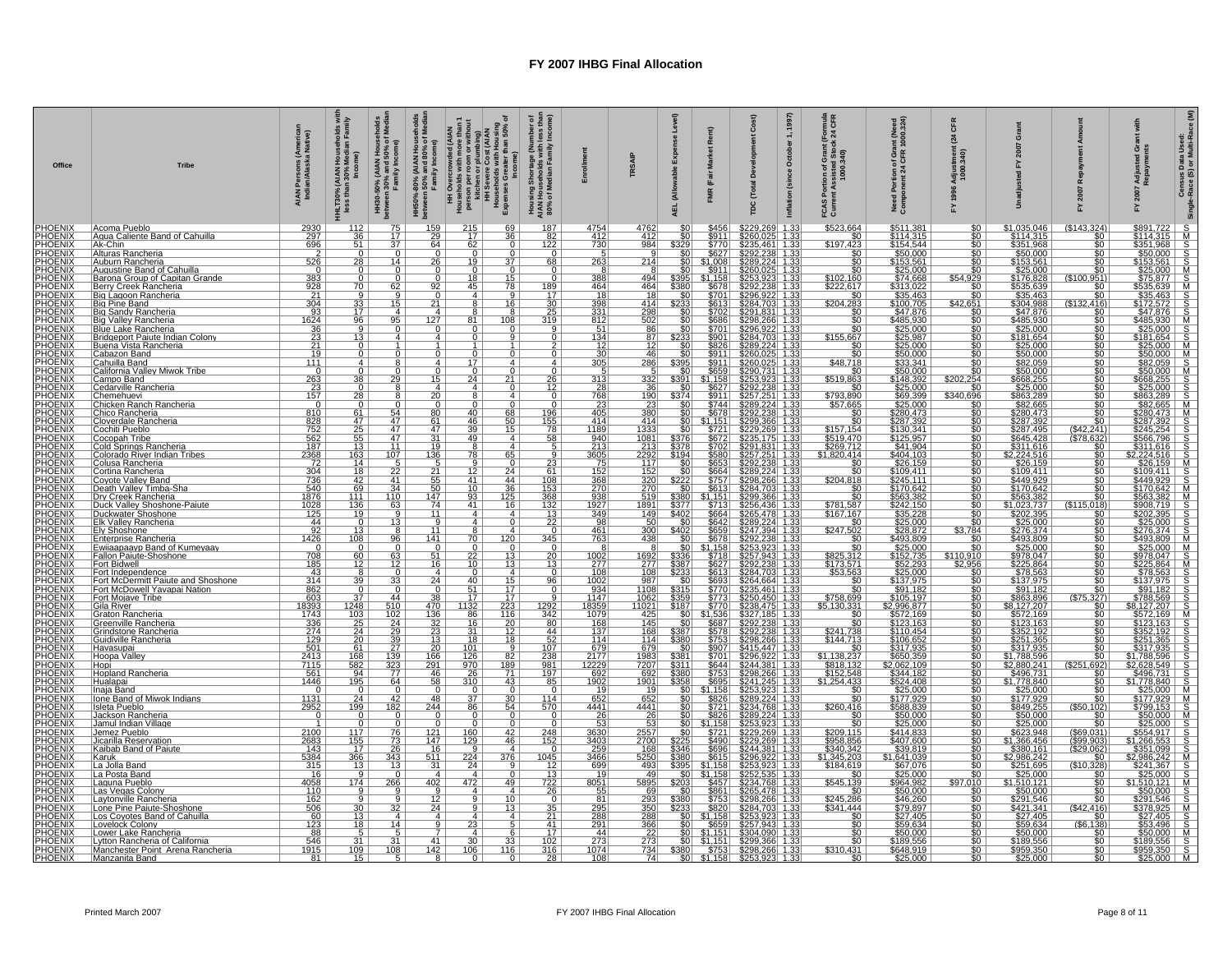| Office                                      | <b>Tribe</b>                                                                            | AIAN Persons (America<br>Indian/Alaska Native)                                                                   | Households<br>Median Fami<br>HHLT30% (AIAN H<br>less than 30% l                                  | HH30-50% (AIAN Hous<br>between 30% and 50% o<br>Family Income)                                          | HH50%-80% (AIAN Househ<br>between 50% and 80% of M<br>Family Income) | r plumbing)<br>• Cost (AIAN<br>with Housing<br>ater than 50% ‹<br>HH Overcrowded (AIAN<br>Households with more than<br>person per room or without<br>kitchen or plumbing)<br>Households with Housing<br>Households with Housing<br>Expenses Greater than 50% | imber<br>less ti<br>Incom<br>ing Shortage (Nun<br>Iouseholds with le<br>f Median Family II<br>Housing S<br>AIAN Hous<br>80% of Me |                                                                                                               | TRSAIP                                      | इ<br><b>AEL</b>          | $\tilde{\alpha}$<br>(Fair                  | Š<br>ö<br>ĕ<br>βG                                                                                                     | 1997)<br>1,<br>October<br>(since<br>Inflation | <b>CFR</b><br>효질<br>ii vii vii vii<br>isted Stoc<br>000.340)<br>ò<br>of G | int (Need<br>1000.324)<br>응뚠<br>齿<br>효<br>Need<br>Comp                                             | ō<br>ਰੂ ਵ                  | ō                                                                         |                                             | ចំ ឌ<br>Adju<br>Repa                                                                                                                                                                                                                                                                                                                     | Census Data Used:<br>Race (S) or Multi-Race (M) |
|---------------------------------------------|-----------------------------------------------------------------------------------------|------------------------------------------------------------------------------------------------------------------|--------------------------------------------------------------------------------------------------|---------------------------------------------------------------------------------------------------------|----------------------------------------------------------------------|--------------------------------------------------------------------------------------------------------------------------------------------------------------------------------------------------------------------------------------------------------------|-----------------------------------------------------------------------------------------------------------------------------------|---------------------------------------------------------------------------------------------------------------|---------------------------------------------|--------------------------|--------------------------------------------|-----------------------------------------------------------------------------------------------------------------------|-----------------------------------------------|---------------------------------------------------------------------------|----------------------------------------------------------------------------------------------------|----------------------------|---------------------------------------------------------------------------|---------------------------------------------|------------------------------------------------------------------------------------------------------------------------------------------------------------------------------------------------------------------------------------------------------------------------------------------------------------------------------------------|-------------------------------------------------|
| PHOENIX<br><b>PHOENIX</b>                   | Mesa Grande Band<br><b>Mescalero Reservation</b>                                        | 3209                                                                                                             | 13<br>222                                                                                        | 102                                                                                                     | 166                                                                  | g<br>$\boldsymbol{A}$<br>181<br>49                                                                                                                                                                                                                           | 4<br>$\frac{178}{31}$                                                                                                             | $\frac{615}{4157}$                                                                                            | 111<br>4312                                 | \$391<br>\$287           | \$1,158                                    | \$253,923                                                                                                             | 1.33<br>1.33                                  | \$183,162<br>\$1.811.886                                                  | \$27,693                                                                                           |                            | \$210,856                                                                 | \$0<br>\$0                                  | $\begin{array}{ c c c c c }\hline \texttt{\$5210.856$} & \texttt{\$587.607$} \\ \hline 8210.856$} & \texttt{\$587.607$} & \texttt{\$888.6200$} \\ \hline 8340.998 & \texttt{\$871.782$} & \texttt{\$888.6200$} \\ \hline 94112.988 & \texttt{\$8679.731$} & \texttt{\$888.6221$} & \texttt{\$888.6221$} \\ \hline 9560.5221 & \texttt{\$ |                                                 |
| PHOENIX<br>PHOENIX<br>PHOENIX               | Middletown Rancheria<br>Moapa Band of Paiute                                            | $\frac{166}{189}$                                                                                                | $\frac{23}{175}$                                                                                 |                                                                                                         | 1T                                                                   | 10                                                                                                                                                                                                                                                           | $\overline{\mathfrak{o}}$                                                                                                         | $\frac{83}{295}$                                                                                              | $\frac{156}{295}$                           | \$38                     | \$456<br>\$686<br>\$686                    |                                                                                                                       | $\frac{13}{13}$                               |                                                                           |                                                                                                    | \$0<br>\$0<br>\$0          | <u>\$2,327,388</u><br>\$57,507<br>\$349,604                               | ( \$8,695)                                  |                                                                                                                                                                                                                                                                                                                                          |                                                 |
| <b>PHOENIX</b>                              | Mooretown Rancheria                                                                     | $\frac{2302}{570}$                                                                                               | 0                                                                                                | 155<br>$\mathbf 0$                                                                                      | 227                                                                  | $\frac{194}{25}$                                                                                                                                                                                                                                             | 510<br>0                                                                                                                          | 1151<br>1099                                                                                                  | <u> 1132</u><br>1542                        | \$39                     | \$678                                      |                                                                                                                       | 1.33                                          |                                                                           | \$515.502<br>\$57,507<br>\$43,475<br>\$786.179<br>\$78,345                                         | <u>50</u><br>$\frac{1}{2}$ | <u> 51.112.986</u>                                                        | $\mathsf{so}$ 1<br>\$0 I                    |                                                                                                                                                                                                                                                                                                                                          |                                                 |
|                                             | Morongo Band of Cahuilla<br>Nambe Pueblo                                                | 491                                                                                                              | 84                                                                                               | 46                                                                                                      | 51                                                                   | $\frac{113}{23}$ $\frac{23}{26}$<br>46                                                                                                                                                                                                                       |                                                                                                                                   |                                                                                                               | 448                                         | $\overline{\mathcal{S}}$ |                                            |                                                                                                                       | 868 1.33                                      | 50<br>5306,129<br>5326.807<br>5339,437<br>5496.345<br>32,886,477<br>50    |                                                                                                    |                            | \$417,782<br>\$679,731<br>\$89,260,522<br>\$1,083,291                     | 50 <sub>1</sub>                             | $\frac{$417,782}{$679.731\n$89,260,522\n$1,083,291$                                                                                                                                                                                                                                                                                      |                                                 |
| <b>OENIX<br/>OENIX<br/>OENIX</b>            | Navajo Nation<br>North Fork Rancheria                                                   |                                                                                                                  | 6093                                                                                             | $\frac{8212}{135}$                                                                                      | 8633                                                                 | 3908<br>185<br>$\frac{29161}{255}$                                                                                                                                                                                                                           |                                                                                                                                   | $\frac{643}{\frac{643}{1384}}$                                                                                | <u>189128</u><br>753                        |                          | $\frac{8843}{5592}$                        | $\begin{array}{r l} \hline 2244,381 & 1.33 \\ \hline 5290,731 & 1.33 \\ \hline 5229.269 & 1.33 \\ \hline \end{array}$ |                                               |                                                                           | $\frac{$183.386}{$56.374.045}$                                                                     |                            |                                                                           |                                             |                                                                                                                                                                                                                                                                                                                                          |                                                 |
| <u>DENIX</u><br><b>DENIX</b>                | Ohkav Owingeh (San Juan Pueblo)<br> Paiute-Shoshone of Bishop Colony                    | $\begin{array}{r}\n 187449 \\  \hline\n 2768 \\  \hline\n 2255 \\  \hline\n 1372 \\  \hline\n 140\n \end{array}$ |                                                                                                  | 112                                                                                                     | 85<br>$\frac{1}{231}$                                                | 93<br>63<br>126                                                                                                                                                                                                                                              | $\begin{array}{r}\n 53 \\ \hline\n 6027 \\  \hline\n 525 \\  \hline\n 196 \\  \hline\n 703 \\  \hline\n\end{array}$               | 1149                                                                                                          | 2668<br>914                                 |                          | \$489<br>\$613                             |                                                                                                                       | 1.33                                          | \$233.923<br>\$675,742                                                    | <u>\$306.318</u>                                                                                   |                            | \$540.241<br>\$1,683,414                                                  | 94) l<br>(S2<br>\$0 I                       | \$1,683,414                                                                                                                                                                                                                                                                                                                              |                                                 |
| <u>HOENIX</u><br><b>ENIX</b>                | Pala Bank                                                                               |                                                                                                                  | $\begin{array}{r} 65 \\ \hline 65 \\ 435 \\ \hline 70 \\ 405 \\ \hline 41 \\ \hline \end{array}$ | $\frac{\frac{1}{204}}{\frac{25}{280}}$                                                                  | 56                                                                   | $\frac{126}{35}$<br>42                                                                                                                                                                                                                                       |                                                                                                                                   | 900                                                                                                           | 1033                                        |                          | $\frac{$1,158}{1,158}$ $\frac{$757}{9604}$ |                                                                                                                       |                                               | \$194.236<br>\$3,841,207                                                  | \$206.056<br>\$206.056<br>\$1,097.056<br>\$205.587<br>\$33.993                                     | $\frac{50}{50}$            | \$400.292                                                                 | SO 1<br>$\overline{50}$                     |                                                                                                                                                                                                                                                                                                                                          |                                                 |
| ÓENIX                                       | Pascua Yaqui Tribe<br> Paskenta Band of Nomlaki Indian                                  | $\frac{743}{\frac{6182}{564}}$                                                                                   | $\overline{\mathbf{a}}$                                                                          | $\overline{g}$                                                                                          | $\frac{389}{54}$                                                     | $\frac{229}{33}$<br>$\frac{390}{27}$                                                                                                                                                                                                                         | $\frac{114}{312}$ $\frac{135}{15}$                                                                                                | $\frac{13937}{282}$                                                                                           | $\frac{\frac{10075}{185}}{\frac{120}{120}}$ |                          |                                            |                                                                                                                       |                                               |                                                                           |                                                                                                    | \$0<br>\$0                 | $\frac{$4,938,263}{$205,587}$                                             |                                             | $\frac{$4,938,263}{$205,587}$                                                                                                                                                                                                                                                                                                            |                                                 |
| <b>DENIX</b><br><b>DENIX</b>                | Pauma Band<br>Pechanga Band                                                             | 363                                                                                                              |                                                                                                  | 17                                                                                                      | 11<br>15                                                             | $\overline{a}$<br>$\overline{4}$<br>31<br>13                                                                                                                                                                                                                 | 64                                                                                                                                | 1475                                                                                                          | 943                                         | \$395<br>\$0             | \$1.158<br>\$911                           | <b>\$253.923 1.33<br/>\$253.923 1.33<br/>\$290.731 1.33<br/>\$253.923 1.33<br/>\$260.025 1.33</b>                     |                                               | \$50.759<br>$\overline{50}$                                               |                                                                                                    | \$0                        | \$105,234                                                                 | (\$15<br>0.607)<br>\$0                      |                                                                                                                                                                                                                                                                                                                                          |                                                 |
| <b>JENIX</b>                                | Picavune Rancheria                                                                      | $\frac{2450}{176}$                                                                                               | $\begin{array}{r} 33 \\ 178 \\ 17 \\ 27 \\ 293 \\ 42 \\ \hline \end{array}$                      | $\begin{array}{r}\n 119 \\  \hline\n 23 \\  \hline\n 27 \\  \hline\n 289 \\  \hline\n 29\n \end{array}$ | 168                                                                  | $\begin{array}{r} 226 \\ 17 \\ 26 \\ 248 \\ 17 \end{array}$<br><u> 164 </u>                                                                                                                                                                                  | $\frac{450}{36}$                                                                                                                  | $\frac{1225}{324}$ $\frac{237}{2315}$ $\frac{2315}{348}$                                                      | 798<br>324<br>237                           | \$378                    | \$695                                      | <u>290.731 1.33</u><br>229.269 1.33<br>229.269 1.33                                                                   |                                               | \$112.689<br>\$52,788<br>\$38,082                                         | \$105,234<br>\$954,773<br>\$57,992<br>\$162,317                                                    | \$0<br>\$0<br>\$0<br>\$0   | \$1,067.462<br>\$110,780<br>\$200,400                                     | $\overline{50}$                             | \$105,234<br>\$1.067.462<br>\$110,780<br>\$144,980                                                                                                                                                                                                                                                                                       |                                                 |
| <u>DENIX</u><br>DENIX<br><b>OENIX</b>       | Picuris Pueblo<br>Pinoleville Rancheria                                                 |                                                                                                                  |                                                                                                  |                                                                                                         | $\frac{13}{35}$<br>399                                               | $\frac{29}{327}$<br>$\frac{327}{13}$                                                                                                                                                                                                                         | 982                                                                                                                               |                                                                                                               |                                             | \$380                    | \$650<br>\$753<br>\$645                    |                                                                                                                       |                                               |                                                                           |                                                                                                    |                            |                                                                           | $\frac{$0}{420}$<br>$\overline{50}$         |                                                                                                                                                                                                                                                                                                                                          |                                                 |
| <b>OENIX</b>                                | Pit River Tribe<br>Pojoaque Pueblo                                                      | $\frac{4630}{285}$                                                                                               |                                                                                                  |                                                                                                         | $\overline{31}$                                                      |                                                                                                                                                                                                                                                              | 68                                                                                                                                |                                                                                                               | $\frac{9315}{348}$                          |                          | \$843                                      |                                                                                                                       | $\frac{1.33}{1.33}$                           | \$118,140                                                                 | $\frac{1132,017}{1.448.425}$                                                                       | <u>aaalaaaaaaaaa</u>       | \$1,448,425<br>\$213,970<br>\$25,000<br>\$1,096,527<br>\$238,142          | $\overline{\$0}$                            | $\frac{$213,970}{225,000}$                                                                                                                                                                                                                                                                                                               |                                                 |
| <u>OENIX</u><br><b>DENIX</b>                | Potter Vallev Rancheria                                                                 | $\frac{66}{1340}$                                                                                                | $\frac{4}{93}$                                                                                   | $\overline{4}$<br>85<br>13                                                                              | $\frac{5}{\frac{96}{19}}$                                            | $\overline{4}$<br>$\frac{29}{8}$                                                                                                                                                                                                                             | $\frac{4}{24}$<br>14<br>12<br>$\frac{98}{19}$                                                                                     | 33<br>$\frac{2161}{225}$                                                                                      | $\frac{33}{2137}$<br>$\frac{2137}{194}$     |                          |                                            |                                                                                                                       | 1.33<br>$\frac{1.3}{1.3}$                     | \$0                                                                       |                                                                                                    |                            |                                                                           | \$0<br>$\frac{823}{\$0}$                    |                                                                                                                                                                                                                                                                                                                                          |                                                 |
| <u>PHŎĒNÍX</u><br>PHOENIX                   | Pyramid Lake Paiute<br> Quartz Valley Reservation<br>Quechan Tribe                      | 1532                                                                                                             |                                                                                                  | 81                                                                                                      | 128                                                                  | 107                                                                                                                                                                                                                                                          | 25                                                                                                                                | 2668                                                                                                          | 2668                                        |                          | \$596                                      |                                                                                                                       |                                               | \$854,950<br>\$182,318<br>\$1.082.309                                     | \$23.000<br>\$241,577<br>\$55,824<br>\$272,497<br>\$285,000<br>\$201,892<br>\$295,000<br>\$295,000 |                            |                                                                           | <u>.310) </u>                               | \$847,704<br>\$238,142                                                                                                                                                                                                                                                                                                                   |                                                 |
| PHOENIX                                     | Ramona Band                                                                             | $\overline{0}$                                                                                                   | $\frac{84}{0}$                                                                                   | $\overline{0}$                                                                                          |                                                                      |                                                                                                                                                                                                                                                              | $\frac{99}{0}$<br>$\overline{0}$                                                                                                  |                                                                                                               |                                             |                          |                                            |                                                                                                                       | $\frac{133}{1.33}$<br>$\frac{133}{1.33}$      |                                                                           |                                                                                                    |                            |                                                                           | $\overline{\text{so}}$                      | \$1,311,496<br>\$25,000<br>\$201.892<br>\$182,167<br>\$1,297,492                                                                                                                                                                                                                                                                         |                                                 |
| <u>PHOENIX</u><br><u>OENIX</u><br>OENIX     | Redding Rancheria<br>Redwood Valley Rancheria                                           | $\frac{562}{324}$<br>911                                                                                         | $\frac{3}{40}$<br>$\frac{18}{47}$                                                                | $\overline{30}$<br>$\frac{18}{294}$                                                                     | $\overline{43}$<br>$\frac{24}{24}$                                   | $\frac{33}{5}$<br>$\frac{18}{40}$                                                                                                                                                                                                                            | $\frac{112}{51}$<br>165<br>$\frac{36}{20}$<br>$\frac{20}{26}$                                                                     | 281<br>$\frac{162}{701}$                                                                                      | 4364<br>158<br>839                          |                          | \$657                                      |                                                                                                                       |                                               | 572,927<br>51,002,493                                                     |                                                                                                    |                            |                                                                           | \$0                                         |                                                                                                                                                                                                                                                                                                                                          |                                                 |
|                                             | Reno-Sparks Colony<br>Resighini Rancheria                                               |                                                                                                                  | $\overline{0}$                                                                                   | 3                                                                                                       |                                                                      |                                                                                                                                                                                                                                                              | $\Omega$                                                                                                                          | 99                                                                                                            | 87                                          |                          | \$880<br>\$642                             |                                                                                                                       | 1.33                                          | $\overline{50}$                                                           |                                                                                                    |                            | $37.354.806\n$25,000\n$201.892\n$182,167\n$1,297,492\n$25,000\n$42,000$   | $\overline{50}$                             |                                                                                                                                                                                                                                                                                                                                          |                                                 |
| <b>HOENIX</b><br>HOENIX<br><b>PHOENIX</b>   | <b>Rincon Reservation</b>                                                               | $\frac{39}{440}$<br>866                                                                                          | $\frac{58}{49}$<br>$\frac{49}{23}$<br>$\frac{23}{407}$                                           | $\overline{20}$<br>49                                                                                   | 29<br>64                                                             | 29<br>$\frac{15}{52}$<br>48                                                                                                                                                                                                                                  | $\begin{array}{c}\n 10 \\  \hline\n 50 \\  \hline\n 121 \\  \hline\n 39 \\  \hline\n 1227\n \end{array}$                          | 585                                                                                                           | 585                                         | \$395<br>\$38            | \$1,158<br>\$686                           |                                                                                                                       | 1.33                                          | \$289,623<br>\$207.076                                                    | $\frac{$25.000}{$25.000}$<br>\$286.562                                                             | \$0<br>\$0<br>\$0          | \$410,268                                                                 | 836)<br>(S6:                                |                                                                                                                                                                                                                                                                                                                                          |                                                 |
| ENIX                                        | Robinson Rancheria<br>Rohnerville Rancheria (Bear River Bd)<br>Round Valley Reservation | $\frac{103}{7134}$                                                                                               |                                                                                                  |                                                                                                         | $rac{8}{529}$                                                        | 11                                                                                                                                                                                                                                                           |                                                                                                                                   | $\frac{433}{237}$<br>$\frac{237}{3567}$                                                                       | $\frac{433}{122}$<br>3574                   |                          | \$701                                      |                                                                                                                       | $\frac{133}{133}$                             | $rac{10}{15582,396}$                                                      | 563,933<br>2,431,691                                                                               |                            | $\frac{$63,933}{$3,014,087}$                                              | $\frac{$0}{$75}$                            |                                                                                                                                                                                                                                                                                                                                          |                                                 |
| <b>ÕENIX</b><br><u>OENIX</u>                | Rumsev Rancheria<br>Salt River Plma-Maricopa                                            | 88                                                                                                               |                                                                                                  | 401<br>6                                                                                                |                                                                      | 396<br>431<br>$\overline{4}$                                                                                                                                                                                                                                 | <u>18</u>                                                                                                                         | 44                                                                                                            | 44                                          | 380                      | \$754<br>\$879                             |                                                                                                                       | $\frac{1.3}{1.3}$                             | \$በ                                                                       | \$50.000                                                                                           | \$0<br>\$0<br>\$0          | \$50.000                                                                  |                                             |                                                                                                                                                                                                                                                                                                                                          |                                                 |
| <b>DENIX</b>                                | San Carlos Apache                                                                       | 3843<br>9514<br>2667<br>570                                                                                      | 263                                                                                              | 180                                                                                                     | 175                                                                  | 68<br>265                                                                                                                                                                                                                                                    | 260                                                                                                                               | 8294                                                                                                          | $\frac{7605}{10273}$ $\frac{2656}{757}$     |                          | \$770                                      |                                                                                                                       |                                               | \$1,738,949<br>\$3.920.009                                                | $\frac{$726,587}{$2,199,151}$                                                                      |                            | \$2,465,536<br>\$6.119.160                                                | \$0<br>(S403.110)                           | \$50,000<br>\$2,465,536<br>\$5,716,050<br>\$549,128<br>\$398,219                                                                                                                                                                                                                                                                         |                                                 |
| <b>HOENIX<br/>HOENIX<br/>HOENIX</b>         | San Felipe Pueblo<br>San Ildefonso Pueblo                                               |                                                                                                                  | $\begin{array}{r} \n 731 \\  \hline\n 166 \\  \hline\n 59 \\  \hline\n 27\n \end{array}$         | $\frac{378}{106}$                                                                                       | $\frac{452}{64}$                                                     | $\frac{980}{244}$<br>17<br>$\frac{266}{51}$<br>$\frac{51}{13}$                                                                                                                                                                                               |                                                                                                                                   |                                                                                                               |                                             |                          | $\frac{$628}{$721}$<br>$$721$<br>$$843$    |                                                                                                                       | $\frac{133}{1.33}$                            | \$273,508                                                                 | <u>\$549,128</u><br>\$549,128                                                                      |                            | \$549,128<br>\$549,128                                                    | <u>\$0</u><br>50 <sub>1</sub>               |                                                                                                                                                                                                                                                                                                                                          |                                                 |
| <u>OENIX</u><br>OENIX                       | <u>San Juan Southern Paiute Tribe.</u>                                                  | $rac{508}{43}$                                                                                                   |                                                                                                  | 19                                                                                                      |                                                                      | $\frac{45}{3}$<br>17                                                                                                                                                                                                                                         | $\frac{\frac{13}{818}}{\frac{335}{93}}$                                                                                           | $\begin{array}{r}\n 12671 \\  \hline\n 3131 \\  \hline\n 652 \\  \hline\n 254 \\  \hline\n 172\n \end{array}$ | $\frac{152}{131}$                           |                          | \$907                                      |                                                                                                                       | $\frac{1.33}{1.33}$                           |                                                                           |                                                                                                    | 666666666666               | \$127.088                                                                 | \$0                                         |                                                                                                                                                                                                                                                                                                                                          |                                                 |
| <b>PHOENIX</b>                              | San Manuel Band                                                                         | 365                                                                                                              | $\vert$ 4                                                                                        | $\overline{a}$<br>15                                                                                    | $\overline{a}$<br>36                                                 | $\Omega$<br>13<br>11                                                                                                                                                                                                                                         | $\overline{4}$<br>13                                                                                                              |                                                                                                               |                                             |                          | \$911<br>\$1.158                           |                                                                                                                       | 1.33                                          | $\overline{\$0}$                                                          |                                                                                                    |                            |                                                                           | \$0                                         |                                                                                                                                                                                                                                                                                                                                          |                                                 |
| <b>OENIX</b><br><b>OENIX</b>                | San Pasqual Band<br>San Rosa Band<br>San Rosa Band of Cahuilla<br>Sandia Pueblo         | $\frac{56}{541}$<br>$\frac{541}{512}$                                                                            | $\begin{array}{c}\n 33 \\  \hline\n 4 \\  \hline\n 34 \\  \hline\n 17\n \end{array}$             | $\overline{4}$<br>$\overline{30}$                                                                       | $\overline{56}$                                                      | $\frac{8}{17}$                                                                                                                                                                                                                                               | $\frac{9}{98}$<br>$rac{0}{25}$                                                                                                    | $\frac{429}{209}$                                                                                             | 294<br>209<br>409                           |                          |                                            |                                                                                                                       | $\frac{1.33}{1.33}$                           | $\frac{$373.918}{$15.049}$                                                | $\frac{1241111}{127088}$ $\frac{50000}{1256000}$ $\frac{574287}{1300313}$                          |                            |                                                                           | $\frac{(\$3.729)}{(\$4.357)}$               |                                                                                                                                                                                                                                                                                                                                          |                                                 |
| <u>PHOENIX</u>                              | Santa Ana Pueblo                                                                        |                                                                                                                  |                                                                                                  | 15                                                                                                      | 36                                                                   | 40                                                                                                                                                                                                                                                           | 9                                                                                                                                 |                                                                                                               | 734                                         |                          |                                            |                                                                                                                       | 1.33                                          | \$35.656                                                                  | <u>\$95.939</u>                                                                                    |                            |                                                                           |                                             |                                                                                                                                                                                                                                                                                                                                          |                                                 |
| <b>PHOENIX</b><br><b>PHOENIX</b><br>PHOENIX | Santa Clara Pueblo<br><u>Santa Rosa Rancheria</u>                                       | 1441<br>488                                                                                                      | 111<br>32                                                                                        | 81<br>16                                                                                                | 111<br>$\overline{22}$                                               | 67<br>41                                                                                                                                                                                                                                                     | $\frac{62}{192}$ $\frac{75}{25}$<br>$\frac{53}{9}$                                                                                | $\frac{716}{2800}$                                                                                            | 2800<br>421                                 |                          | \$507<br>\$612]                            |                                                                                                                       | $\frac{1.33}{1.33}$                           | \$411,416                                                                 | \$319,718<br>\$108.854                                                                             |                            | \$448.205<br>\$448.205<br>\$40.049<br>\$204.181<br>\$433.555<br>\$259.497 | $\frac{(58.130)}{(54.908)}$ $\frac{50}{90}$ |                                                                                                                                                                                                                                                                                                                                          |                                                 |
| <b>PHOENIX</b>                              | Santa Ynez Band of Chumash<br>Santa Ysabel Reservation                                  | 86<br>241                                                                                                        | 8<br>24                                                                                          | $\overline{4}$<br>19                                                                                    | $\overline{4}$<br>30                                                 | $\Omega$<br>28                                                                                                                                                                                                                                               | 4 <sup>1</sup><br>0 <sup>1</sup><br>73                                                                                            | 156<br>656                                                                                                    | 400<br>656                                  | \$0                      | \$1,037<br>\$1,158                         | $$294,030$ 1.33<br>\$253,923 1.33                                                                                     |                                               | \$148,500<br>\$0                                                          | \$110,997<br>\$79,432                                                                              | ,050<br>\$0                | \$79,432                                                                  | \$0                                         |                                                                                                                                                                                                                                                                                                                                          |                                                 |
| PHOENIX                                     | Santo Domingo Pueblo                                                                    | 3338                                                                                                             | 177                                                                                              | 140                                                                                                     | 157                                                                  | 300<br>21                                                                                                                                                                                                                                                    | 398                                                                                                                               | 4492                                                                                                          | 4807                                        | \$0                      | \$721                                      | \$229,269 1.33                                                                                                        |                                               | \$328,415                                                                 | \$623,822                                                                                          | \$0                        | \$952,237                                                                 | \$0                                         | \$952,237                                                                                                                                                                                                                                                                                                                                | S                                               |
| PHOENIX<br>PHOENIX                          | Scotts Valley (Pomo)<br>Sherwood Valley Rancheria                                       | 346<br>816                                                                                                       | 20<br>47                                                                                         | 19<br>46                                                                                                | 26<br>61                                                             | 21<br>19<br>45<br>49                                                                                                                                                                                                                                         | 65<br>120                                                                                                                         | 173<br>408                                                                                                    | 183<br>644                                  | 50 <br>\$380             | \$1,247<br>\$753                           | \$298,266 1.33<br>\$298,266 1.33                                                                                      |                                               | \$0<br>\$202,485                                                          | \$119,727<br>\$271,882                                                                             | \$0<br>\$0                 | \$119,727<br>\$474,367                                                    | \$0<br>\$0                                  | \$119,727<br>\$474,367                                                                                                                                                                                                                                                                                                                   | S<br>S                                          |
| PHOENIX                                     | Shingle Springs Rancheria                                                               | 898                                                                                                              | 63                                                                                               | 60                                                                                                      | 91                                                                   | 36<br>118                                                                                                                                                                                                                                                    | 213                                                                                                                               | 449                                                                                                           | 1688                                        | \$0                      | \$1,008                                    | \$289,224 1.33                                                                                                        |                                               | \$0                                                                       | \$431,202                                                                                          | \$0                        | \$431,202                                                                 | \$0                                         | \$431,202                                                                                                                                                                                                                                                                                                                                | S                                               |
| PHOENIX                                     | Smith River Rancheria                                                                   | 2112                                                                                                             | 144                                                                                              | 135                                                                                                     | 201                                                                  | 88<br>148                                                                                                                                                                                                                                                    | 479                                                                                                                               | 1056                                                                                                          | 3254                                        | \$0                      | \$641                                      | \$289,224 1.33                                                                                                        |                                               | \$0                                                                       | \$643,499                                                                                          | \$0                        | \$643,499                                                                 | \$0                                         | \$643,499                                                                                                                                                                                                                                                                                                                                | М                                               |
| PHOENIX<br>PHOENIX                          | Soboba Band<br>Stewarts Point Rancheria                                                 | 455<br>1152                                                                                                      | 19<br>66                                                                                         | 13<br>65                                                                                                | 16<br>85                                                             | 15<br>23<br>70<br>64                                                                                                                                                                                                                                         | $\circ$<br>216                                                                                                                    | 855<br>576                                                                                                    | 679<br>511                                  | \$395<br>\$380           | \$911<br>\$1,151                           | \$260,025 1.33<br>\$299,366 1.33                                                                                      |                                               | \$396,497<br>\$0                                                          | \$82,873<br>\$399,801                                                                              | \$0<br>\$0                 | \$479,370<br>\$399,801                                                    | (\$37,639)<br>\$0                           | \$441,731<br>\$399,801                                                                                                                                                                                                                                                                                                                   | S<br>S                                          |
| <b>HOENIX</b>                               | Sulphur Bank Rancheria                                                                  | 238                                                                                                              | 14                                                                                               | 13                                                                                                      | 18                                                                   | 13<br>14                                                                                                                                                                                                                                                     | 45                                                                                                                                | 119                                                                                                           | 241                                         | \$0                      | \$686                                      | \$298,266 1.33                                                                                                        |                                               | \$0                                                                       | \$82,395                                                                                           | $\overline{50}$            | \$82,395                                                                  | $\overline{50}$                             | \$82,395                                                                                                                                                                                                                                                                                                                                 | $\overline{s}$                                  |
| <b>PHOENIX</b><br><b>HOENIX</b>             | Summit Lake Paiute Tribe<br>Susanville Rancheria                                        | 11<br>876                                                                                                        | $\mathbf{0}$<br>40                                                                               | $\mathbf{0}$<br>94                                                                                      | $\Omega$<br>51                                                       | $\mathbf{0}$<br>$\mathbf{0}$<br>37<br>38                                                                                                                                                                                                                     | $\mathbf 0$<br>110                                                                                                                | 106<br>438                                                                                                    | 133<br>1757                                 | \$0<br>\$387             | \$693<br>\$674]                            | \$257,943 1.33<br>\$292,238 1.33                                                                                      |                                               | \$0<br>\$413,506                                                          | \$25,000<br>\$249,314                                                                              | \$0<br>\$0                 | \$25,000<br>\$662,821                                                     | \$0<br>\$0                                  | \$25,000<br>\$662,821                                                                                                                                                                                                                                                                                                                    | S<br>$\overline{s}$                             |
| <b>HOENIX</b>                               | Sycuan Band of Kumeyaay Nation                                                          | 23                                                                                                               | $\overline{4}$                                                                                   | $\overline{4}$                                                                                          | 0                                                                    | 0                                                                                                                                                                                                                                                            | 9<br>$\overline{4}$                                                                                                               | 69                                                                                                            | 138                                         | \$395                    | \$1,158                                    | \$253,923 1.33                                                                                                        |                                               | \$0                                                                       | \$50,000                                                                                           | \$0                        | \$50,000                                                                  | \$0                                         | \$50,000                                                                                                                                                                                                                                                                                                                                 | $\overline{s}$                                  |
| <b>HOENIX</b>                               | Table Bluff Rancheria, Wiyot Tribe                                                      | 75                                                                                                               | 13                                                                                               | $\overline{9}$                                                                                          | $\overline{4}$                                                       | 9                                                                                                                                                                                                                                                            | 26<br>$\overline{4}$                                                                                                              | 459                                                                                                           | 108                                         | \$0                      | \$701                                      | \$296,922 1.33                                                                                                        |                                               | \$0                                                                       | \$40,643                                                                                           | \$0                        | \$40,643                                                                  | \$0                                         | \$40,643                                                                                                                                                                                                                                                                                                                                 | $\overline{s}$                                  |
| <b>HOENIX</b><br>PHOENIX                    | Table Mountain Rancheria<br>Taos Pueblo                                                 | $\overline{1}$<br>1407                                                                                           | $\mathbf 0$<br>121                                                                               | $\mathbf 0$<br>82                                                                                       | 0<br>97                                                              | 0<br>112<br>35                                                                                                                                                                                                                                               | $\mathbf{0}$<br>$\mathbf 0$<br>182                                                                                                | 115<br>2383                                                                                                   | 115<br>2438                                 | \$0<br>\$0               | \$702<br>\$650                             | \$291,831 1.33<br>\$229,269 1.33                                                                                      |                                               | \$0<br>\$366,240                                                          | \$50,000<br>\$329,262                                                                              | \$0<br>\$0                 | \$50,000<br>\$695,502                                                     | \$0<br>\$0                                  | \$50,000<br>\$695,502                                                                                                                                                                                                                                                                                                                    | S<br>S                                          |
| PHOENIX                                     | Te-Moak                                                                                 | 930                                                                                                              | 96                                                                                               | 75                                                                                                      | 93                                                                   | 21<br>33                                                                                                                                                                                                                                                     | $\mathbf 0$                                                                                                                       | 2597                                                                                                          | 2597                                        | \$418                    | \$717                                      | \$256,436 1.33                                                                                                        |                                               | \$1,352,323                                                               | \$199,268                                                                                          | \$0                        | \$1,551,591                                                               | (\$39,727)                                  | \$1,511,864                                                                                                                                                                                                                                                                                                                              | S                                               |
| PHOENIX                                     | Tesuque Pueblo                                                                          | 383                                                                                                              | 29                                                                                               | 25                                                                                                      | 38                                                                   | 24                                                                                                                                                                                                                                                           | 70<br>$\overline{4}$                                                                                                              | 435                                                                                                           | 435                                         | \$0                      | \$843                                      | \$235,868 1.33                                                                                                        |                                               | \$74,355                                                                  | \$86,396                                                                                           | \$0                        | \$160,751                                                                 | \$0                                         | \$160,751                                                                                                                                                                                                                                                                                                                                | S                                               |
| PHOENIX<br>PHOENIX                          | Tohono O'Odham Nation<br>Tonto Apache of Arizona                                        | 13289<br>127                                                                                                     | 1096<br>9                                                                                        | 499<br>$\overline{4}$                                                                                   | 420<br>13                                                            | 1348<br>276<br>18                                                                                                                                                                                                                                            | 1150<br>26<br>$\mathbf{0}$                                                                                                        | 28510<br>125                                                                                                  | 26296<br>127                                | \$170<br>\$0             | \$748<br>\$689                             | \$238,475 1.33<br>\$233,832 1.33                                                                                      |                                               | \$3,202,820<br>\$0                                                        | \$3,001,469<br>\$33,833                                                                            | \$0<br>\$0                 | \$6,204,290<br>\$33,833                                                   | \$0<br>\$0                                  | \$6,204,290<br>\$33,833                                                                                                                                                                                                                                                                                                                  | S<br>S                                          |
| <b>PHOENIX</b>                              | Torres-Martinez Band of Cahuilla                                                        | 205                                                                                                              | 27                                                                                               | 13                                                                                                      | 30                                                                   | 10<br>31                                                                                                                                                                                                                                                     | 33                                                                                                                                | 573                                                                                                           | 521                                         | \$395                    | \$909                                      | \$257,387 1.33                                                                                                        |                                               | \$178,036                                                                 | \$88,120                                                                                           | \$0                        | \$266,157                                                                 | \$0                                         | \$266,157                                                                                                                                                                                                                                                                                                                                | $\overline{s}$                                  |
| <b>PHOENIX</b><br><b>PHOENIX</b>            | Trinidad Rancheria<br>Tule River Indian Tribe                                           | 64<br>524                                                                                                        | $\overline{4}$<br>43                                                                             | $\overline{4}$<br>8                                                                                     | 9<br>$\overline{21}$                                                 | 13<br>$\overline{4}$<br>28<br>15                                                                                                                                                                                                                             | 17<br>$\overline{0}$                                                                                                              | 214<br>1402                                                                                                   | 162<br>1450                                 | \$0<br>\$373             | \$701<br>\$625                             | \$296,922 1.33<br>\$284,296 1.33                                                                                      |                                               | \$0<br>\$599.277                                                          | \$43,362<br>\$108,493                                                                              | \$0<br>\$22.110            | \$43,362<br>\$707,770                                                     | \$0<br>\$0                                  | \$43,362<br>\$707,770                                                                                                                                                                                                                                                                                                                    | $\overline{s}$<br>$\overline{s}$                |
| <b>PHOENIX</b>                              | Tulomne Rancheria                                                                       | 700                                                                                                              | 46                                                                                               | 73                                                                                                      | 52                                                                   | 40<br>42                                                                                                                                                                                                                                                     | 137                                                                                                                               | 350                                                                                                           | 2700                                        | \$378                    | \$744                                      | \$289,224 1.33                                                                                                        |                                               | \$170,968                                                                 | \$253,263                                                                                          | \$0                        | \$424,231                                                                 | \$0                                         | \$424,231                                                                                                                                                                                                                                                                                                                                | $\overline{s}$                                  |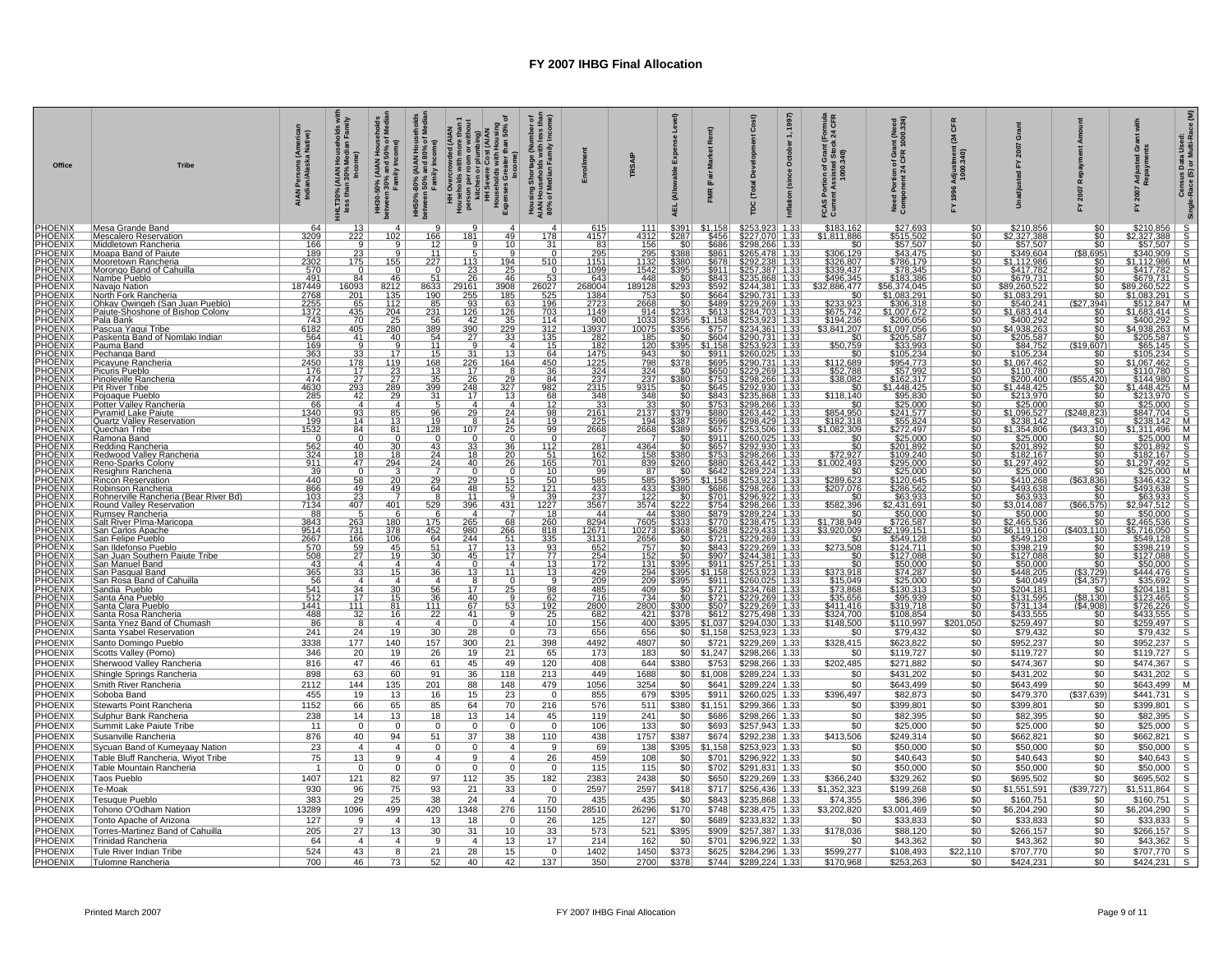| Office         | <b>Tribe</b>                           |          |          | <u>ိ</u> နိ | ទី ទី ក្នុ      |              |                | tere)<br>ິ<br>ing<br>노인<br>이 Vi<br><b>HOUS</b><br>NAM<br>80% |         |         |                 |         |                 |      | mula<br>CFR<br>: ៖ ទ<br>ូ ភូ | $(Meed)$<br>$00.324)$<br>Grant<br>FR 100<br>ខឺ និ | 340         |               |              |                              | a Used<br>Multi-R<br>Census Data<br>-Race (S) or I |
|----------------|----------------------------------------|----------|----------|-------------|-----------------|--------------|----------------|--------------------------------------------------------------|---------|---------|-----------------|---------|-----------------|------|------------------------------|---------------------------------------------------|-------------|---------------|--------------|------------------------------|----------------------------------------------------|
| PHOENIX        | Twenty Nine Palms Band                 | $\Omega$ |          |             | $\Omega$        | $\mathbf{0}$ | $\Omega$       | $\Omega$                                                     | 13      | 13      | \$0             | \$911   | \$257,251       | 1.33 | \$0                          | \$50,000                                          | \$0         | \$50,000      | \$0          | \$50,000                     | м                                                  |
| <b>PHOENIX</b> | Upper Lake Rancheria (Habematolel Pomo | 370      | 21       | 21          | 27 <sub>1</sub> | 21           | 22             | 69                                                           | 185     | 165     | \$0             | \$686   | \$298,266 1.33  |      | \$0                          | \$128,023                                         | \$0         | \$128,023     | \$0          | $$128,023$ S                 |                                                    |
| PHOENIX        | Utu Utu Gwaiti Paiute                  | 42       | 13       | 9           | $\overline{4}$  | 9            |                | 26                                                           | 136     | 67      | \$0             | \$901   | \$284,703 1.33  |      | \$0                          | \$37,350                                          | \$0         | \$37,350      | \$0          | $$37,350$ S                  |                                                    |
| PHOENIX        | Viejas Group of Capitan Grande         | 156      | 13       | 9           | 19              | 24           | 2 <sub>1</sub> | 16                                                           | 268     | 271     | \$395           | \$1,158 | \$253,923 1.33  |      | \$138,736                    | \$49,108                                          | \$1,003     | \$187.844     | (S91, 435)   | $$96,409$ S                  |                                                    |
| <b>PHOENIX</b> | <b>Walker River Paiute Tribe</b>       | 696      | 86       | 45          | 66              | 25           | 24             |                                                              | 2219    | 1169    | \$349           | \$659   | $$257,943$ 1.33 |      | \$900,489                    | \$161,588                                         | \$0         | \$1,062,077   | \$0          | $$1,062,077$ S               |                                                    |
| PHOENIX        | Washoe Tribe                           | 877      | 89       | 98          | 72              | 38           | 48             | 28                                                           | 1582    | 1580    | \$385           | \$797   | \$257,943 1.33  |      | \$1,135,719                  | \$244,039                                         | \$0         | \$1,379,757   | \$0          | $$1,379,757$ S               |                                                    |
| <b>PHOENIX</b> | White Mountain Apache (Fort Apache)    | 12645    | 1033     | 527         | 580             | 1421         | 301            | 1032                                                         | 13717   | 12213   | \$163           | \$600   | \$230,940 1.33  |      | \$4,599,761                  | \$2,980,504                                       | \$0         | \$7,580,265   | (\$182,206)  | $$7,398,059$ S               |                                                    |
| <b>PHOENIX</b> | Winnemucca Colony                      | 46       |          |             | $\mathbf{0}$    | 8            |                | 13                                                           | 77      | 66      | \$0             | \$693   | \$257,943 1.33  |      | \$0                          | \$50,000                                          | \$0         | \$50,000      | \$0          | $$50,000$ S                  |                                                    |
| PHOENIX        | Yavapai-Apache (Camp Verde)            | 758      | 89       | 39          | 41              | 164          | 39             | 67                                                           | 2023    | 1829    | \$356           | \$719   | $$241,245$ 1.33 |      | \$567,477                    | \$304,139                                         | \$0         | \$871,616     | \$0          | $$871,616$ S                 |                                                    |
| PHOENIX        | Yavapai-Prescott                       | 125      | $\Omega$ | $\Omega$    | $\mathbf{0}$    |              |                | $\Omega$                                                     | 161     | 262     | $\overline{30}$ | \$719   | $$241,245$ 1.33 |      | \$0                          | \$25,000                                          | \$0         | \$25,000      | \$0          | $$25,000$ S                  |                                                    |
| PHOENIX        | Yerington Paiute Tribe                 | 360      | 37       | 30          | 39              | 30           |                | 39                                                           | 998     | 506     | \$335           | \$698   | $$257,943$ 1.33 |      | \$287,244                    | \$97,619                                          | \$0         | \$384,863     | \$0          | $$384,863$ S                 |                                                    |
| PHOENIX        | Yomba Shoshone Tribe                   | 96       | 13       |             | 9               | 9            | $\Omega$       |                                                              | 206     | 111     | \$382           | \$664   | \$265,478 1.33  |      | \$161,736                    | \$25,000                                          | \$0         | \$186,736     | \$0          | $$186,736$ S                 |                                                    |
| PHOENIX        | Ysleta Del Sur                         | 2638     | 156      | 108         | 177             | 192          | 110            | 411                                                          | 1319    | 918     | SO <sub>1</sub> | \$563   | \$212,000 1.33  |      | \$84,556                     | \$585,664                                         | \$0         | \$670,220     | \$0          | $$670.220$ S                 |                                                    |
| PHOENIX        | Yurok Tribe                            | 5130     | 349      | 327         | 487             | 213          | 358            | 1132                                                         | 4756    | 5002    | \$0             | \$692   | \$296,922 1.33  |      | \$166,629                    | \$1,596,332                                       | \$0         | \$1,762,961   | \$0          | \$1,762,961 M                |                                                    |
| PHOENIX        | Zia Pueblo                             | 698      | 22       | 32          | 36              | 43           |                | 45                                                           | 817     | 1227    | SO <sub>1</sub> | \$721   | \$229,269 1.33  |      | \$142,923                    | \$100,348                                         | \$0         | \$243,271     | \$0          | $$243,271$ S                 |                                                    |
| <b>PHOENIX</b> | Zuni Tribe                             | 7935     | 406      | 353         | 411             | 486          | 191            | 828                                                          | 9997    | 9165    | \$278           | \$556   | \$245,765 1.33  |      | \$1,641,577                  | \$1,592,012                                       | \$0         | \$3,233,588   | (\$504, 805) | $$2,728,783$ S               |                                                    |
| <b>PHOENIX</b> | <b>TOTAL</b>                           | 390,101  | 30,624   | 18,584      | 20,931          | 43,838       | 11,384         | 51,436                                                       | 521,076 | 427,077 |                 |         |                 |      | \$92,795,148                 | \$108,751,088                                     | \$1,079,352 | \$201,546,235 |              | $(S3,060,287)$ \$198,485,948 |                                                    |